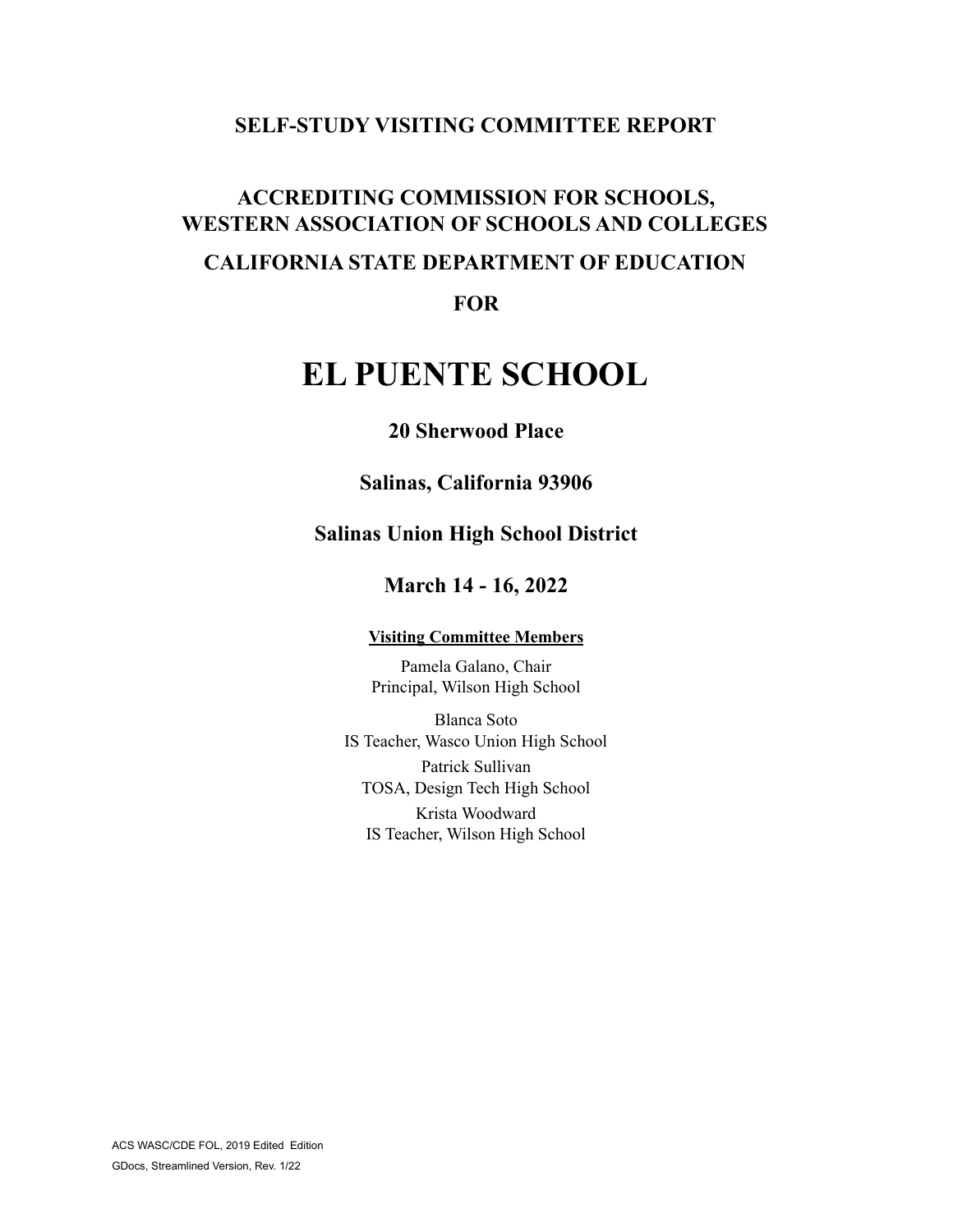**NOTE: The visiting committee report format now includes the ratings on the accreditation status factors and the rationale integrated throughout the report. Please bold and underline the ratings. Use the Accreditation Status Worksheet.**

- **● Highly Effective**: The results of the self-study and the visit provide evidence that this factor has had a high degree of impact on student learning, the school's program, and the school's operation.
- **● Effective**: The results of the self-study and the visit provide evidence that this factor has had a satisfactory level of impact on student learning, the school's program, and the school's operation.
- **● Somewhat Effective**: The results of the self-study and the visit provide evidence that this factor has had a limited impact on student learning, the school's program, and the school's operation.
- **● Ineffective**: The results of the self-study and the visit provide evidence that this factor has had little or no impact on student learning, the school's program, and the school's operation.

#### **Preface**

### **Comment on the school's self-study process with respect to the expected outcomes of the self-study.**

A WASC leadership team, made up of the Principal and two teachers engaged in planning and guidance of the process. Meeting notes, interviews, show that all staff participated in regular WASC meetings to assist with development of the document. Subcommittees worked on individual sections of the WASC document and brought their work back to the larger group for feedback. Interviews with stakeholders show that the Self Study process was a broadly collaborative and intensive process. Newer teachers to the staff were able to read and review the report prior to the visit. The VC commends staff for its use of the Self Study process in a way that maximized the sharing of ideas - despite the changes in administration and postponement of this visit over multiple years. Reading the Self Study, it was apparent to the VC that a wide range of voices took part in the discussion and writing found in the report. This is further evidence of a healthy collaboration over a long period of time.

The SLO's have not been updated, but the VC understands that this was not a priority given the occurrences over the past three years. The staff and administration acknowledge that it will be reviewed and updated by the next self-study.

### **El Puente School Schoolwide Learner Outcomes**

#### **EPS Students will be self-directed learners who:**

- Set and achieve personal learning goals based upon an individual learning plan.
- Produce quality work.
- Choose career paths and educational goals which lead to productive lifestyles and meaningful citizenry.

#### **Effective communicators who:**

- Can demonstrate the use of oral language and literacy skills.
- Utilize technology and other media to enhance communication.
- Share information and responsibilities with others in order to attain common goals.
- Are active listeners.

#### **Organized learners who:**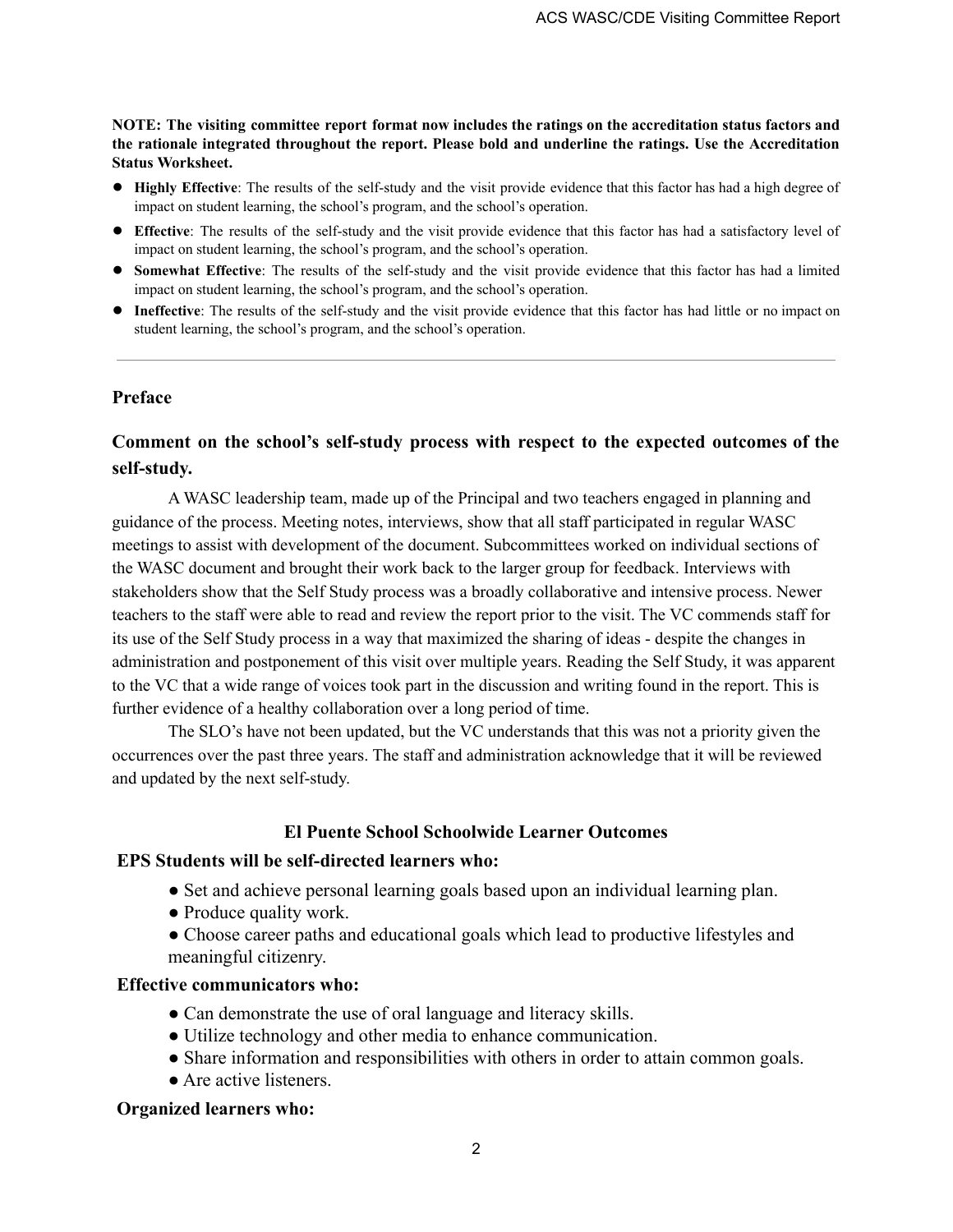- Manage their time effectively and efficiently.
- Are accountable for meeting timelines.
- Maintain a system of personal organization.

### **Socially responsible citizens who:**

- Demonstrate accountability for actions.
- Cultivate cooperative interpersonal relationships, regardless of personal and cultural differences.
- Identify and utilize resources to make rational decisions.

# **1. The involvement and collaboration of all staff and other stakeholders to support student achievement.**

The entire staff of El Puente School (EPS) was aware of and involved in the report at an appropriate capacity with respect to their time working at the school. New staff had less involvement in the actual crafting of the report but were still able to read, understand, and contribute feedback on the report. All stakeholders were not only familiar with the report but showed intimate knowledge of the parts most relevant to their role in the organization. EPS has actively worked to supplement the loss of CAASPP data with the STAR assessment from Renaissance learning 3 times a year. The self study was honest and showed a complex understanding of the different influences on student achievement in student learning outcomes, academic standards, and WASC/CDE criteria.

# **2. The clarification and measurement of what all students should know, understand, and be able to do through schoolwide learner outcomes/graduate profile and academic standards (***note the selected schoolwide learner outcomes/graduate profile examined by the school***).**

The original Expected Student Learning Results (SLO's) from the last WASC visit continue to be used. The decision to maintain the same SLO's was based on the demographics of the students served at EPS. While work samples were based on the current SLO's, there was not a lot of clarity on whether EPS has evaluated the effectiveness of how students are accomplishing the SLO's.

### **3. The gathering and analyzing of data about students and student achievement.**

During PLC time, EPS staff would gather to analyze student data used in the Focus on Learning (FOL) report. During the 19/20 and 20/21 school year, there was no CAASPP testing due to the pandemic. In spite of the lack of State assessment data in math and ELA, EPS used other various forms of local assessment data, such as Renaissance STAR, MYon in addition to the most recent ELPAC test scores to address student achievement in the areas of math and English.

# **4. The assessment of the entire school program and its impact on student learning in relation to schoolwide learner outcomes/graduate profile, academic standards, and ACS WASC/CDE criteria.**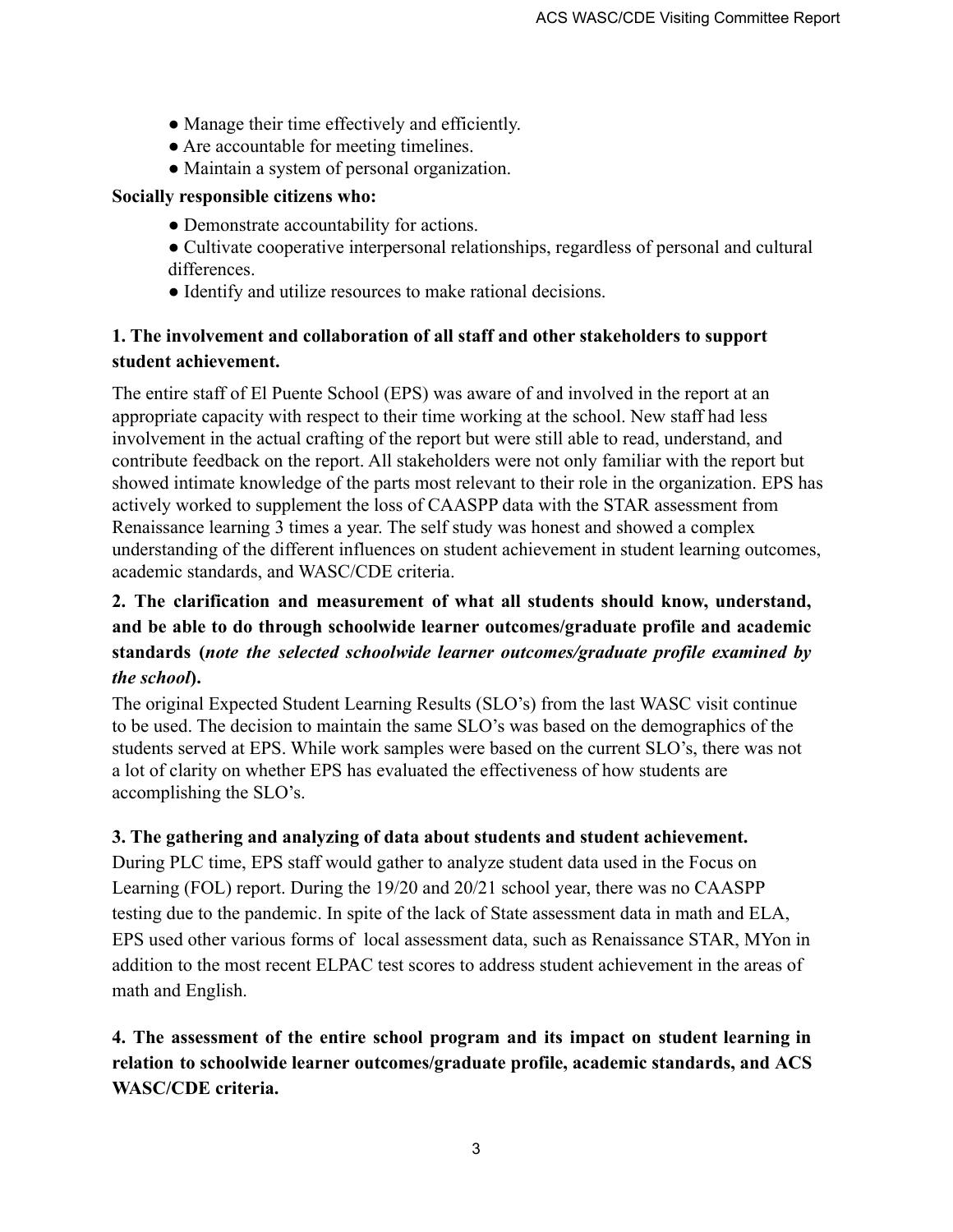EPS assessed its entire school program and its impact on student learning, the relation of academic standards, and ACS WASC/CDE criteria. Staff was grouped into small focus groups to target the evaluation of the EPS program and surveyed to determine its effectiveness in each area/criterion. EPS staff determined their schoolwide learner outcomes (SLOs) were fine as is and did not need any revision.

# **5. The alignment of a schoolwide action plan/SPSA to the school's areas of need; the development and implementation of an accountability system for monitoring the accomplishment of the schoolwide action plan/SPSA.**

Through discussions with the VC it was verified that the Schoolwide Action Plan is based on numerous conversations that have happened in EPS staff meetings, Instructional Leadership Team meetings, School Site Council meetings, and results from the previous self-study process. It is closely aligned to the goals informed by those of the Salinas Union High School District LCAP.

The EPS action plan consists of the following goals:

- 1. Increase student achievement in ELA and Mathematics, as measured by CAASPP and local assessments, and increase graduation rates.
- 2. Increase student literacy skills with the use of educational technology that supports teaching, learning, remediation, and collaboration among students and staff.
- 3. El Puente School will ensure parent and community engagement to promote safe, caring, and healthy learning environments for all students. Implement and evaluate our PBIS program, provide socio-emotional support services.

The current EPS Single Plan for Student Achievement (SPSA) goals, although aligned to the District's LCAP, could benefit from further depth in action steps and clarity in correlation, and through conversations it is noted that the SPSA will be updated and better aligned in the next iteration.

Four of EPS' previously identified critical learner needs are clearly reflected in the SPSA:

- Increase student achievement in ELA, as measured by CAASPP and local assessments. (SPSA Goal 1)
- Increase student achievement in math, as measured by CAASPP and local assessments. (SPSA Goal 1)
- Increase the graduation rate, as measured by DASS and local calculations. (SPSA Goal 1)
- Continue development and staff-wide use of educational technology that supports teaching, learning, and collaboration among students and staff. (SPSA Goal 2).

Three of the previous critical learner needs implicitly correlate to goals two and three, but the alignment between the goals were not all clearly evident:

- Continue developing Common Core instruction appropriate to the independent study learning model, including group instruction and assignments that require higher order thinking skills, where appropriate in all courses. (SPSA Goals 1 and 2)
- Increase student involvement and opportunities to create and strengthen the El Puente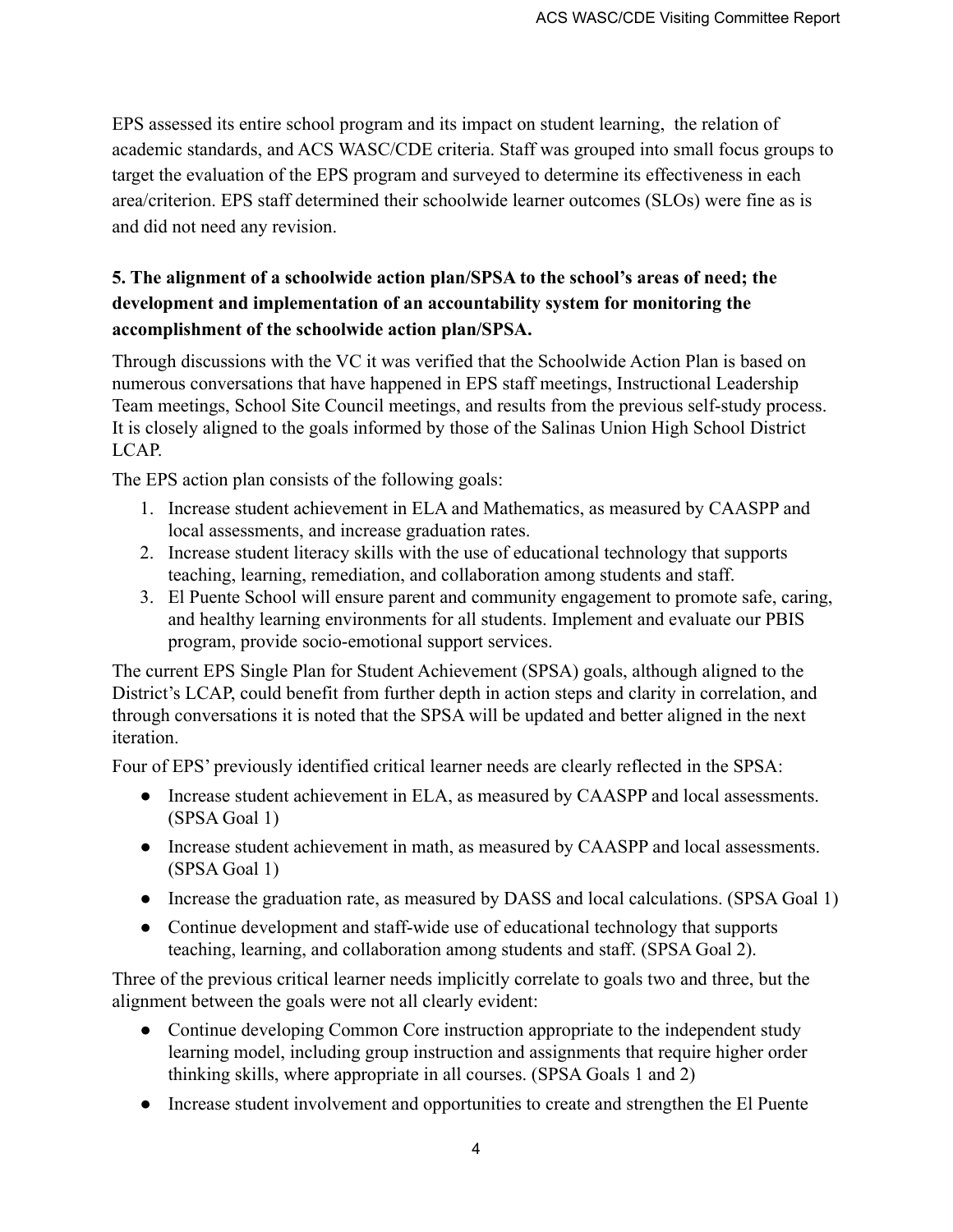community. (SPSA Goal 3)

• Continue development of a data-informed school culture, in which information on student learning and achievement is gathered, organized, analyzed and shared with stakeholders on a regular basis. (SPSA Goal 3)

**The involvement and collaboration of stakeholders in the self-study reflects a thorough, accurate description and analysis of what currently exists at the school, as well as aligned schoolwide prioritized areas of strength and growth.**

**Visiting Committee Rating (select one): Highly Effective** Effective Somewhat Effective Ineffective

### **Narrative Rationale:**

El Puente School's self-study was an honest depiction of their recent years. There have been multiple administrative changes, the global pandemic, the addition of virtual students, and the expansion/rapid growth of the middle school program. A new principal was hired 5 days before school started, the counseling and intervention team was not fully staffed until December along with many teachers not hired until November or December. The stakeholders that were available to work on the report did, and those that were hired later were able to read, review, and understand the report before the VC visit. It is the observation of the VC that El Puente did a highly effective job of including all possible stakeholders in the development of this self-study.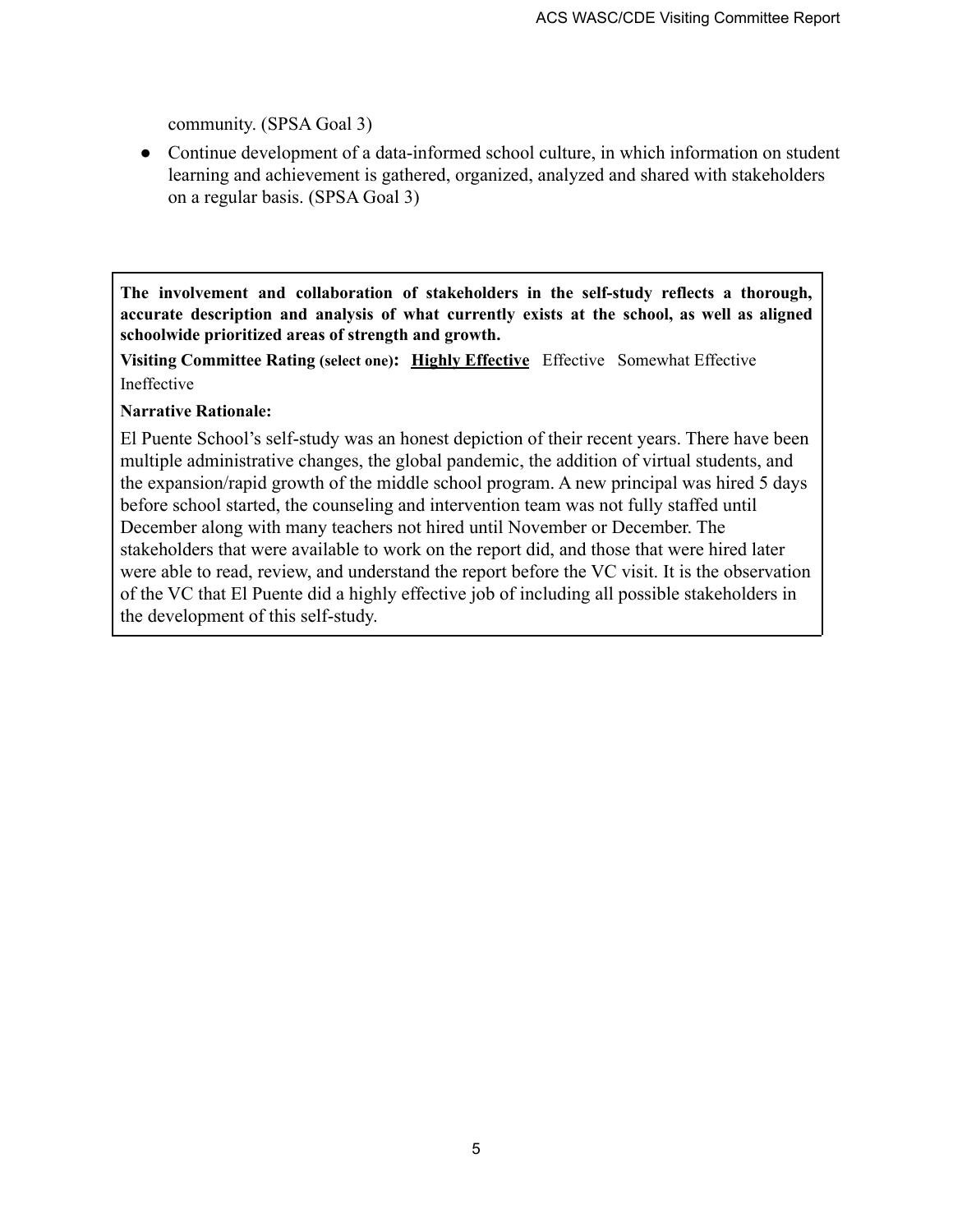#### **Chapter 1: Progress Report**

- **● Synthesize any significant developments since the last full visit and their impact on student learning.**
- **● Briefly describe the action plan/SPSA implementation process and how the school monitors progress.**
- **● Summarize the school's progress on the action plan/SPSA that incorporated all schoolwide growth areas from the last full self-study and all intervening visits.**
- **● Explain why growth areas for follow-up are not in the current schoolwide action plan/SPSA.**
- **● Analyze how the use of prior accreditation findings and other pertinent data are driving school improvement to better ensure high achievement for all students.**

Since the last WASC visit in 2015, there has been a significant amount of turnover, specifically in administration. In the last two school years, El Puente High School has had three principals/administrators, Jonathan Green is the current principal. Additionally, due to the pandemic and passage of AB130, Independent Studies across the state were expanded to offer virtual learning for students/families that requested the placement. For El Puente this dramatically increased their enrollment for virtual students in grades 7-12, to the extent that approximately ⅔ of their students are virtual.

Due to the change in administration and the pandemic, the self-study report and visit had been postponed and rescheduled multiple times. Despite this there has been significant growth in improving the critical areas of follow up from 2019. Student growth and graduation has continued to be a focus at EPS regardless of the leadership and the staff has been very consistent during all of this turnover. It was discussed that the current SPSA does not fully align with the critical areas of need from 2019, and there is understanding that the next iteration of the SPSA goals will fully align based on this report and the district's updated LCAP goals - which are currently in progress of being updated. EPS has a committed School Site Council that reviews and approves the SPSA and the VC was able to communicate with the parents from the SSC during the visit to confirm their involvement.

In 2019 there were 7 identified areas of need. In the self study report EPS thoroughly reviewed and explained their progress in all areas and were clear in their evaluation process. Below is a summary from the VC observations, evidence review, and discussions with stakeholders.

#### **1. Increase student achievement in ELA, as measured by CAASPP and local assessments.**

CAASPP testing was halted in 2020 and 2021 due to the pandemic and the district pivoted to using Renaissance STAR. This was a welcome change at EPS to provide assessments 3 times yearly to have current and relevant data for their students enrolled - likewise to have recent assessment data when students enroll at EPS. Due to the lack of CAASPP data to evaluate, other data points were utilized, such as the STAR assessment. Additionally, myON is a reading resource that is greatly used throughout the EPS campus for all grade levels and all students enrolled. The reading challenges and encouragement for a love for reading has been established to increase student achievement in ELA without doing so directly through an ELA course.

ELPAC test results from 2020-21 show that EPS's rate of proficient students went from 10.94% in 2019-20 to 25.81% in 2020-21. This data point shows the growth of the EL learners enrolled at EPS and was the highest proficiency data throughout the district (as shared by EPS).

#### **2. Increase student achievement in math, as measured by CAASPP and local assessments.**

As stated above, the CAASPP testing was suspended and STAR assessments were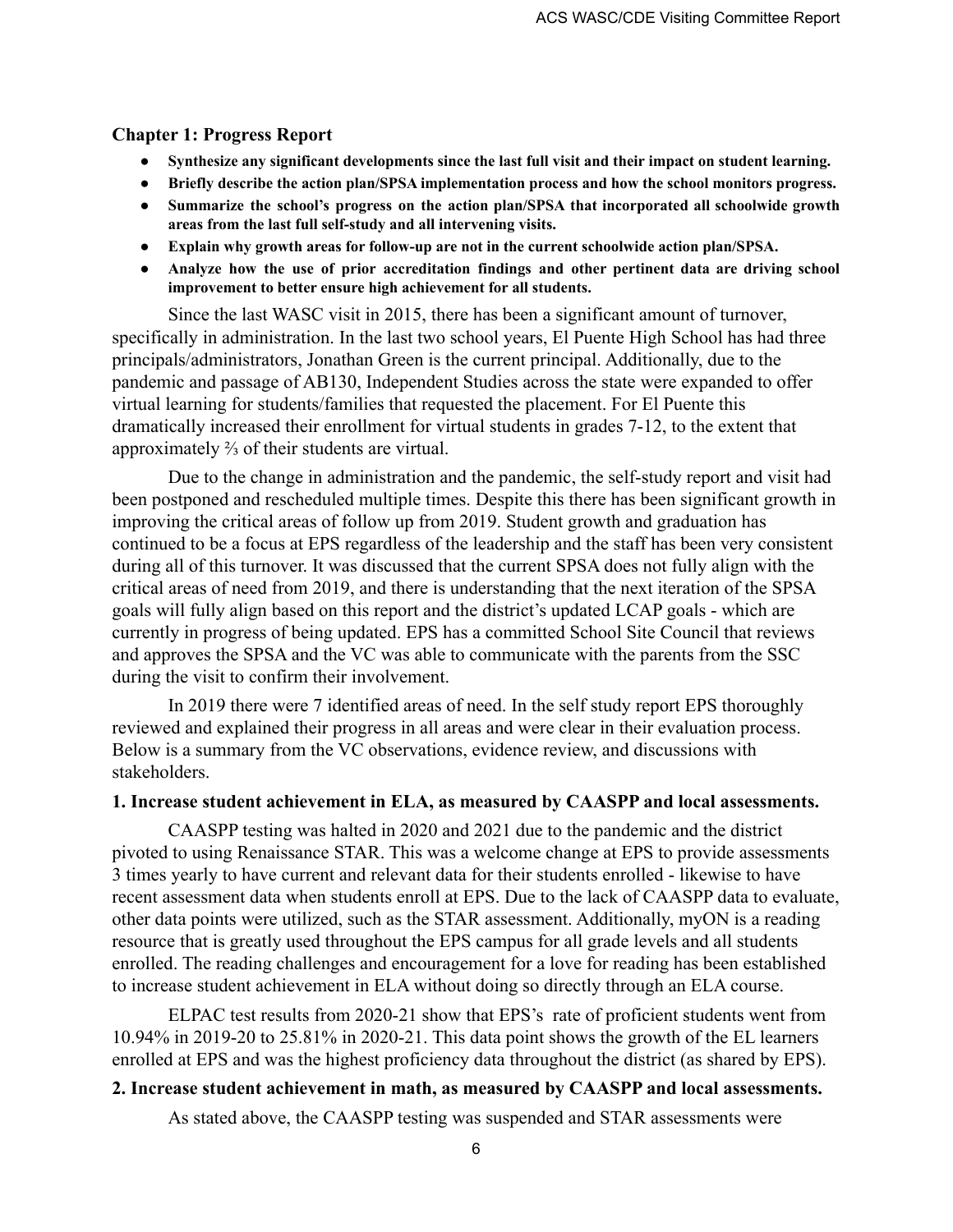instated instead. Common local assessments used by the comprehensive high schools are not a viable option due to the possibility that students may take the assessments at El Puente before their counterparts and test security might become compromised. However, in a short amount of time there was growth seen within the STAR assessments in math from their first administration to their second. This shows great promise as a data point to use for evaluating student achievement in math.

Additionally, math teachers are working towards ways to evolve their teaching of the standards and offerings of math support and intervention periods. The master schedule is a work in progress with plans for evolvement in the upcoming school year.

### **3. Continue development and staff-wide use of educational technology that supports teaching, learning, and collaboration among students and staff.**

This was an area of growth in 2019, but was expressly pushed to the forefront when all staff went virtual in the Spring of 2020. This catapulted the learning curve necessary for all staff to become proficient in technology. It began with the nuts and bolts of technology and the needs and has been continually evolving as staff become more and more comfortable with technology. The hiring of additional staff that are remote and only online has supported cross-collaboration with staff in learning new tools and strategies. The loss of the dedicated Ed Tech Coach slowed some progress and this would be a needed addition to the staff as they continue to serve over <sup>2</sup>/<sub>3</sub> of their students virtually.

EPS has purchased tech tools that have greatly improved their communication abilities with students and families, such as: Talking Points, SimpleText, Language Line, GoGuardian, DTEN hardware/software, and using video conferencing tools like Google Meet and Zoom. These tools have clearly supported the teaching and learning for all students and has supported the collaboration between the staff. Staff meetings are all virtual to ensure that all staff, remote or in person, can participate during their shared prep period.

# **4. Continue developing Common Core instruction appropriate to the independent study learning model, including group instruction and assignments that require higher order thinking skills, where appropriate in all courses.**

The district has fully adopted all curriculum to be inline with the Common Core standards and EPS works to adapt these textbooks and standards to their 30-day model of independent instruction. This requires teachers to be diligent and proficient in differentiating instruction and assignments for students whose reading levels and English proficiency are below grade level. This area of need is constantly evolving as the district adopts new curriculum yearly and will always be a focus.

### **5. Increase the graduation rate, as measured by DASS and local calculations.**

In the self study report, EPS shared that graduation rates are a measurement that doesn't best capture the progress that students are making after enrolling at EPS. Through discussions it was heard that their academic growth and credit completion are better indicators of students' success. However, graduation rates continue to be a measurement used by the district and various stakeholders to determine success of a school. EPS graduation rates are in the 50% range and the school qualifies for the CSI (Comprehensive School Improvement) funding from the state to work towards increasing graduation rates. The VC agrees that graduation rates should be used as one data point that is regularly reviewed, along with other local calculations.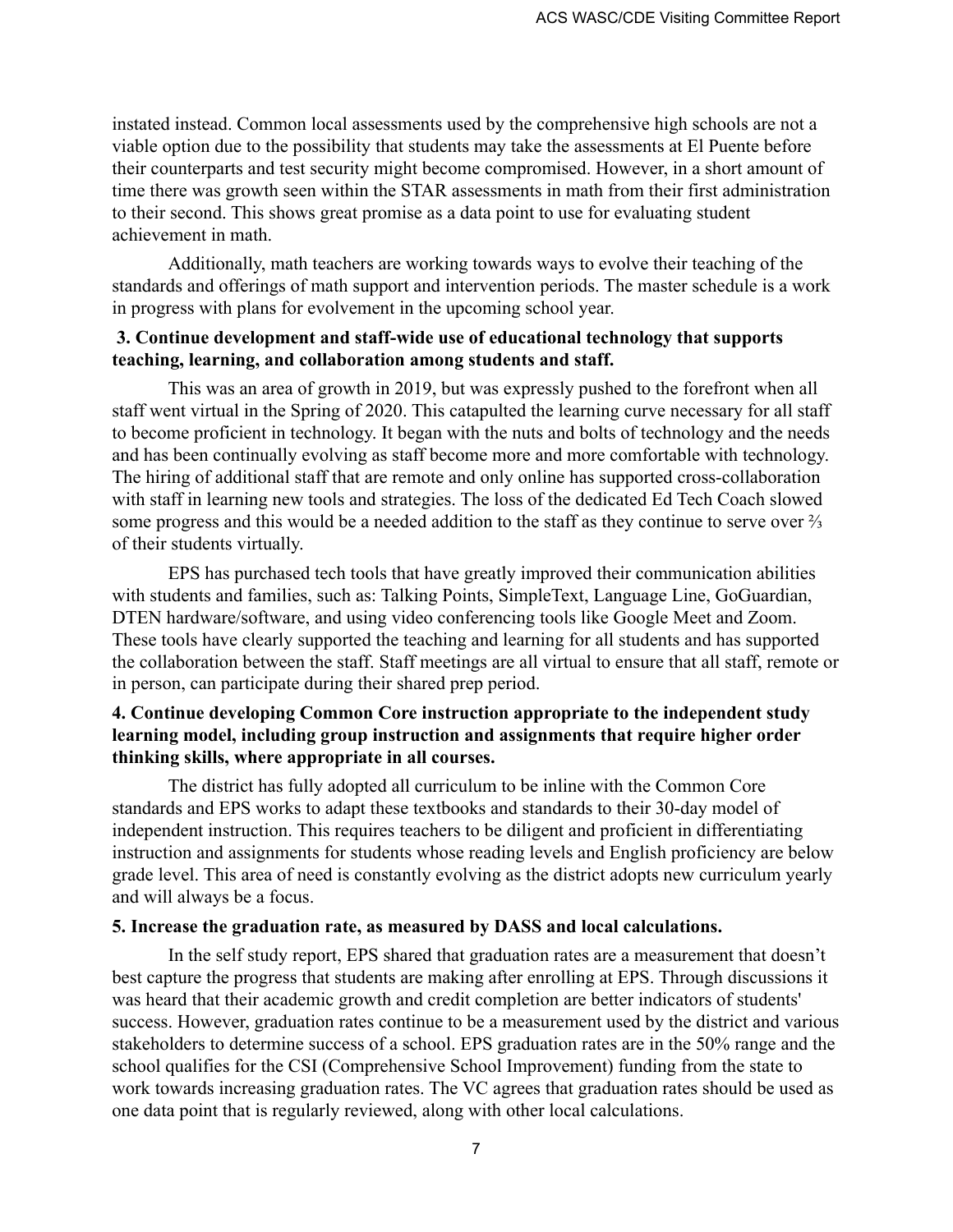A local calculation that is used are the credits earned by the students while enrolled at EPS. The staff use a credits per day calculation to determine if the students are on track. The staff also began an intervention program, the Lone Wolf, to provide additional support to students and the data is tracked in PiQNIC for all staff to see and keep track of student progress. Thus far this has been a valuable tool and intervention program to support students on their pathway to graduation or high school completion (via the HiSET). This will continue to be an area of focus and growth for EPS.

### **6. Increase student involvement and opportunities to create and strengthen the El Puente community.**

Due to the pandemic a lot of the planned student involvement and opportunities were not able to come to fruition. However, this year there are increasing opportunities to build community. The ASB student group is strong and involved with creating social opportunities with students. There are daily announcements and weekly trivia challenges where many students and staff participate to earn prizes. There are reading competitions school wide and student of the month celebrations and recognition events. The purchase of the DTEN screens for each room helps students and staff see the latest announcements and accomplishments of students around the school. It's also a streamlined and simple way for everyone to be included in the updates of the school.

The implementation of communication tools have shown to be highly effective with families and the parent survey verified that they felt strongly communicated with from the school and staff. The loss of the community liaison has been felt and it is recommended that this position be staffed again to fully promote the blossoming community at EPS for the students, staff, and families.

# **7. Continue development of a data-informed school culture, in which information on student learning and achievement is gathered, organized, analyzed and shared with stakeholders on a regular basis.**

Data is used very well at EPS. The use of the yellow sheets with the students to know and understand their pathway to graduation with the credits has proven to be greatly effective. The use of PIQNIC to keep track of interventions and data is crucial to tracking students that could normally fall through the cracks. Synergy is the Student Information System that keeps most data and information about students and all staff have access to this platform. Staff regularly come together to review the data and assessment results (through STAR, myON, etc) and then use that information to make immediate improvements as necessary and possible. The HiSET program uses practice tests regularly to assess student readiness for the test and to predict student success. The information is shared regularly at SSC meetings and in staff meetings and PLC meetings. Students are regularly updated with their yellow sheet and progress in credits towards graduation. EL students work through the Accelerated Reading program and use myON to read high-interest books to gain proficiency in English. There is a great library in a classroom on campus that all students have access to. Additionally, intervention periods are provided to give students extra support and time with teachers - this was started due to the review of data that students needed more to be successful.

Overall, data is used often and in real-time to provide necessary support to students.

The use of prior accreditation findings and other pertinent data to ensure high achievement of all students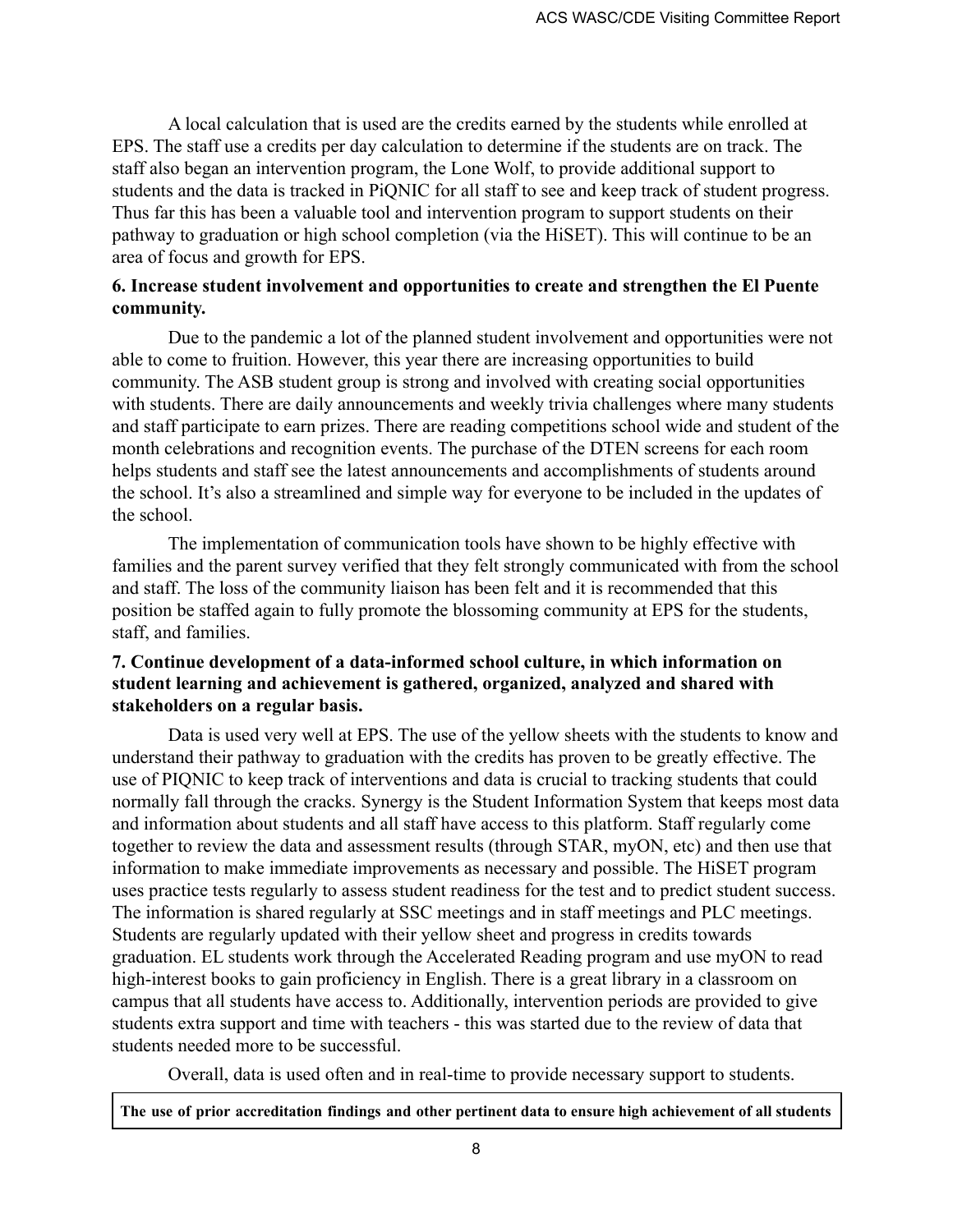#### **and drive school improvement.**

**Visiting Committee Rating (select one)**: **Highly Effective** Effective Somewhat Effective Ineffective

#### **Narrative Rationale:**

EPS's self study report was an honest reflection and showed growth over the years despite the pandemic, administrative changes, and programmatic growth with the virtual learning necessity. The staff are committed to constantly evolving and changing to meet the needs of their diverse student population. The report shows that they are willing to try new things to meet the student needs and put the students' needs in front of their own. The VC believes they are highly effective in the reflection process and using data and information to grow in a positive direction.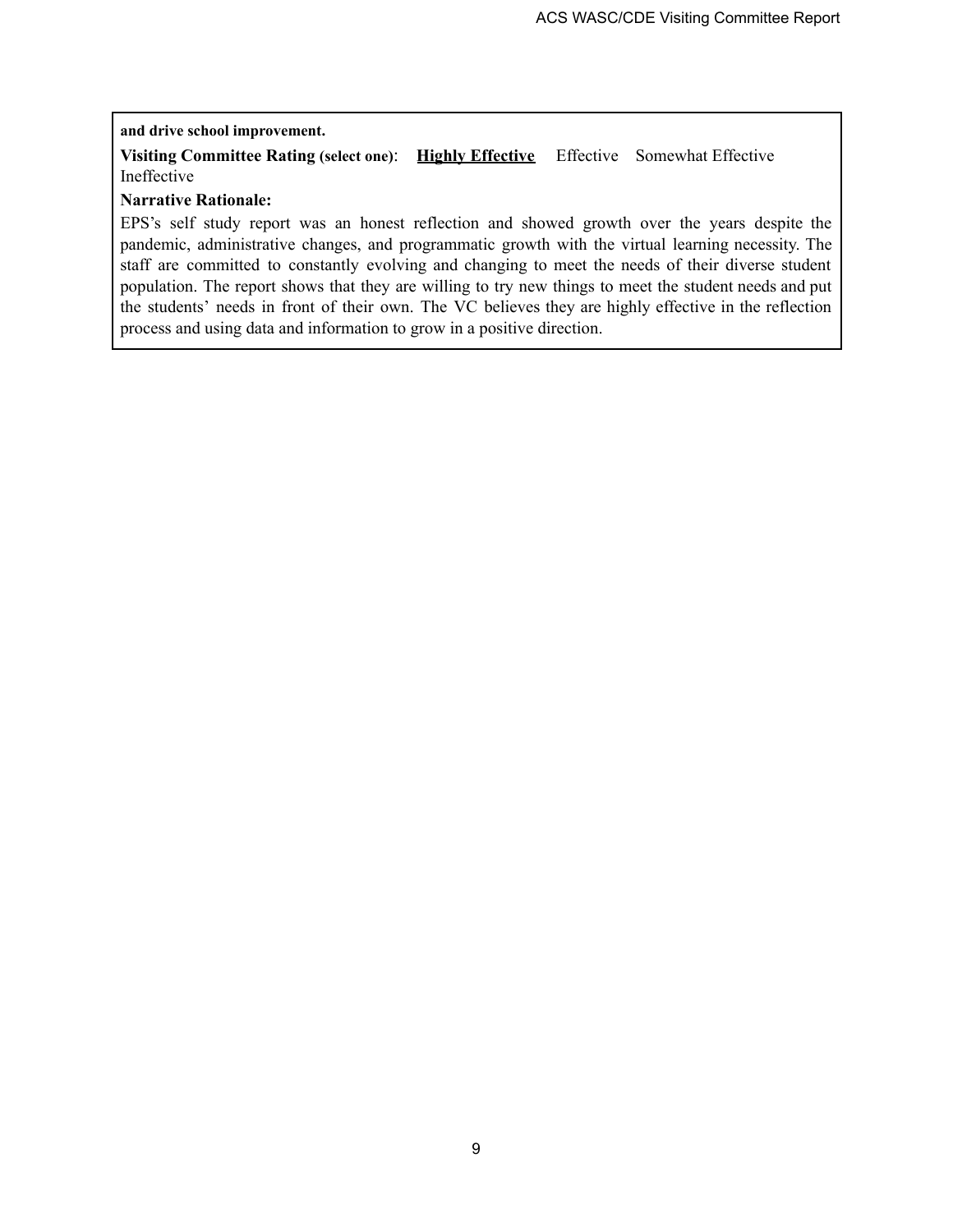### **Chapter 2: School and Student Profile and Supporting Data**

- **● Succinctly describe the school location, type of school, grades served, demographics, major school programs, and other relevant school information.**
- **● Include the school's vision, mission, schoolwide learner outcomes/graduate profile and 2-3 identified major student learner needs.**
- **● Include the CDE CA School Dashboard School Performance Overview data for the school in the report along with other relevant local measures from the school profile as applicable**

El Puente School (EPS) is an independent study school of choice within the Salinas Union High School District. EPS is located in the Salinas Valley of Monterey County, California. Salinas, with a population of 163,542, is known for its large agriculture industry. Salinas is also recognized as the emerging AgTech Capital of the nation and a global hub for agricultural technology. Its close proximity to Silicon Valley and large number of agricultural employers provide an ideal location for developing high tech agricultural innovations.

75% of the city's population is Hispanic or Latino, with 70.2% of the population speaking a language other than English at home. 85% of the student population at El Puente is Hispanic and 32.2 % of EPS students are considered English learners. 16.7% of the city's population lives below the poverty line. Many students and their families live in poverty, which is demonstrated by the 89.1% of EPS students receiving free or reduced price lunch compared with 59.9% of the state. The Salinas Union High School District (SUHSD) currently has four middle schools and five comprehensive high schools.

In the 2021-22 school year, the school added an online program in response to AB130, and is now offering both in-person and online independent studies for grades 7-12. Before 2021-22, the middle school program was limited to a single classroom intended for middle school students who were achieving very limited success at their home school. Of the current 375 students, 75 are enrolled in the middle school program while 300 are in grades 9-12. Programmatically, 204 students are online, 124 are in-person, and 47 are enrolled in the HiSET program. Approximately ⅔ of the students enrolled are virtual students. The programs within EPS are: In-Person Diploma, Online Diploma, and the HiSET high-school diploma equivalency program.

Staff at El Puente include 26 certificated and 16 classified employees. Of the teaching staff, there are 13 general education teachers, two English Language Development teachers, two Educational Specialists, and three HiSET instructors. The staff has changed since 2019 in the following ways:

- One additional FTE to teach history/social science
- One additional math/Edmentum FTE
- Two new intervention specialists
- Loss of full-time community liaison
- Loss of full-time EL Specialist
- Loss of full-time EL Clerk
- Loss of full-time Educational Technology Coach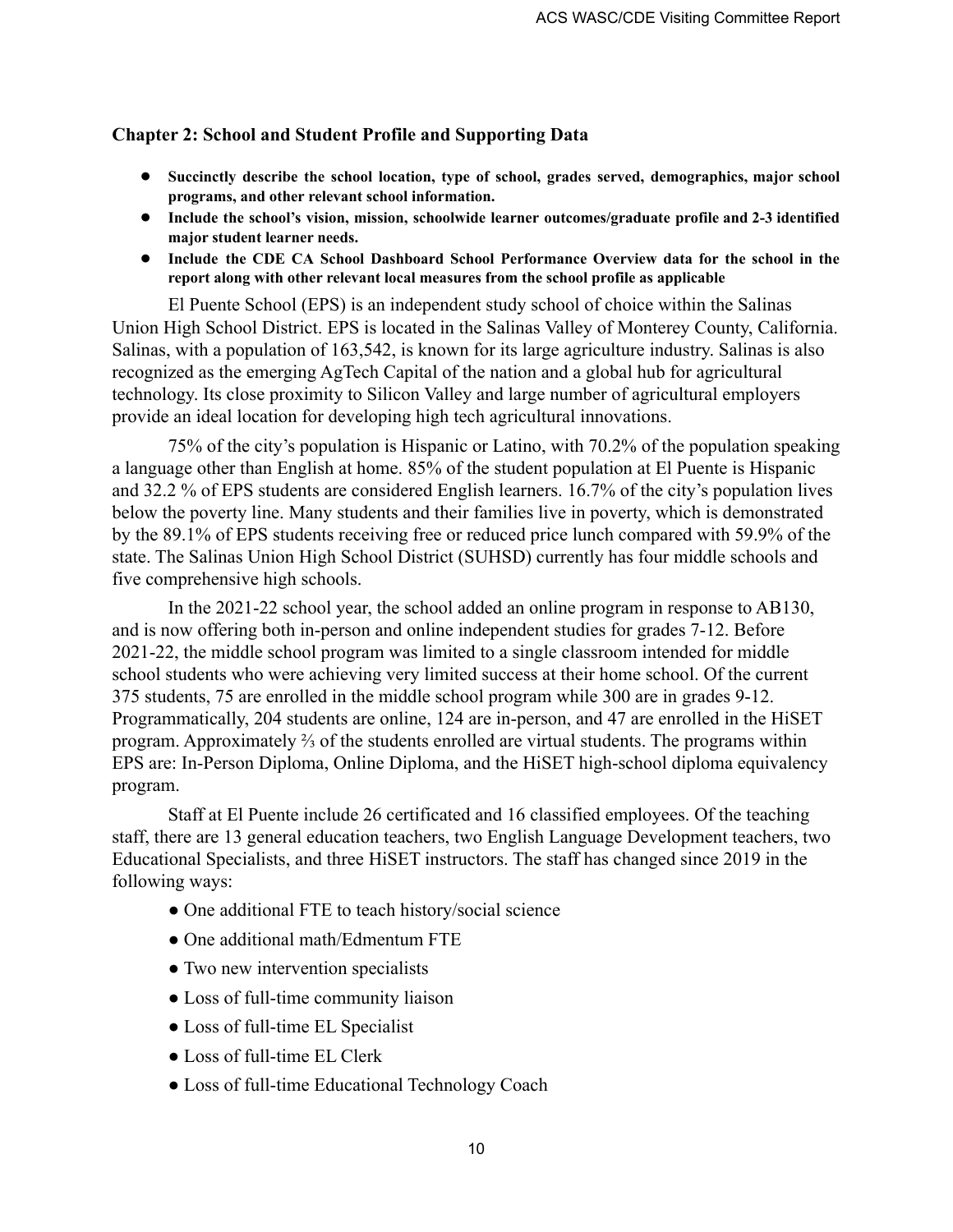- Three changes in site administration
- Addition of five teachers who work remotely and only serve online students

Teachers are contractually limited to caseloads of no more than 35 students. Additionally, EPS offers a number of trained professionals to help students with various socioemotional issues:

- One full-time counselor
- Two full-time intervention specialists
- A shared community liaison
- A dedicated Harmony at Home counselor
- A shared school psychologist
- A shared migrant counselor
- A shared Monterey County Behavioral Health Specialist
- A shared ROP counselor
- A shared Community Health Services counselor
- A shared social worker, new as of 2021-22

\*Shared positions are split among El Puente, Mount Toro, and Carr Lake - the three alternative schools offered through the district and housed on the same larger campus.

EPS Mission Statement: EPS students will learn to be self-directed learners, effective communicators, organized learners, and socially responsible citizens. They will participate in a high quality, rigorous independent studies curriculum that gives students the opportunity to learn on their own schedule. Students are expected to finish a course within 30 school days.



PBIS Expectations: Kind

SLO's were shared in the above section.

Data through the CA Dashboard were from the 2018-2019 school year due to pandemic and DASS data reporting. Therefore the data provided does not necessarily reflect the current student population with the virtual and in person students. Graduation rates continue to hover around 50% and is a challenging metric due to the pandemic and current change in graduation requirements through AB104. College/Career Preparedness rates are low but this can be attributed to the difficulty for small alternative sites to meet the requirements, such as AP exams, IB exams, CTE pathways, and being proficient in CAASPP testing. Which also highlights the difficulty of using CAASPP testing as data points for students that are credit deficient upon enrollment and multiple grade levels behind in their foundational skills/knowledge. ELPAC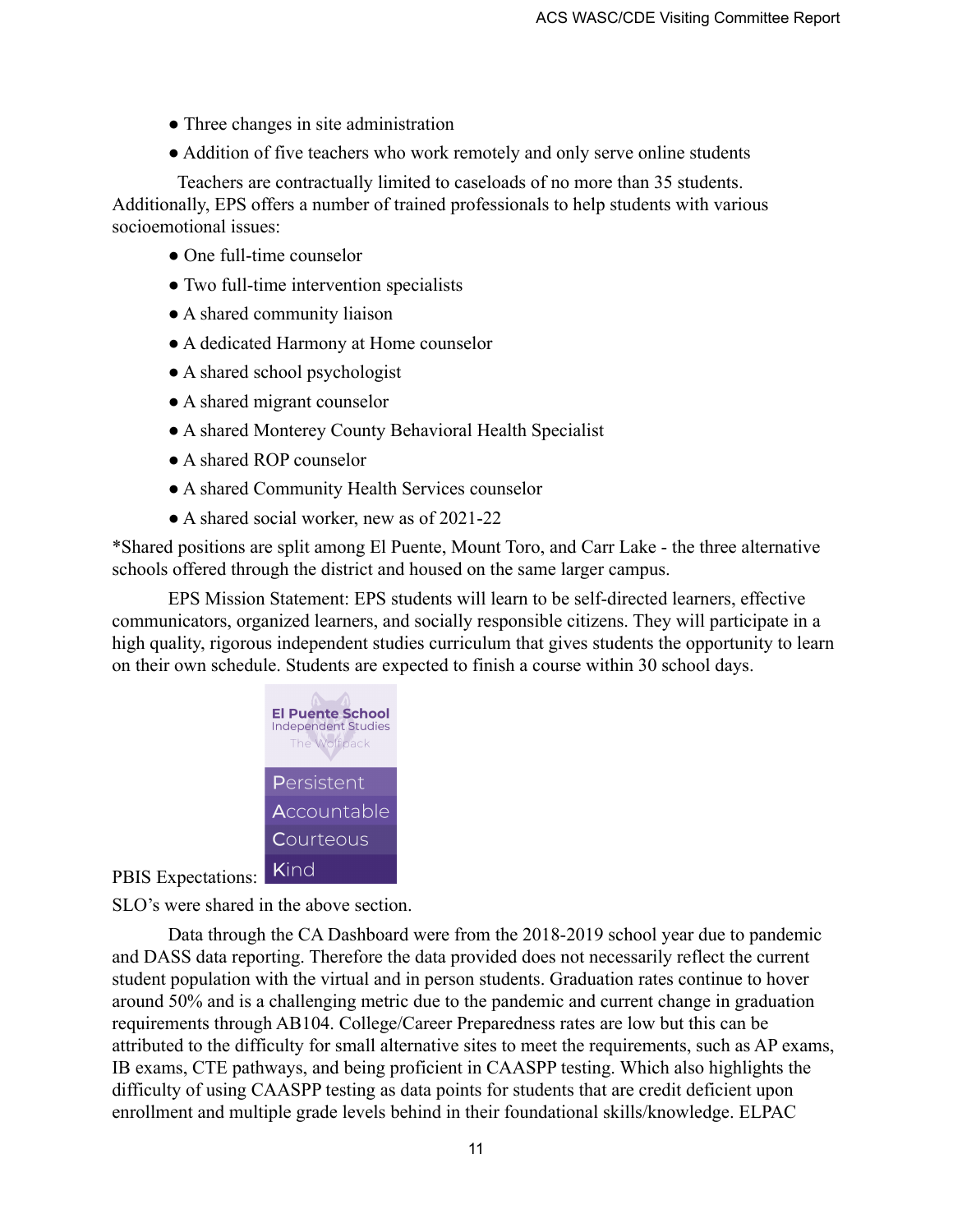proficiency and scores show that students are achieving at higher rates in this program than other schools in the district.

School site assessments are through the STAR math and reading assessments. The data so far shows promising results in using these data sources to support student achievement. Attendance shows a correlation between students attending in person and work completion. This remains a focus for all El Puente staff with their students. Student and parent survey results show that the staff and community are caring, positive, and strong communicators.

Throughout the self-study report it was clear that the school has changed significantly since the last visit. Teachers commented that it's been a different school each year, yet their persistence to support students never waivered. Changes were noted in enrollment, learning modalities, and administration. Due to the constant changes it has been hard to find consistent and relevant data to show trends and meaningful insight from the previous visit. With that being said, the identified major student learning needs are summarized below:

- 1. Reading and math levels remain below grade level and further intervention is needed.
- 2. Student attendance and work completion continue to be a focus and need.
- 3. Students are highly socioeconomically disadvantaged and enter the school with significant credit deficiencies - getting students enrolled earlier in their school careers would be of benefit.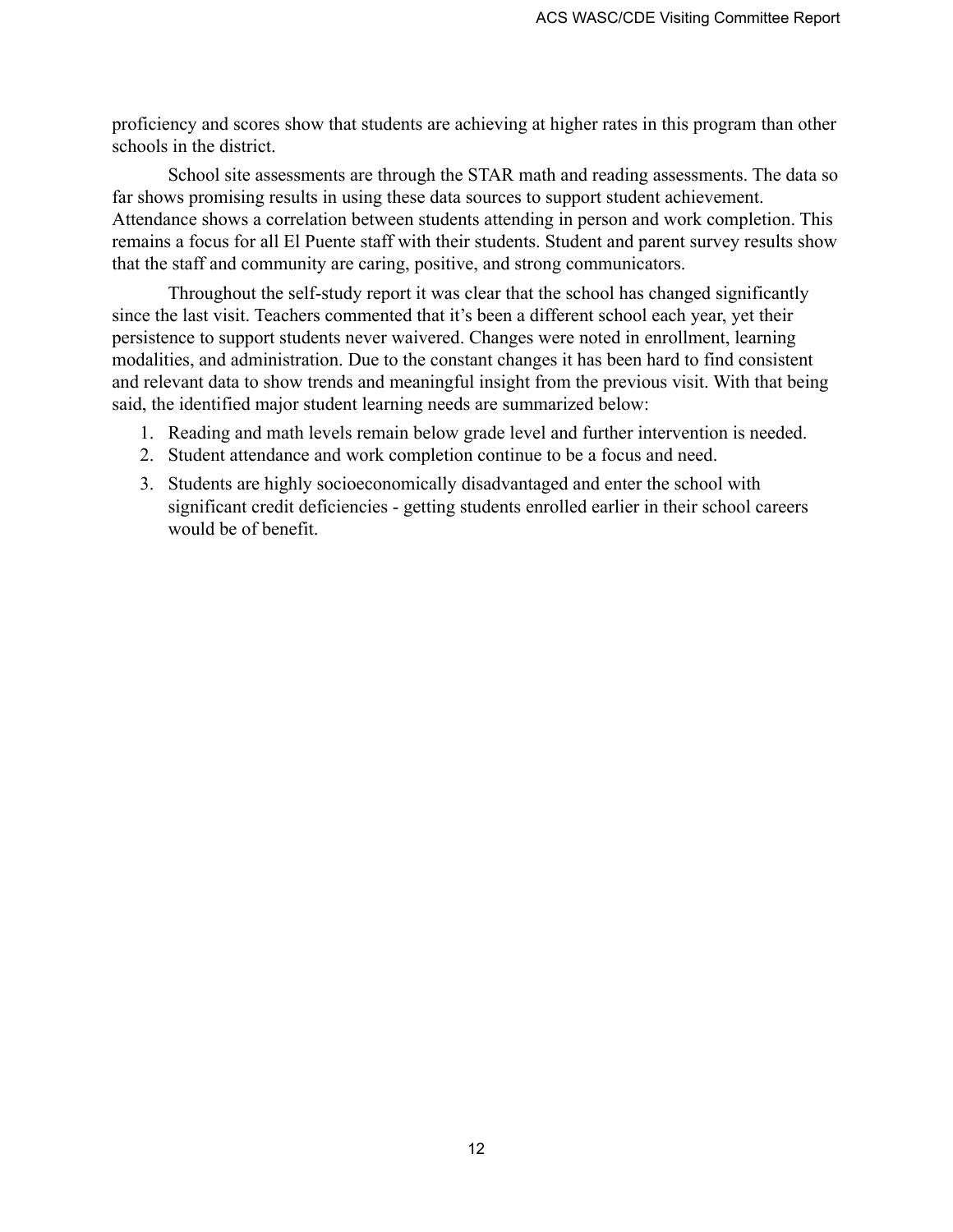### **Chapter 3: Quality of the School's Program**

**Based on the school's self-study and visiting committee findings:**

- **● For each category of criteria, summarize the findings about the school's effectiveness in addressing each of the** *criterion and all the indicators within each category;* **include supporting evidence as appropriate.**
- **● Rate the effectiveness of each criterion and complete the narrative rationale for the rating**
	- **– Highlight the areas of strength (if any)**
	- **– Highlight the growth areas for continuous improvement (if any)**
	- **– List important evidence about student learning from the self-study and the visit that supports these findings, strengths and growth areas for continuous improvement.**

Note: When writing the summary for each criterion, use the indicators as a guide to ensure that all **important aspects of each criterion are addressed (see the** *ACS WASC/CDE Accreditation Status Determination Worksheet***).**

### **CATEGORY A. ORGANIZATION: VISION AND PURPOSE, GOVERNANCE, LEADERSHIP, STAFF, AND RESOURCES**

#### **A1. Vision and Purpose Criterion**

To what extent a) does the school have a clearly stated vision and mission (purpose) based on its student needs, current educational research, including equity, diversity, and inclusion, the district Local Control and Accountability Plan (LCAP), and the belief that all students can achieve at high academic levels?

To what extent is the school's purpose, supported by the governing board and the district LCAP, further defined by schoolwide learner outcomes and the academic standards?

**INDICATORS**: Use the following indicators as a guide to ensure all key aspects of the criterion are addressed. Add any additional reflections based on the criterion.

**A1.1. Vision – Mission – Schoolwide Learner Outcomes – Profile**: The school has established a clear, coherent vision and mission (purpose) of what students should know and demonstrate; it is based upon high-quality standards and is congruent with research, practices, the student/community profile data, a belief that all students can learn and be college and career ready, and aligned with district goals for students.

**A1.2. Development/Refinement of Vision, Mission, Schoolwide Learner Outcomes**: There are effective processes in place to ensure involvement of all stakeholders in the development and periodic refinement of the vision, mission, and schoolwide learner outcomes.

**A1.3. Understanding of Vision, Mission, Schoolwide Learner Outcomes, District LCAP**: Students, parents, and other members of the school and business community demonstrate understanding of and commitment to the vision, mission, the schoolwide learner outcomes, and the district LCAP.

#### **Visiting Committee Comments**

EPS has a clear, coherent vision/mission that is directly correlated to their SLO's: EPS students will learn to be *self-directed learners*, *effective communicators*, *organized learners*, and *socially responsible citizens*. They will participate in a high quality, rigorous independent studies curriculum that gives students the opportunity to learn on their own schedule. Students are expected to finish a course within 30 school days.

The mission and vision statements support and acknowledge the needs of each student. El Puente is a school that strives to prepare students for life after high school by providing a rigorous, standards-based curriculum utilizing alternative instructional strategies.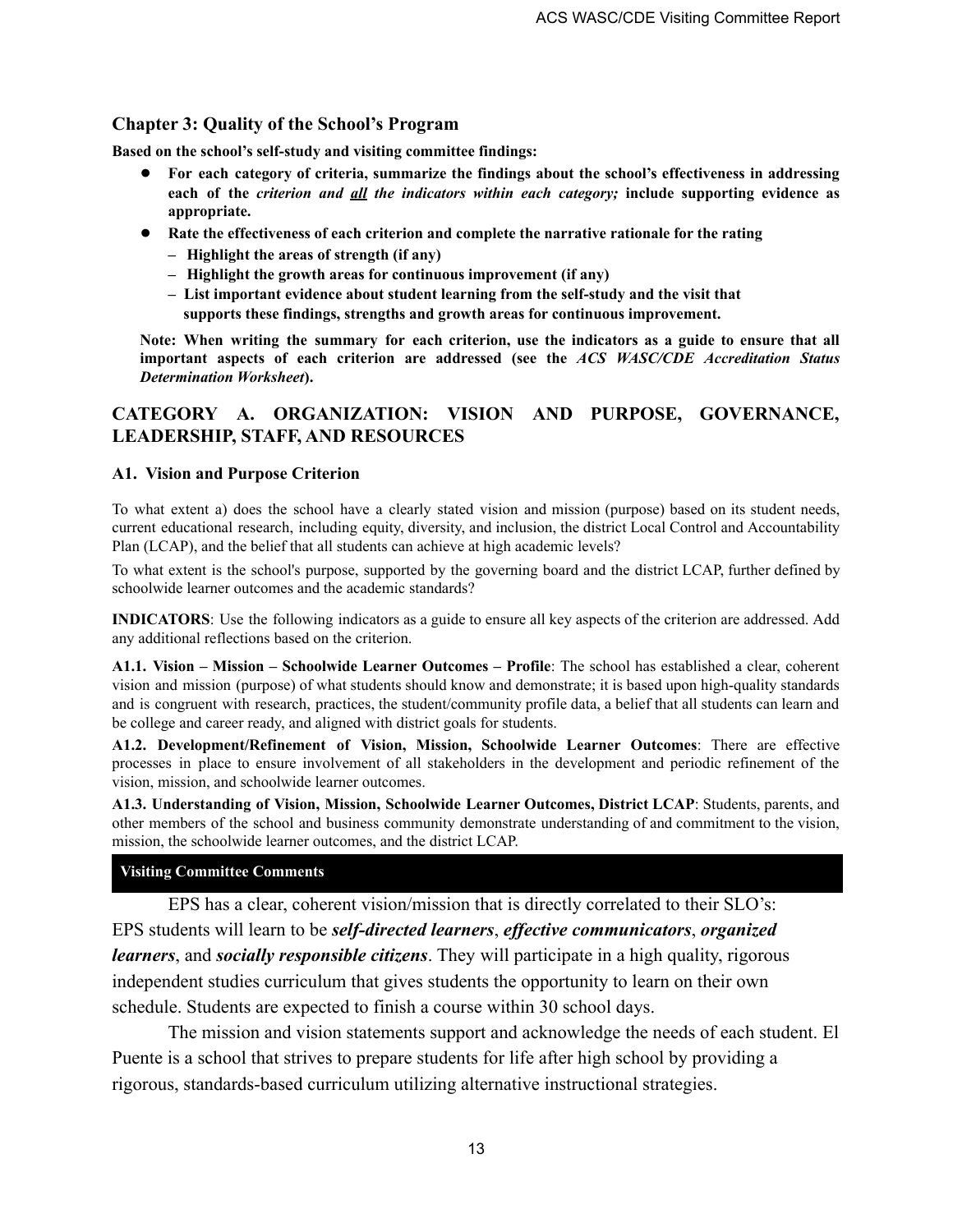There is an effective process in place to ensure involvement of all stakeholders in the development and refinement of the vision, mission, and schoolwide learner outcomes.

Students and parents are involved in the crafting of the school district's LCAP via live virtual meetings, School Site Council meetings, and written bilingual surveys. The school has leveraged hosting regular school-wide virtual meetings that are delivered in both English and Spanish to increase access and attendance. EPS has also used social media platforms, emails, and phone calls to engage and provide information and resources to participate in the school community. The EPS school site council meets regularly to manage the budget and discuss the school plan. Teacher and parent participants reported that the school site council is a productive and positive environment where much is accomplished.

According to the staff survey for these three criteria, over 75% of the staff felt that El Puente was making a good or great effort in these areas.

EPS has had difficulty in the past with the perception of the school from the perspective of students and school staff within the district. Some have preconceived notions of the school as a negative environment and not somewhere that they would recommend attending. EPS is working to make connections with the comprehensive schools in order to better control the narrative and present a more honest depiction of the program environment and its offerings. Site counselors from the comprehensive schools have come to visit the school to get a better understanding of the school's potential to serve different students. EPS plans to continue this outreach and actively tell the story of their school community through outreach.

*Vision and Purpose* **that supports high achievement for all students. Defining of the school's vision and purpose through schoolwide learner outcomes/graduate profile and academic standards. Visiting Committee Rating (select one)**: Highly Effective **Effective** Somewhat Effective Ineffective

#### **Narrative Rationale:**

The staff has a clear vision and purpose to support the high achievement of all students. However, the SLO's and mission statement have not been revisited or reviewed recently and this could be of benefit given the changing demographic of students. It's important in the evaluation of the effectiveness of the school and student success.

#### **A2. Governance Criterion**

To what extent does the governing board a) have policies and bylaws and the school's purpose is aligned with them to support the achievement of the schoolwide learner outcomes, academic standards, and college- and career-readiness standards based on data-driven instructional decisions for the school?

To what extent does the governing board delegate implementation of these policies to the professional staff?

To what extent does the governing board monitor results regularly and approve the schoolwide action plan/SPSA and its relationship to the Local Control and Accountability Plan (LCAP)?

**INDICATORS**: Use the following indicators as a guide to ensure all key aspects of the criterion are addressed. Add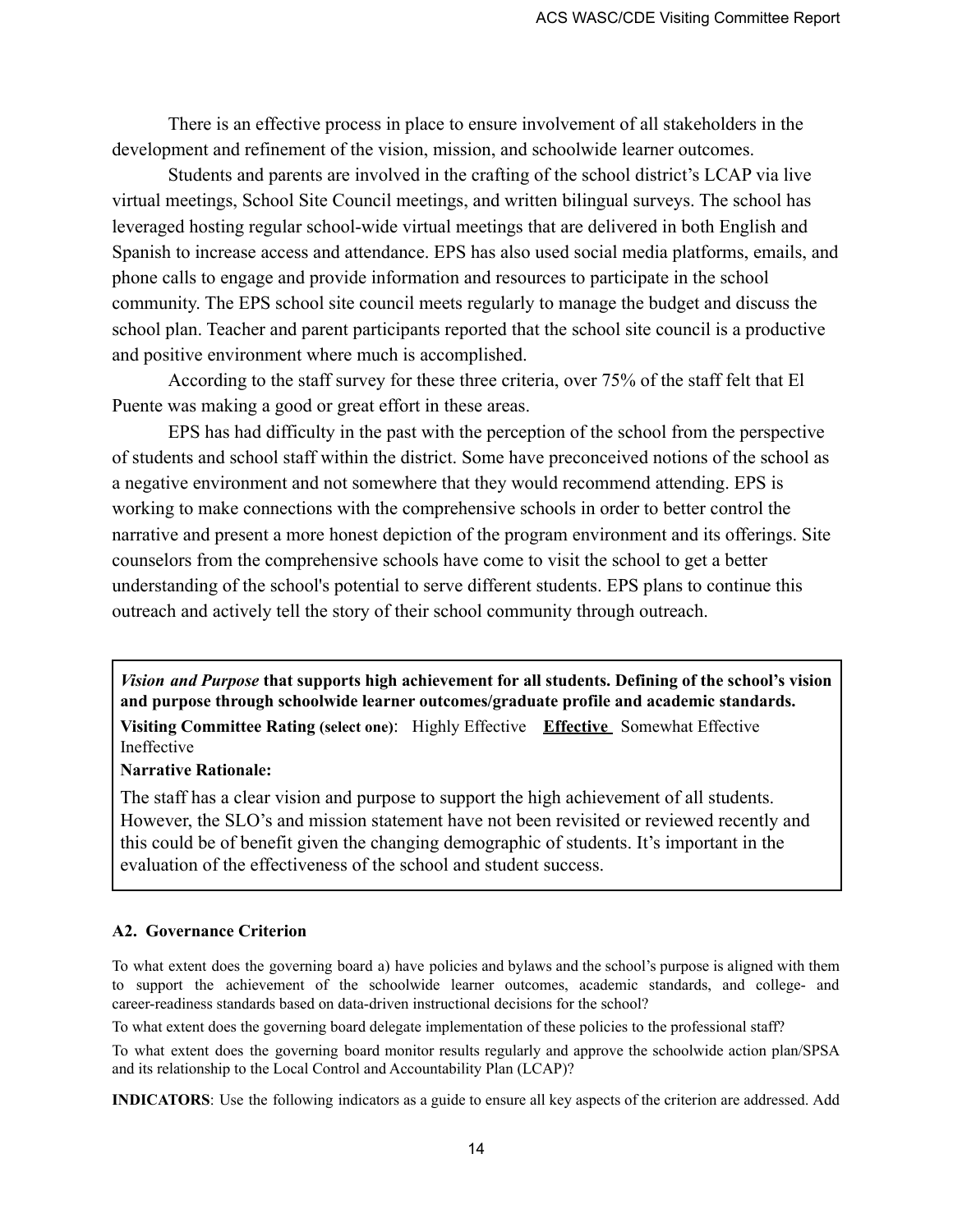any additional reflections based on the criterion.

**A2.1. Understanding the Role of the Governing Board and District Administration**: The school community understands the governing authority's role, including how stakeholders can be involved.

**A2.2. Relationship between Governing Board and School**: The school's stakeholders understand the relationship between the governing board's decisions, expectations, and initiatives that guide the work of the school.

**A2.3. Uniform Complaint Procedures**: The school leadership understands and utilizes the Uniform Complaint Procedures from the district.

#### **Visiting Committee Comments**

The Salinas Union High School District's (SUHSD) website has a welcome notice that specifies the roles of the Board:

*The Board of Trustees is elected by the community to provide leadership and citizen oversight of the District's schools. The Board works with the Superintendent to fulfill its major roles, which include:*

- *○ Establishing a long-term vision for the District*
- *○ Establishing and maintaining a basic organizational structure for the District, including employment of the Superintendent, adoption of policies, curriculum, the District budget and collective bargaining agreements*
- *○ Ensuring accountability to the local community, including personnel, programmatic and fiscal accountability and service as a judicial and appeals body as needed*
- *○ Providing community leadership and advocacy at the local, state and national levels on behalf of children, District programs and public education*

When the pandemic started and forced all districts into virtual meetings, SUHSD decided to live stream all meetings for greater accessibility. To increase wider geographical access, the Board decided to host board meetings at different school sites.

Board policies, minutes and agendas, can be accessed through the SUHSD website.

It's not uncommon for student representatives from schools across the District to present to the Board of Trustees, including students from EPS.

EPS acknowledges that there seems to be a lack of understanding in this criterion. According to survey results, 57.1% of the staff felt fair about their understanding while 7.1% felt they had no understanding at all. Conversely, EPS feels that not all stakeholders are fully aware of the alternative education services EPS has to offer. During the school closure, information regarding changes in instructional delivery was irregular. The result of this knowledge resulted in the reduction of some essential support services and resources from EPS since the last WASC full visit.

Universal Complaint Procedures (UCP) are displayed prominently in each classroom and in common spaces.

*Governance* **that supports high achievement for all students.**

**Visiting Committee Rating (select one)**: Highly Effective Effective **Somewhat Effective** Ineffective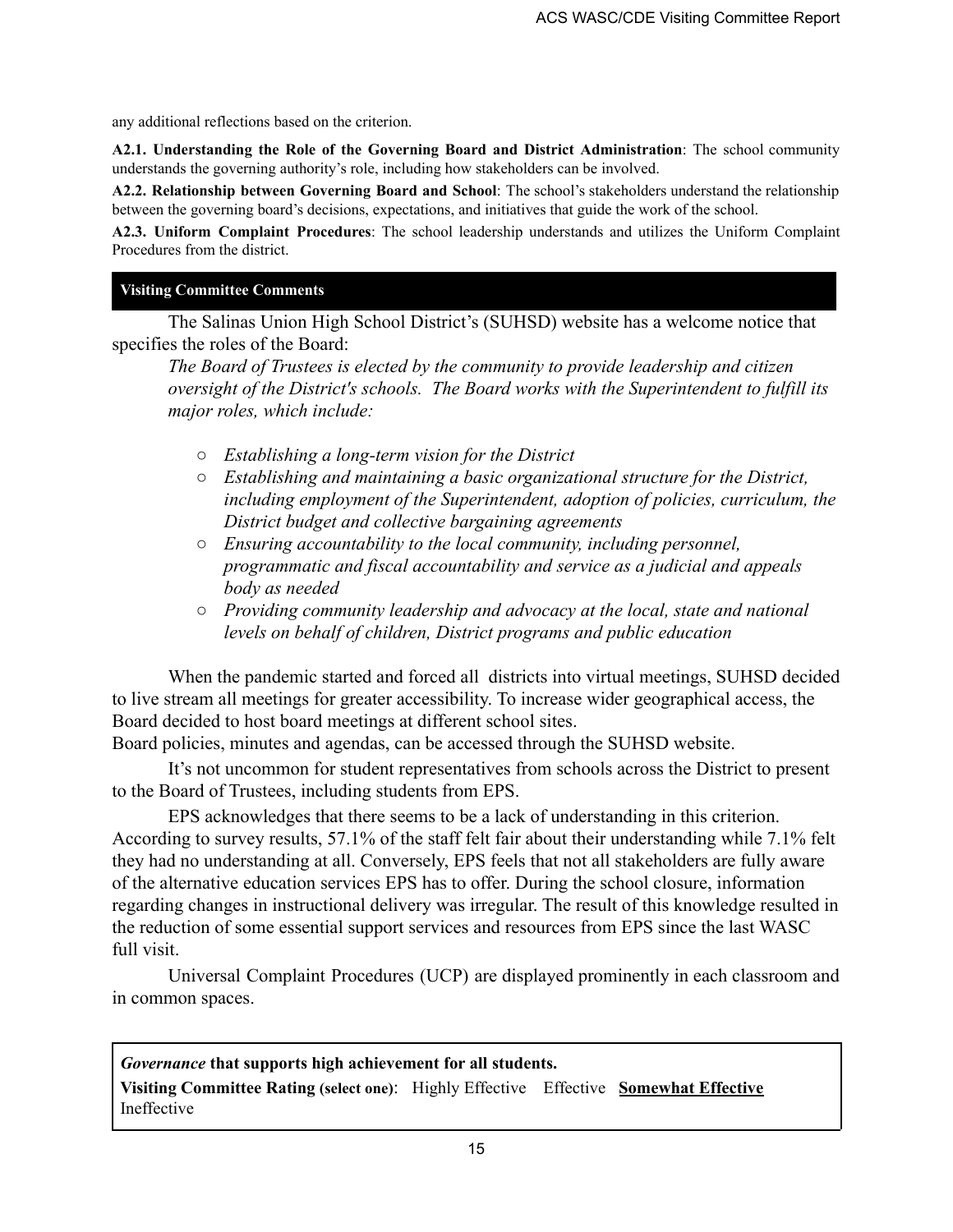#### **Narrative Rationale:**

From the staff survey this was scored the lowest, there needs to be more connection of El Puente staff, students, and families to the district governance. The district decisions regarding administration of EPS is improving with the appointment of the new principal, however the past couple of years showed disjointed support which could have affected the high achievement of all students.

### **A3. Leadership: Data-Informed Decision-Making and Continuous School Improvement Criterion**

To what extent based on multiple sources of data, does the school leadership, parent/community, and staff make decisions and initiate activities that focus on all students achieving the schoolwide learner outcomes, academic standards, and college- and career-readiness standards?

To what extent do the school leadership and staff annually monitor and refine the schoolwide action plan/SPSA and make recommendations to modify the LCAP as needed?

**INDICATORS**: Use the following indicators as a guide to ensure all key aspects of the criterion are addressed. Add any additional reflections based on the criterion.

**A3.1. Broad-Based and Collaborative**: The school's broad-based, inclusive collaborative planning process is a continuous improvement cycle that a) assesses data to determine student needs, b) collaboratively determines and implements strategies and actions and c) monitors results and impact on student success.

**A3.2. School Action Plan/SPSA Correlated to Student Learning**: The school's schoolwide action plan/SPSA is directly correlated to and driven by the analysis of student achievement data and other data and aligned with district LCAP.

**A3.3. Collective Accountability to Support Learning**: The school leadership and staff demonstrate shared decision-making, responsibility, and self-reflection on actions and accountability for implementing practices, programs, actions, and services that support student learning.

**A3.4. Internal Communication and Planning**: The school has effective existing structures for internal communication, planning, and resolving differences.

#### **Visiting Committee Comments**

EPS has a small staff that is very committed to student success.Common prep periods allow the staff to meet for PLC's, reflect and share ideas, concerns, and ways to improve the student experience. The EPS staff is working towards re-implementing the circle of inquiry process they were using pre-pandemic.

Renaissance STAR Reading data was used to modify and refine instruction across the curriculum to include more reading opportunities for students in myON.

The School Plan for Student Achievement is aligned to the District's LCAP goal which is designed from significant stakeholder feedback. EPS will soon be incorporating additional goals based on recommendations from the district's differentiated assistance.

Due to the small number of staff, EPS is a very collaborative environment where most schoolwide decisions are made as a group collectively, rather than via a small group of site union leadership. The school has an instructional leadership team (ILT) consisting of four certificated staff members. This team helps shape some of the site decisions made in the areas of intervention. This is not a new development for the school, but it has had changes of membership in the recent years, primarily due to the change of administration yearly. The 2021-22 school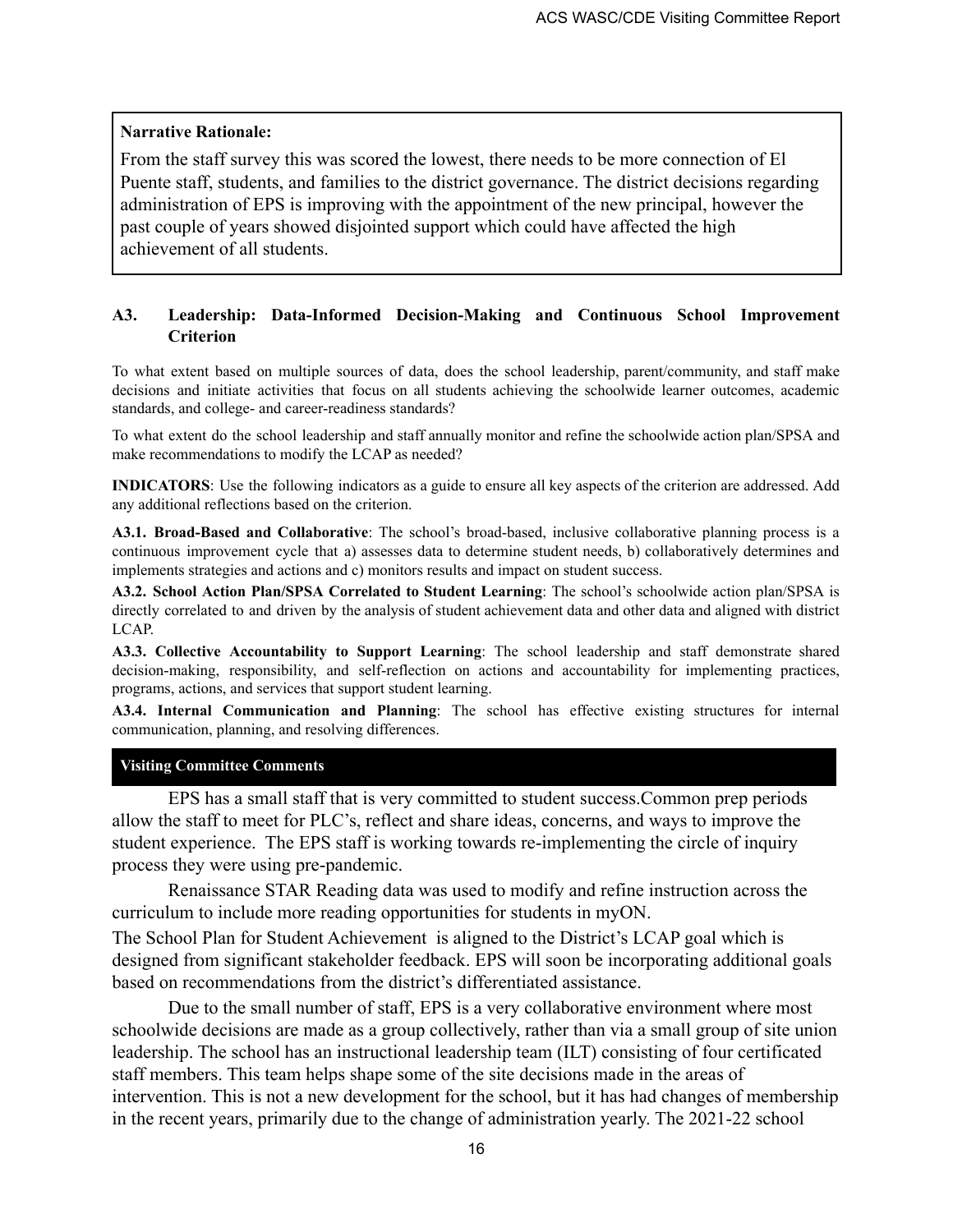year is composed of different staff than the years prior. It was shared, via the WASC leadership team, that the 2018-2020 years had consistent membership and that team transitioned to being the WASC leadership team starting in the 2020-2021 school year.

EPS has very effective existing structures for internal communication, planning, and resolving differences. EPS' daily schedule, with teachers sharing a prep period at the end of the day is a strong asset for the school. The common prep allows for weekly PLC meetings and allows for teachers to communicate in person daily. Weekly updates are emailed to staff with pertinent information about upcoming events and initiatives. In addition, Mr. Green has streamlined many of the communication processes with students, parents and staff.

*Leadership: Data-Informed Decision-Making and Continuous School Improvement* **that supports high achievement for all students.**

**Visiting Committee Rating (select one)**: **Highly Effective** Effective Somewhat Effective Ineffective

**Narrative Rationale:**

EPS has great structure in place to support continuous school improvement through a common prep period, collaborative staff, and PLC meetings. Data is infused throughout the school through various platforms.

#### **A4. Staff: Qualified and Professional Development Criterion**

To what extent does a qualified staff and leadership facilitate achievement of the student academic standards and the schoolwide learner outcomes through a system of preparation, induction, and ongoing professional development?

To what extent is there a systematic approach to continuous improvement through professional development based on student performance data, student needs, and research?

**INDICATORS**: Use the following indicators as a guide to ensure all key aspects of the criterion are addressed. Add any additional reflections based on the criterion.

**A4.1. Qualifications and Preparation of Staff**: The school has confidence in district and school procedures to ensure that leadership and staff are qualified based on staff background, training, and preparation. The processes to assign staff members and provide appropriate orientation for all assignments maximizes the expertise of the staff members in relation to impact on quality student learning.

**A4.2. Professional Development and Learning**: The school effectively supports professional development/learning with time, personnel, material, and fiscal resources to facilitate all students achieving the academic, college- and career-readiness standards, and the schoolwide learner outcomes.

**A4.3. Measurable Effect of Professional Development on Student Learning***:* There are effective processes in place to assess the measurable effect of professional development on teacher practice and the impact it has on student performance

**A4.4. Supervision and Evaluation**: The school implements effective supervision and evaluation procedures in order to promote professional growth of staff.

**A4.5. Communication and Understanding of School Policies and Procedures:** The school implements a clear system to communicate administrator and faculty written policies, procedures, and handbooks that define responsibilities, operational practices, decision-making processes, and relationships of leadership and staff.

#### **Visiting Committee Comments**

EPS has 26 credentialed staff members that average 15 years of experience, the highest in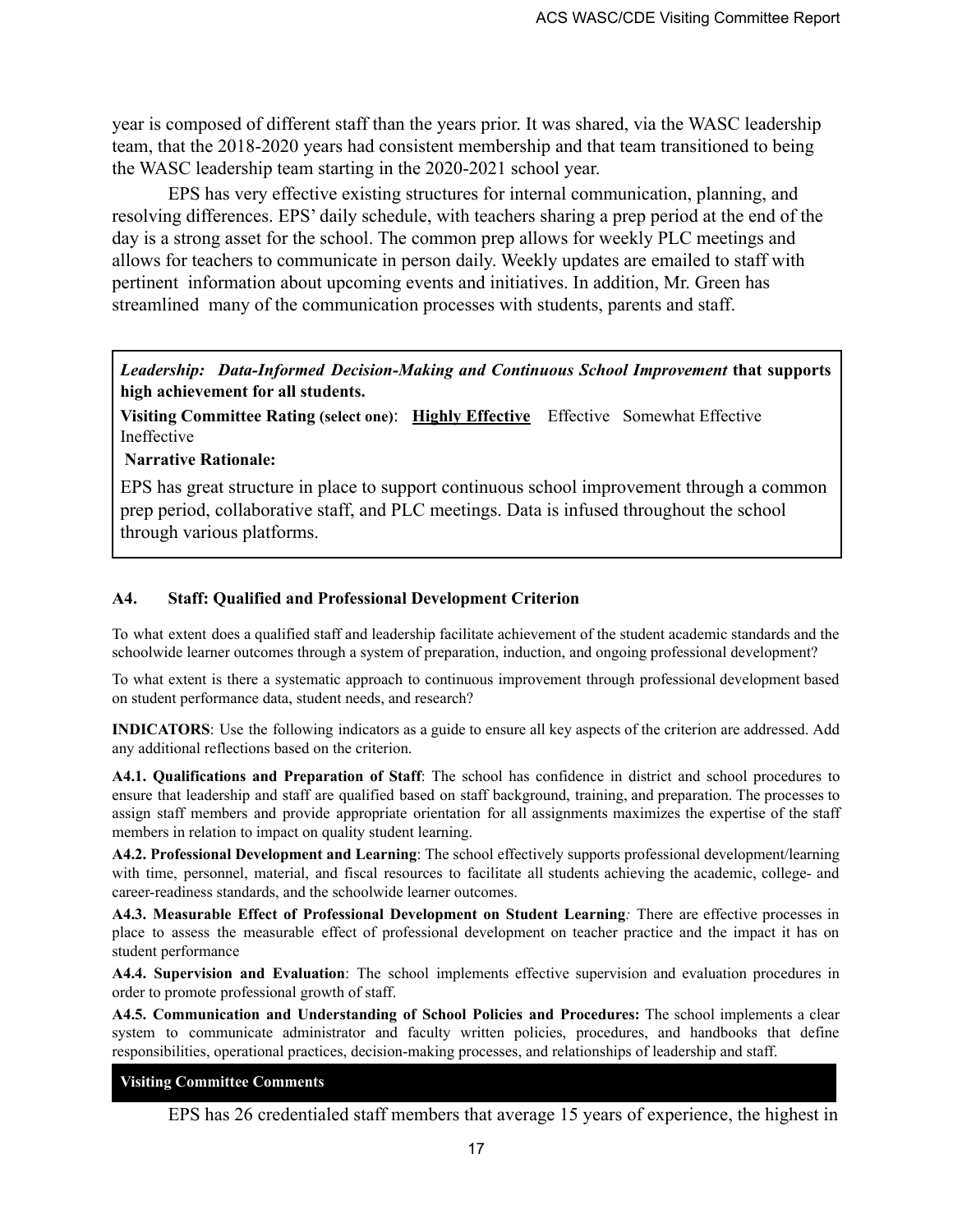the District. Staff are credentialed in their subject areas and many with advanced degrees and are tenured with multiple years of teaching experience.

EPS administration is supportive of staff attending relevant conferences and has provided opportunities for such. Inclusive, the School Site Council (SSC) allocates monies in their budget to support and fund professional development.

Given the small size of the school and learning format, teachers are able to adjust and modify instructional strategies to suit the needs of their students.

The Human Resource (HR) office sends site administrators a list of teachers to be evaluated during the school year. Once the list is received, the site administrator will meet with the teacher to plan set smart-goals to be observed. Evaluations are based over two observations in one school year. Probationary teachers will be evaluated yearly until they are tenured. Once certificated staff is tenured, they are evaluated every other year, given they receive satisfactory evaluations. If a teacher is tenured, has over 5 years of experience and satisfactory evaluation, they may elect to be evaluated every three years.

### **A4.5. Communication and Understanding of School Policies and Procedures**

*Staf : Qualified and Professional Development* **that supports high achievement for all students. Visiting Committee Rating (select one)**: Highly Effective **Effective** Somewhat Effective Ineffective

#### **Narrative Rationale:**

District offered PD is supportive in the development of staff to support the high achievement of students. Staff shared through stakeholder meetings that they share PD findings with each other and have plans for further development as the pandemic wanes. Staff are open to learning new structures to better meet the needs of their students, such as the myON platform.

#### **A5. Resources Criterion**

To what extent are the human, material, physical, and financial resources sufficient and utilized effectively and appropriately in accordance with the legal intent of the program(s) and LCAP to support students in accomplishing the schoolwide learner outcomes, academic standards, and the college- and career-readiness standards?

**INDICATORS**: Use the following indicators as a guide to ensure all key aspects of the criterion are addressed. Add any additional reflections based on the criterion.

**A5.1. Resource Allocation Decisions**: The school leadership and staff are involved in the resource allocation decisions. There is a relationship between the decisions about resource allocations, the district's LCAP and the school action plan/SPSA, the school's vision, mission, the schoolwide learner outcomes, major student learner needs, academic standards, and college- and career-readiness standards.

**A5.2. Practices**: There are district processes and practices in place for developing an annual budget, conducting an annual audit, and at all times conducting quality business and accounting practices.

**A5.3. Facilities Conducive to Learning**: The school's facilities are safe, functional, well-maintained, and adequate to meet the students' learning needs and support the educational program (i.e., accomplish the vision, mission, and the schoolwide learner outcomes).

**A5.4. Instructional Materials and Equipment**: The policies and procedures for acquiring and maintaining adequate instructional materials and equipment, such as textbooks, other printed materials, instructional technology,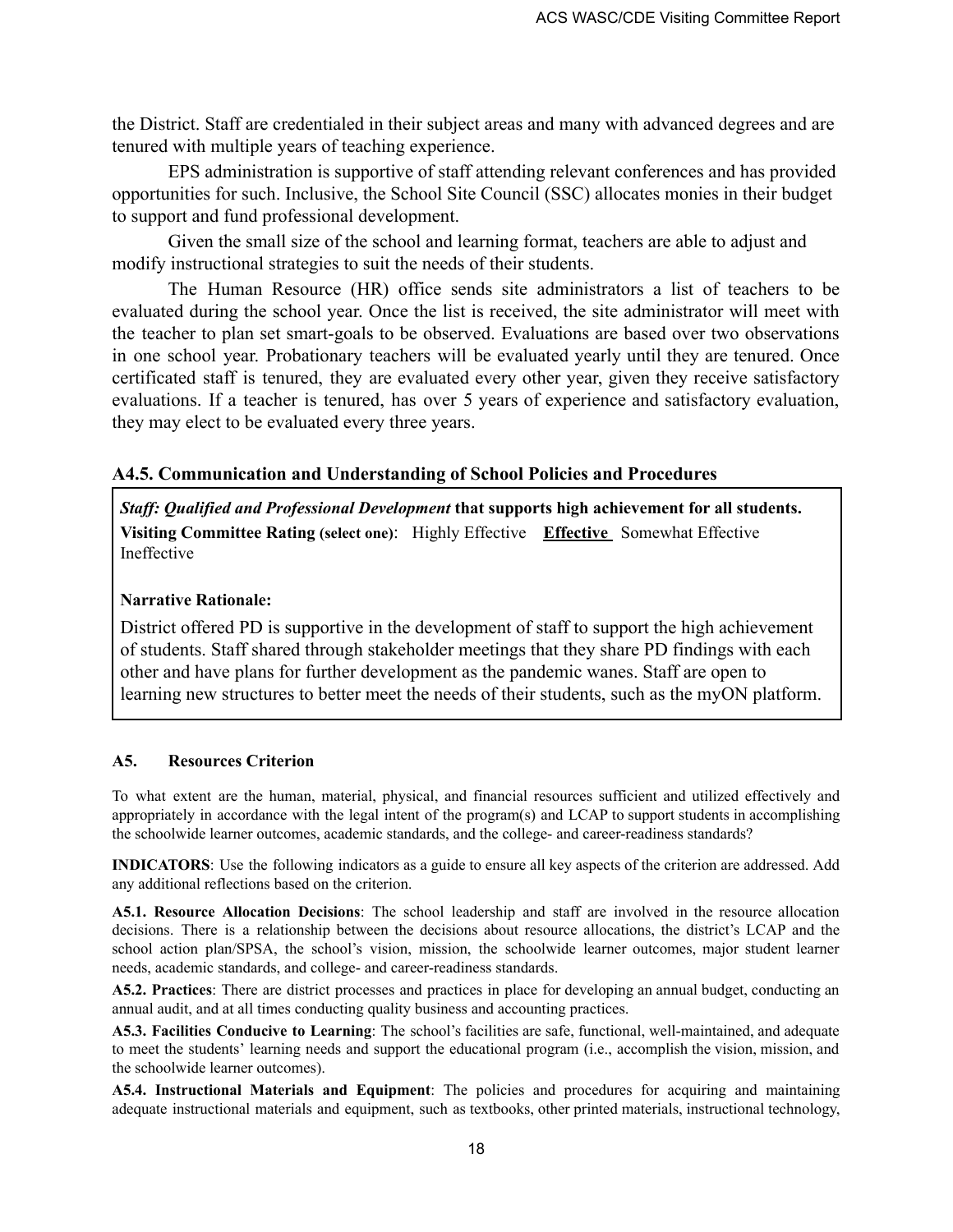manipulatives, and laboratory materials are effective.

**A5.5. Resources for Personnel**: Resources are available and used to enable the hiring, nurturing, and ongoing professional development of a well-qualified staff for all programs.

### **Visiting Committee Comments**

EPS resources are allocated according to goals and actions in LCAP and SPSA. The staff has brought on some creative digital and physical resources to support staff and students; especially during hybrid and remote learning.

Both the principal and assistant principal regularly seek input from the staff and School Site Council to create the Single Plan for Student Achievement(SPSA) and budget. The School Plan and budget are discussed and approved by an active School Site Council.

The facilities at EPS provide a safe, comfortable learning environment for El Puente students. EPS shares a facility with the Adult Education School, Transition Program and Parent Education Center. There's a seperate building referred to as "the village". Within the village, there a teen-parent daycare facility available to students from El Puente and the neighboring continuation school Mt. Toro.

EPS adheres to District policies for acquiring and maintaining adequate materials and equipment. Textbook adoptions are conducted as needed and adhere to a formal process in which the texts evaluated. Technology equipment and support could be enhanced, especially for those teaching remotely.

### *Resources* **that supports high achievement for all students***.*

**Visiting Committee Rating (select one)**: **Highly Effective** Effective Somewhat Effective Ineffective

#### **Narrative Rationale:**

EPS has shown that they have a high number of effective resources and support for implementation. When EPS has shown a need for resources/supplies they have not been denied support from the district. There is creative use of technology to support the staff, students, and community.

### **CATEGORY A: ORGANIZATION: VISION AND PURPOSE, GOVERNANCE, LEADERSHIP, STAFF, AND RESOURCES**

### **Areas of Strength for Organization: Vision and Purpose, Governance, Leadership, Staff, and Resources (if any):**

1. El Puente is a safe, alternative education school for students who, for a number of reasons, have been unsuccessful at their comprehensive sites.

2. The staff at EPS is highly experienced and collaborative.

3. EPS staff exudes collegiality and it's not uncommon for them to share their expertise with one another.

4. Use of data to modify and enhance reading instruction.

5. Site leadership supportive of professional development.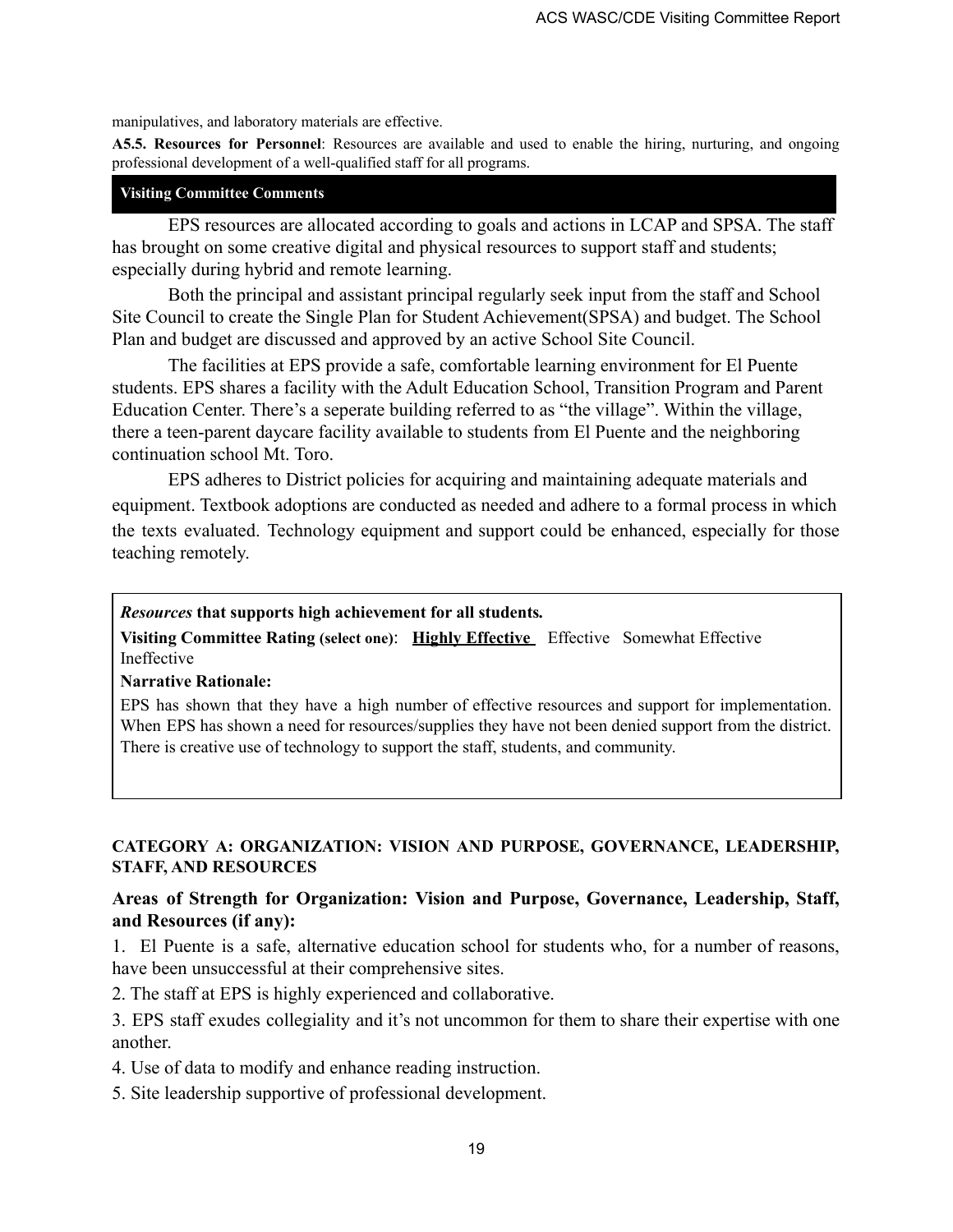6. Collaborative approach to budgeting and long-term planning.

### **Growth Areas for Continuous Improvement for Organization: Vision and Purpose, Governance, Leadership, Staff, and Resources (if any):**

1. Increase awareness of the opportunity and expectations of the independent study path offered by El Puente School, both at comprehensive schools and with district leadership.

2. Institute a procedure for training newly hired staff specific to learning in an independent study environment.

3. Increase the development of local assessment measures to determine student success on a more granular level and timely basis.

### **Important evidence from the self-study and the visit that supports these strengths and growth areas for continuous improvement include the following:**

- Stakeholder Meeting Outcomes
	- Focus Groups A-E
	- Student Group
	- SSC Members
	- Staff Members
- Staff Survey Results
- Classroom observations
- Abundance of technology use in the classroom by students and teachers.
- SUHS District Website
- EPS Website
- Warm & welcoming atmosphere. All staff model Courteous and Kind and it exudes to the students.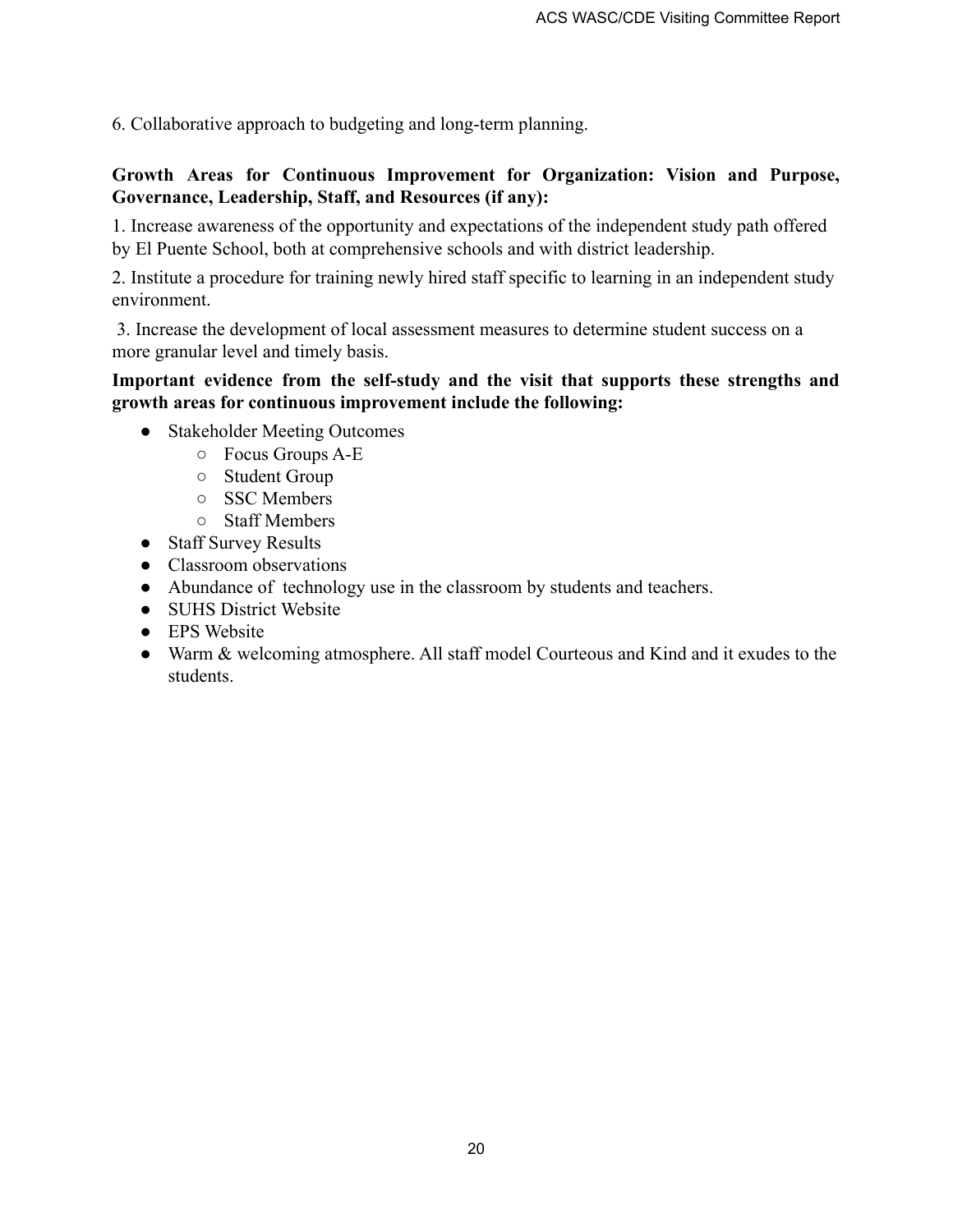### **CATEGORY B. CURRICULUM**

#### **B1. Rigorous and Relevant Standards-Based Curriculum Criterion**

To what extent do all students participate in a rigorous, relevant, and coherent standards-based curriculum that supports the achievement of the schoolwide learner outcomes, academic standards, and the college- and career-readiness standards in order to meet graduation requirements?

**INDICATORS**: Use the following indicators as a guide to ensure all key aspects of the criterion are addressed. Add any additional reflections based on the criterion.

**B1.1. Current Educational Research and Thinking**: The school provides an effective, rigorous, relevant and coherent curriculum based on current educational research and thinking that supports the academic standards.

**B1.2. Academic and College- and Career-Readiness Standards for Each Area**: The school has defined academic and college- and career-readiness indicators or standards for each subject area, course, and/or program that meet or exceed graduation requirements.

**B1.3. Congruence with Student Learner Outcomes and Standards**: There is congruence between the actual concepts and skills taught, the schoolwide learner outcomes, academic standards, and the college- and career-readiness indicators or standards.

**B1.4. Integration Among Disciplines**: There is integration and alignment among academic and career technical disciplines at the school.

**B1.5. Community Resources and Articulation and Follow-up Studies**: The school engages with community partners and resources, articulates regularly with feeder schools, local colleges and universities, and technical schools. The school uses follow-up studies of graduates and others to learn about the effectiveness of the curricular program.

#### **Visiting Committee Comments**

It was observed that students are provided rigorous and relevant standards based curriculum. The schoolwide learner outcomes are supported with each student and evidence is gathered that supports the growth within the SLOs. Students show mastery of the academic standards to get credits. There is growth needed within the college and career-readiness standards beyond the graduation requirements; however the graduation requirements are being met with fidelity for each student.

It was proven that the school has continuously evolved their curriculum based on the current standard updates and educational research. The staff is very focused on supporting the students' needs to meet the academic standards.

The school, along with the district, has clearly defined the academic standards and college-and-career- readiness standards for each subject area. These standards meet or exceed the graduation requirements.

The staff show a great understanding of the actual concepts and skills taught along with the SLOs, standards and college-career readiness standards. The staff understand how they all intertwine and work together to make it seamless within all subject areas.

There are various opportunities for students to get further technical knowledge and learning and there is integration and alignment of these opportunities for all students to take advantage of.

It was observed that there was regular engagement with community partners, such as Sticks and Stones, and that they were strongly utilized resources for the students and families. There is regular engagement with local community colleges and technical schools and one staff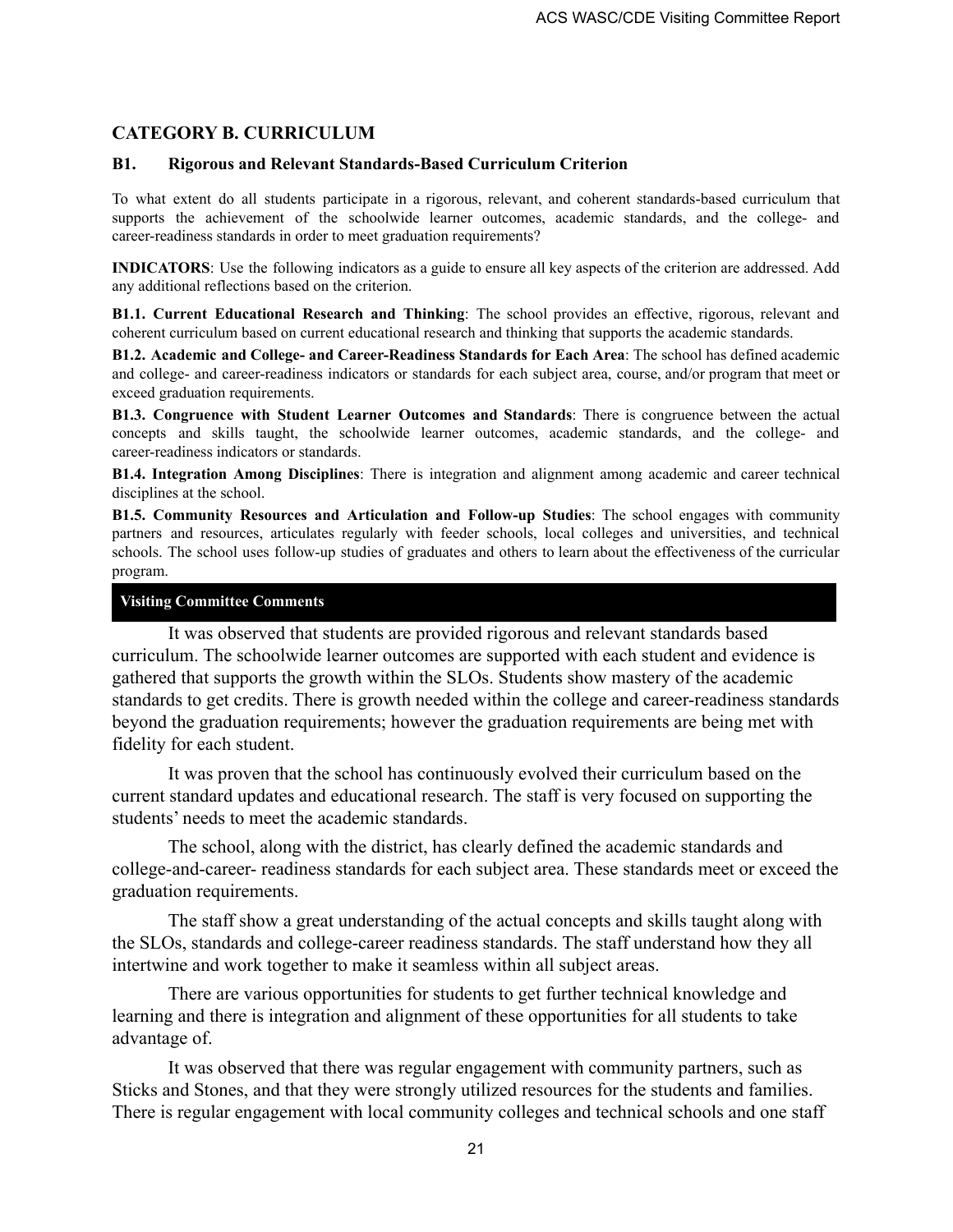member works for both El Puente and Hartnell. Recent graduates stay connected with teachers and also talk with current students to encourage them to graduate. Students typically are very vocal about their experiences.

*Rigorous and Relevant Standards-Based Curriculum* **that supports high achievement for all students.**

**Visiting Committee Rating (select one)**: Highly Effective **Effective** Somewhat Effective Ineffective

#### **Narrative Rationale:**

It is clear that the standards are rigorous and relevant and aligned with the district approved curriculum. Students are supported to achieve mastery in all the standards. The staff work to align the curriculum to district adopted texts and adapt them to the independent studies model.

#### **B2. Equity and Access to Curriculum Criterion**

To what extent do all students have equal access to the school's entire program and are provided assistance with a personal learning plan to meet the requirements of graduation and are prepared for the pursuit of their academic, personal, and career goals?

**INDICATORS**: Use the following indicators as a guide to ensure all key aspects of the criterion are addressed. Add any additional reflections based on the criterion.

**B2.1. Variety of Programs — Full Range of Choices**: All students are able to make appropriate choices and pursue a full range of realistic college and career and/or other educational options. The school provides for career exploration, preparation for postsecondary education, and career technical options for all students.

**B2.2. Accessibility of All Students to Curriculum, including Real World Experiences**: A rigorous, relevant, and coherent curriculum that includes real world applications is accessible to all students through all courses/programs offered. Course enrollment patterns reflect the diversity of the school's students.

**B2.3. Student-Parent-Staff Collaboration**: Parents, students, and staff collaborate in developing and monitoring a student's personal learning plan, including college and career and/or other educational goals.

**B2.4. Post High School Transitions**: The school implements strategies and programs to facilitate transitions to college, career, and other postsecondary high school options and regularly evaluates their effectiveness.

#### **Visiting Committee Comments**

Students have access to the entire school program; whether virtual or in person. They gain assistance through their teachers, counselors, and other staff members as necessary. The staff guide them to be prepared to achieve their academic, personal, and career goals.

All students have equal access to the school's entire program. They are provided assistance with a personal learning plan to meet the requirements of graduation and are prepared for the pursuit of their academic, personal, and career goals.

It was witnessed that teachers and staff work closely with students to guide them to appropriate choices within the full range of their educational options. The school has opportunities for career exploration, preparation for postsecondary education, and technical training for all students.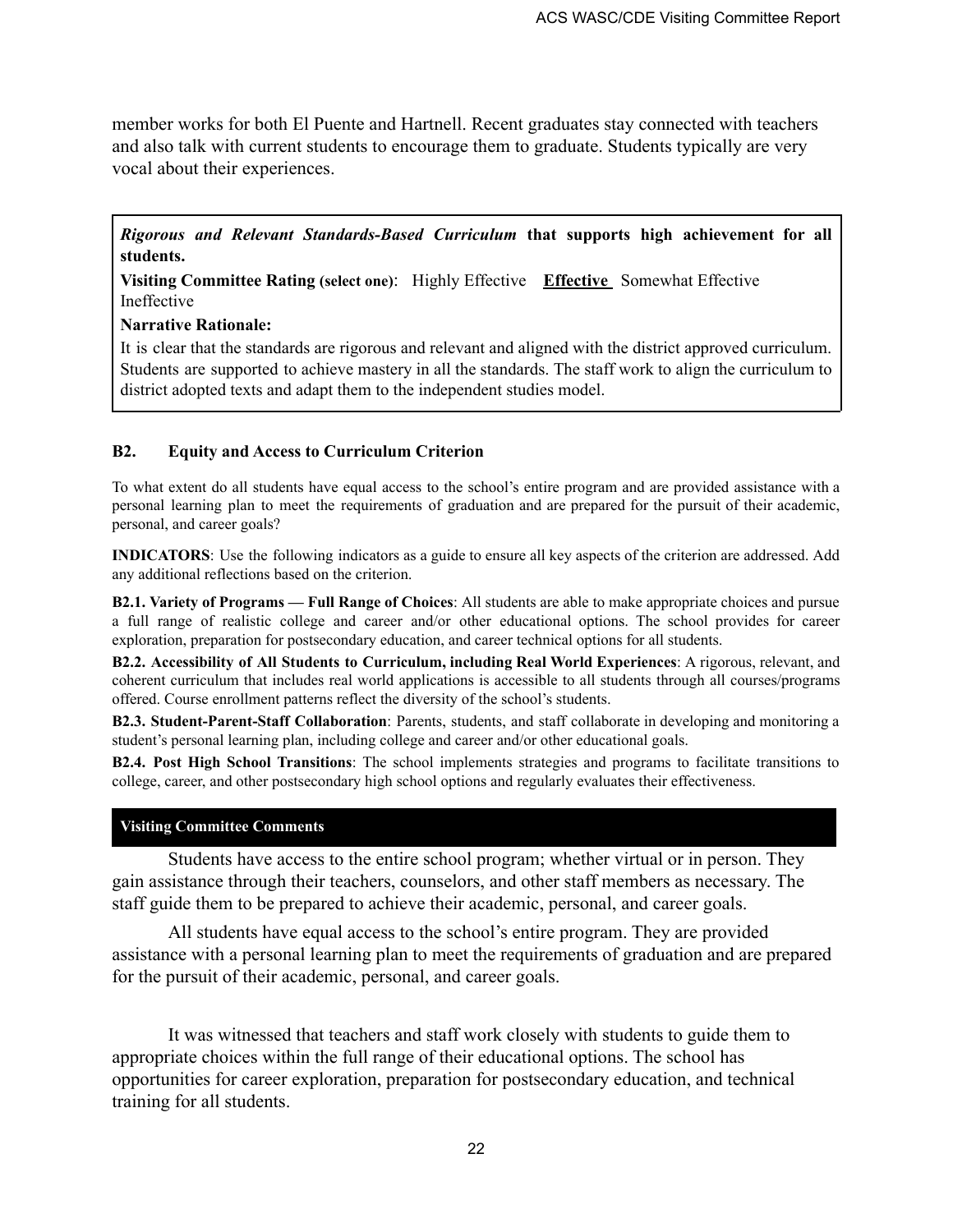Curriculum is accessible to all students through all courses and programs and teachers make real world applications regularly for students, such as in the Consumer Math course. The diverse enrollment of students is reflected in the course enrollment patterns, such as students needing additional days/weeks in the Math 1, 2, or 3 courses to complete credits with mastery.

Parents are required to participate in the intake process and are required to sign the Master Agreement (unless the student is 18). Parents are communicated with regularly in regards to student progress, course completion and enrollment, and with post high school planning. It was evident that the parents, students, and staff communicate well and collaboratively.

The campus has access to different staff and resources to facilitate student transitions to college, career, and other post high school options. Some examples of staff include concurrent staff with a local community college, a shared community liaison staff, a shared ROP staff, school counselors, intervention specialists, and teachers. These strategies to support students are reviewed to determine their effectiveness and are in progress to be strengthened.

*Equity and Access to Curriculum* **that supports high achievement for all students. Visiting Committee Rating (select one)**: **Highly Effective** Effective Somewhat Effective Ineffective

#### **Narrative Rationale:**

It is clear that students have access to all of the curriculum, whether by virtual or in-person participation. If EPS does not directly provide certain supports, the staff find or develop those supports to ensure that all students can achieve.

#### **CATEGORY B: CURRICULUM**

### **Areas of Strength for Curriculum:**

1. El Puente teachers regularly attend the District steering committees. The El Puente curriculum and materials are created using guidelines set by the steering committees and are used throughout the District.

2. On an ongoing basis, El Puente teachers attend district professional development presentations (PDs) and summer institutes to learn effective ways to maintain the rigor of curriculum while engaging students in their learning.

3. El Puente teachers utilize several online programs to enhance the students' learning experience, including Nearpod, Flocabulary, NoRedInk, myON, Accelerated Reader, Star Reading, Star Math, Khan Academy, Newsela, and BrainPop.

4. El Puente collaborates with both the district's ROP program and Hartnell College, the local community college, on an ongoing basis to help students access a broader range of courses and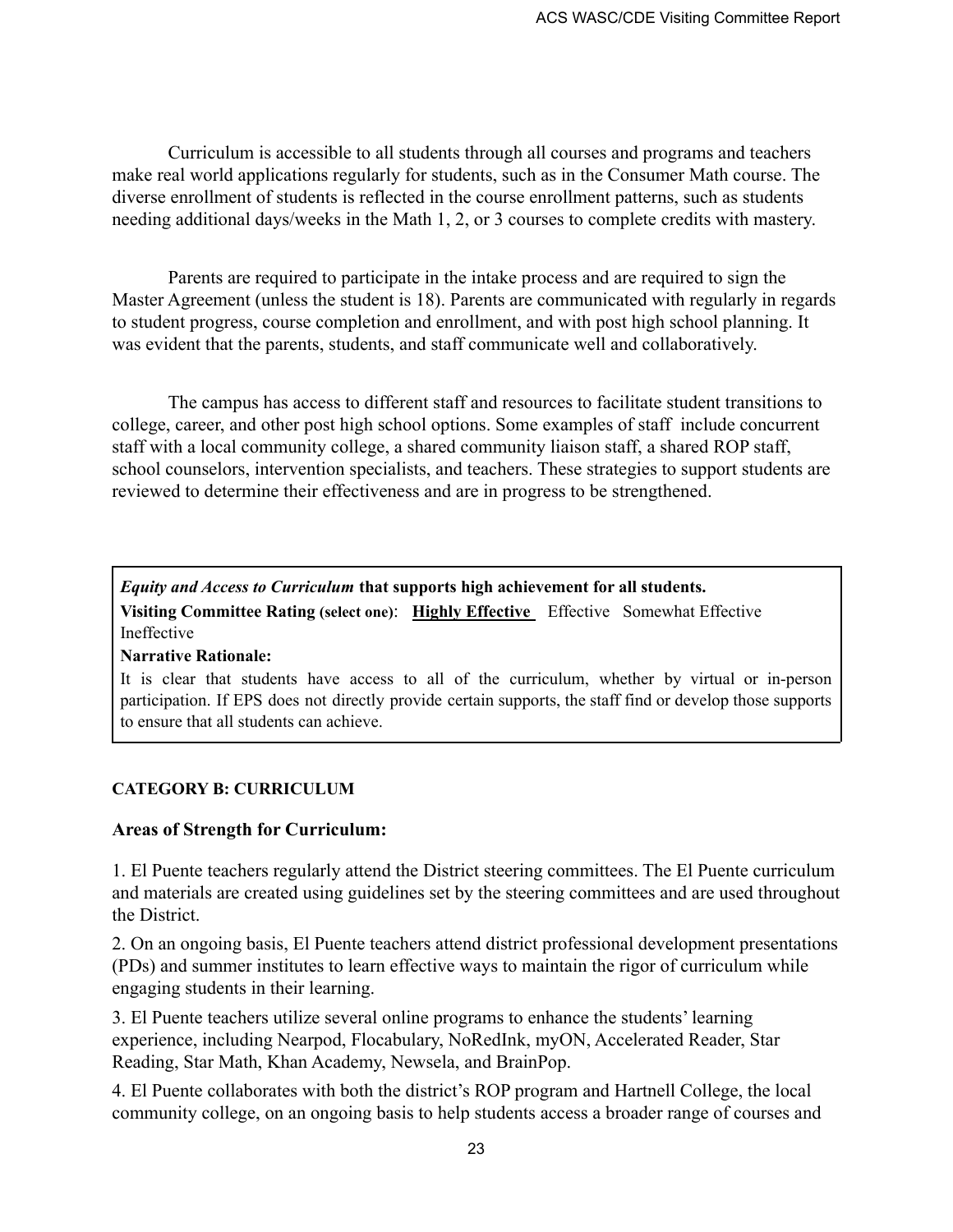Career-Technical Pathways.

### **Growth Areas for Continuous Improvement for Curriculum:**

1. Secure additional slots in ROP classes that take place at the MTROP center and at the comprehensive school sites.

2. Increase the number of electives and advanced courses available to students through the creation of additional certificated positions.

3. Increase student awareness of their progress toward graduation as well as the different career and college options available to them locally and nationally.

4. Increase the number of classes and strategies dedicated toward building foundational skills.

### **Important evidence from the self-study and the visit that supports these strengths and growth areas for continuous improvement include the following:**

- Stakeholder Meeting Outcomes
	- Focus Groups A-E
	- Student Group
	- SSC Members
	- Staff Members
- Staff Survey Results
- Classroom observations
- Enrollment and course review
- SUHS District Website
- EPS Website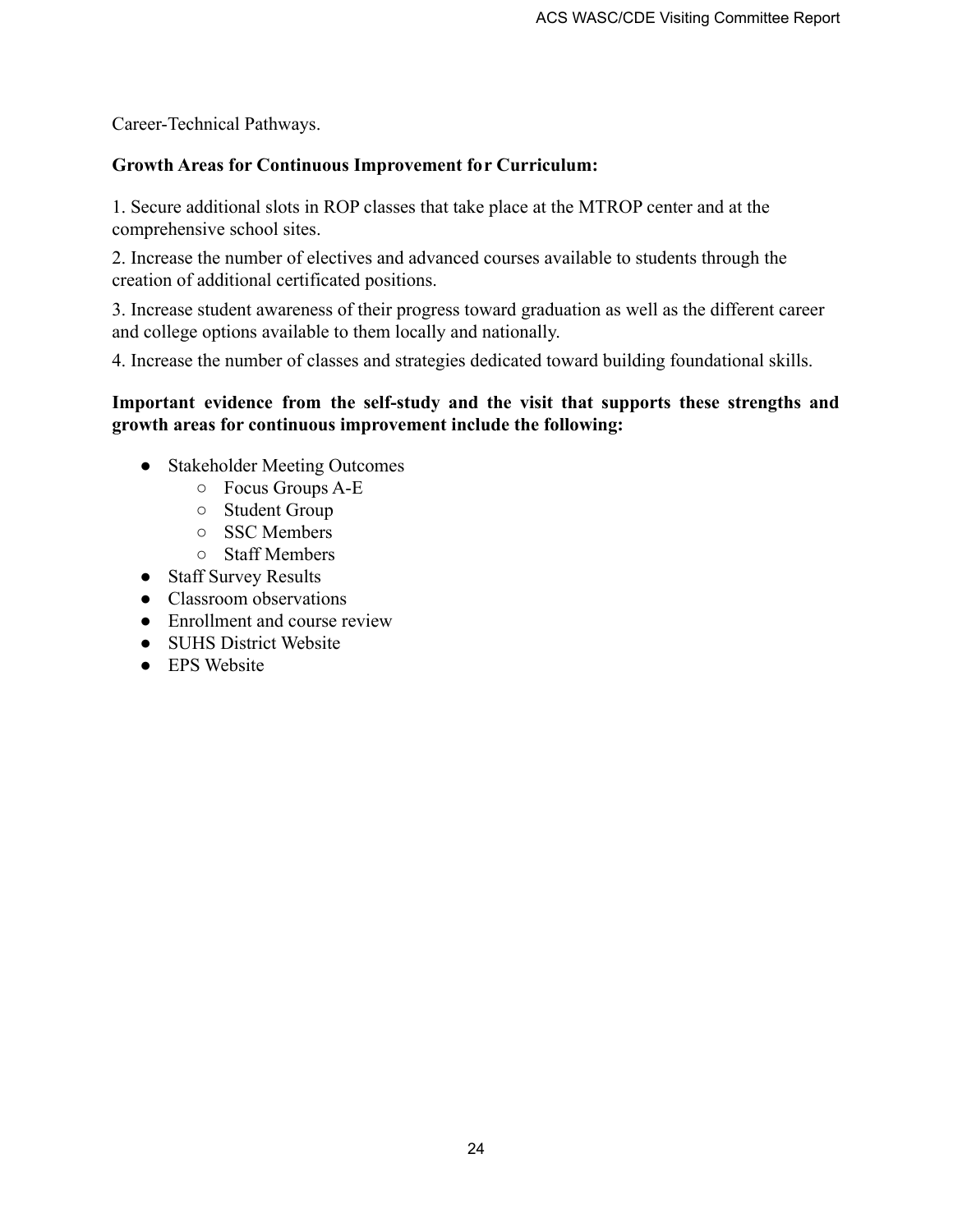# **CATEGORY C. LEARNING AND TEACHING**

### **C1. Student Engagement in Challenging and Relevant Learning Experiences Criterion**

To what extent are all students involved in challenging and relevant learning experiences in an equity-centered learning environment to achieve the schoolwide learner outcomes, academic standards, and college- and career-readiness standards?

**INDICATORS**: Use the following indicators as a guide to ensure all key aspects of the criterion are addressed. Add any additional reflections based on the criterion.

**C1.1. Results of Student Observations and Examining Work**: All students are involved in challenging and relevant work as evidenced by observations of students working and the examination of student work.

**C1.2. Student Understanding of Learning Expectations**: All students understand the standards/expected performance levels for each area of study in order to demonstrate learning and college and career readiness.

#### **Visiting Committee Comments**

It was observed that El Puente is equity-centered and focused on meeting the needs of the students at their current level and need. It was observed that staff work with students to improve student outcomes and that staff are also mindful of where students began academically and how much growth may be needed in order to meet district- and state- level standards - in particular in reading, writing, and math. Staff are highly effective at working with students to make progress toward these goals, if not altogether reaching them. Students are involved in relevant learning experiences to achieve the schoolwide learner outcomes, academic standards, and college and career readiness standards. Students take ownership over their learning pathways as they become familiar with the "yellow card" that they use to track their credit earnings. They take ownership of their reading progress by using the MyOn tools.

All students are involved in challenging and relevant work as evidenced by observations of students working and the examination of student work. For example, it was observed that in an NGS1 lesson, students were being challenged to complete an assignment with a focus on energy and in the context of systems. In interviews with students, they explained some of their projects and assignments that engaged them and promoted their academic growth.

Students knew the number of credits they had earned and what credits were remaining and in what subjects. This shows a great understanding of their expectations towards graduation. In the coursework, the students are clearly provided the expectations for learning and standards to master.

*Student Engagement in Challenging and Relevant Learning Experiences* **that supports high achievement for all students.**

**Visiting Committee Rating (select one)**: Highly Effective **Effective** Somewhat Effective Ineffective

### **Narrative Rationale:**

EPS staff often use real-world applications to make learning more relevant. Formative assessment is used to guide instruction. Faculty collaborate in evaluating writing across the curriculum. Edmentum online course instructors create detailed learning plans for students to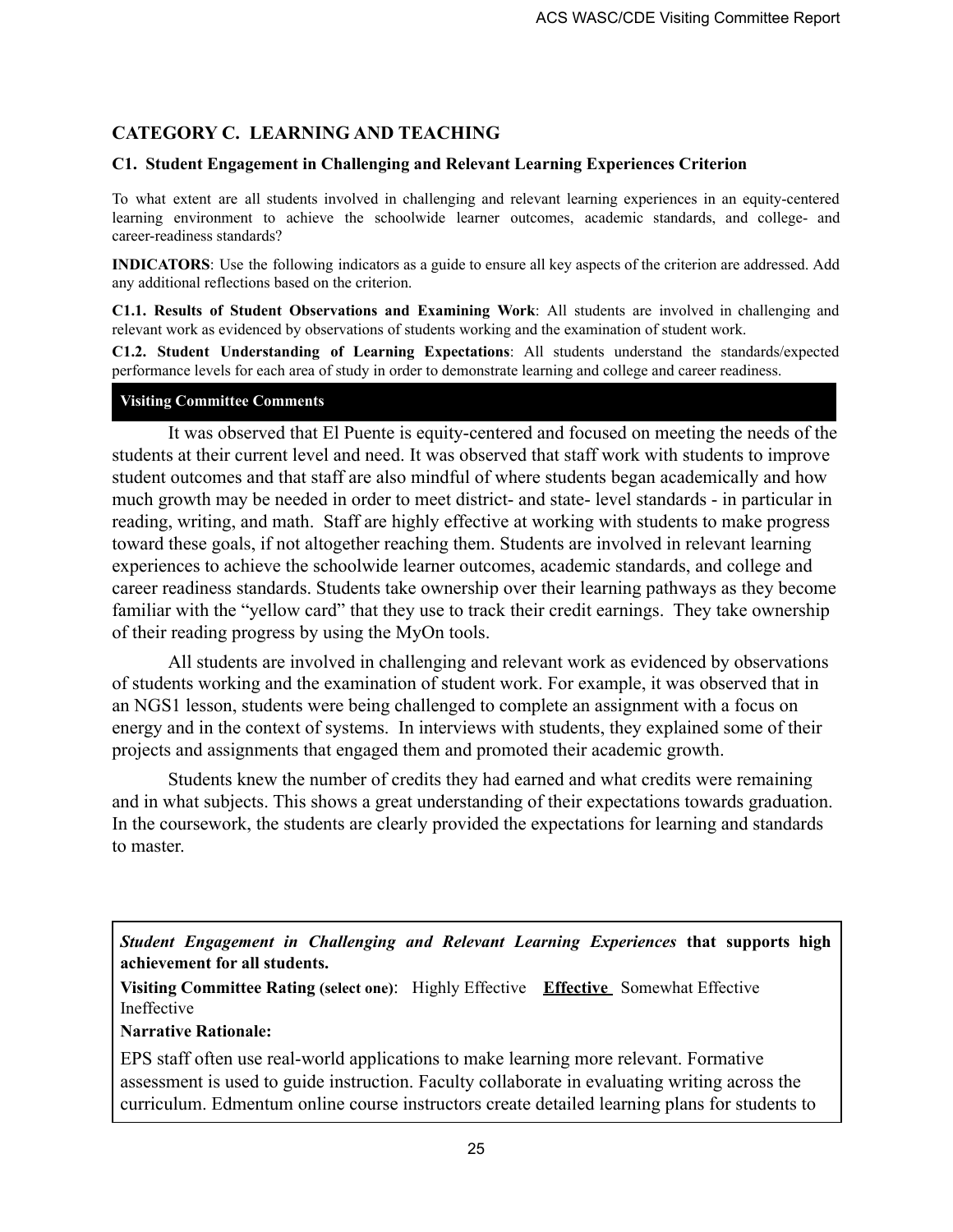help them achieve their learning goals, acquire credits, and be on pace to graduate on time. Staff and administrators continue to address concerns around virtual engagement, especially as EPS possibly moves toward bringing more virtual students to the program. Staff acknowledge that many students come to EPS with low reading levels, and that although staff have worked hard to implement effective tools for growth in reading, many EPS students find it very challenging to meet A-G requirements and to be successful with the online curriculum.

#### **C2. Student-Centered Instruction through a Variety of Strategies and Resources Criterion**

To what extent do all teachers use a variety of strategies and resources to create an equity-centered learning environment, including technology and experiences beyond the textbook and the classroom, to actively engage students, emphasize creative and critical thinking skills and applications?

**INDICATORS**: Use the following indicators as a guide to ensure all key aspects of the criterion are addressed. Add any additional reflections based on the criterion.

**C2.1. Teachers as Facilitators of Learning**: Teachers facilitate learning as coaches and are current in the instructional content taught and research-based instructional methodologies including differentiation and the integrated use of technology.

**C2.2. Creative and Critical Thinking**: All students demonstrate creative and critical thinking within a variety of instructional settings, using a variety of materials, resources, and technology beyond the textbook.

**C2.3.Application of Learning**: All students demonstrate that they can apply acquired knowledge and skills at higher levels and depths of knowledge to extend learning opportunities.

**C2.4. Career Preparedness and Real World Experiences**: All students have access to and are engaged in career preparation activities.

#### **Visiting Committee Comments**

It is evident that teachers seek out and utilize district-provided professional learning opportunities and then work together to implement new strategies for the betterment of their students and school community.

Teachers facilitate learning as coaches in several areas of curriculum and instruction. EPS teachers have coached peers on the use of new programs such as MyOn and Nearpod, and on the use of new technology in their classrooms and on campus. EPS teachers are current in their instructional content. They serve on district steering committees and utilize district resources and curriculum.

EPS students demonstrate creative and critical thinking in their instructional settings. Some examples are their engagement in NGS1 and NGS2 lessons and labs, their use of technology to facilitate their learning as well as produce materials that demonstrate their skills and knowledge of the subject matter.

All students have access to and are engaged in career preparation activities. Students can take vocational education classes offered by the Regional Occupancy Program (ROP) and the Adult Ed Career/College Fair. They are consistently informed about upcoming workshops and opportunities through email communications and flyers posted at the site.

*Learning and Teaching: Student-Centered Instruction through a Variety of Strategies and Resources* **that supports high achievement for all students.**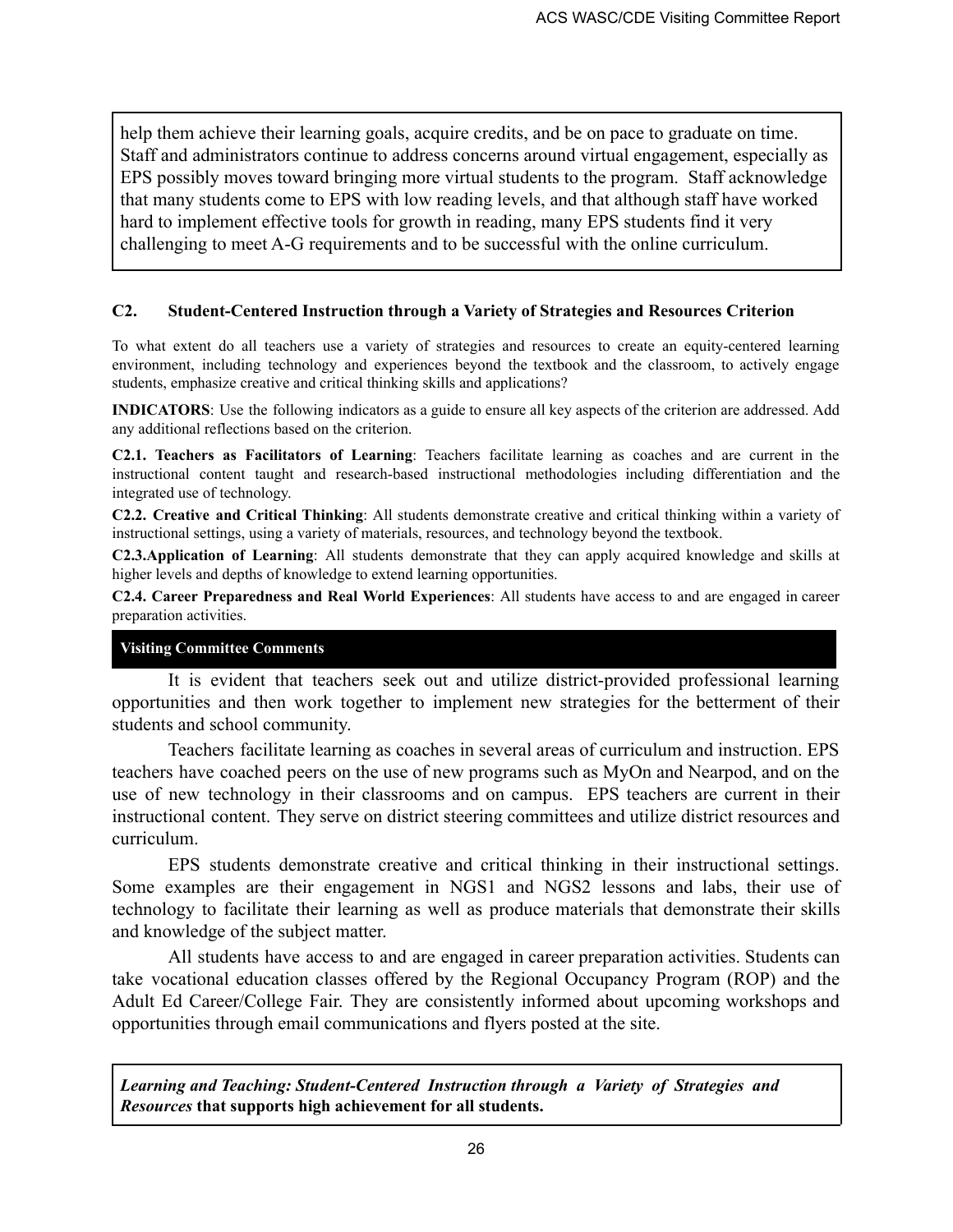**Visiting Committee Rating:** Highly Effective **Effective** Somewhat Effective Ineffective **Narrative Rationale:**

This committed staff, with the support of their highly effective and resourceful principal, is working to foster a love of reading, a love of school, and an interest in their academic progress. Teachers and staff work to find new ways to engage students.

# **CATEGORY C: LEARNING AND TEACHING**

### **Areas of Strength for Continuous Improvement for Learning and Teaching:**

- 1. EPS is aligned with the district's curricula to meet A-G requirements.
- 2. The school uses online digital resources specifically for EPS students, and colleagues serve as tech coaches to all teachers.
- 3. Common prep time for collaboration, planning, and coaching
- 4. Teachers incorporate projects to allow students an opportunity to process concepts in a creative way
- 5. Consistent use of formative assessment to facilitate instructional moves
- 6. The transition to online learning has allowed teachers to increase the number of online apps and programs used in their teaching portfolio.

### **Growth Areas for Continuous Improvement for Learning and Teaching:**

- 1. Staff indicated that career paths need to be enhanced and promoted, including trade school opportunities as well as opportunities in ROP and local community.
- 2. Restore the instructional coach position
- 3. Restore the educational technology coach position
- 4. Bring back advisory lessons designed to help students with wellness and mental health

### **Important evidence from the self-study and the visit that supports these strengths and growth areas for continuous improvement include the following:**

- Stakeholder Meeting Outcomes
	- Focus Groups A-E
	- Student Group
	- SSC Members
	- Staff Members
- Staff Survey Results
- Classroom observations
- Student project examples, Google Classroom content and activities
- SUHS District Website
- EPS Website
- ROP courses taken by EPS students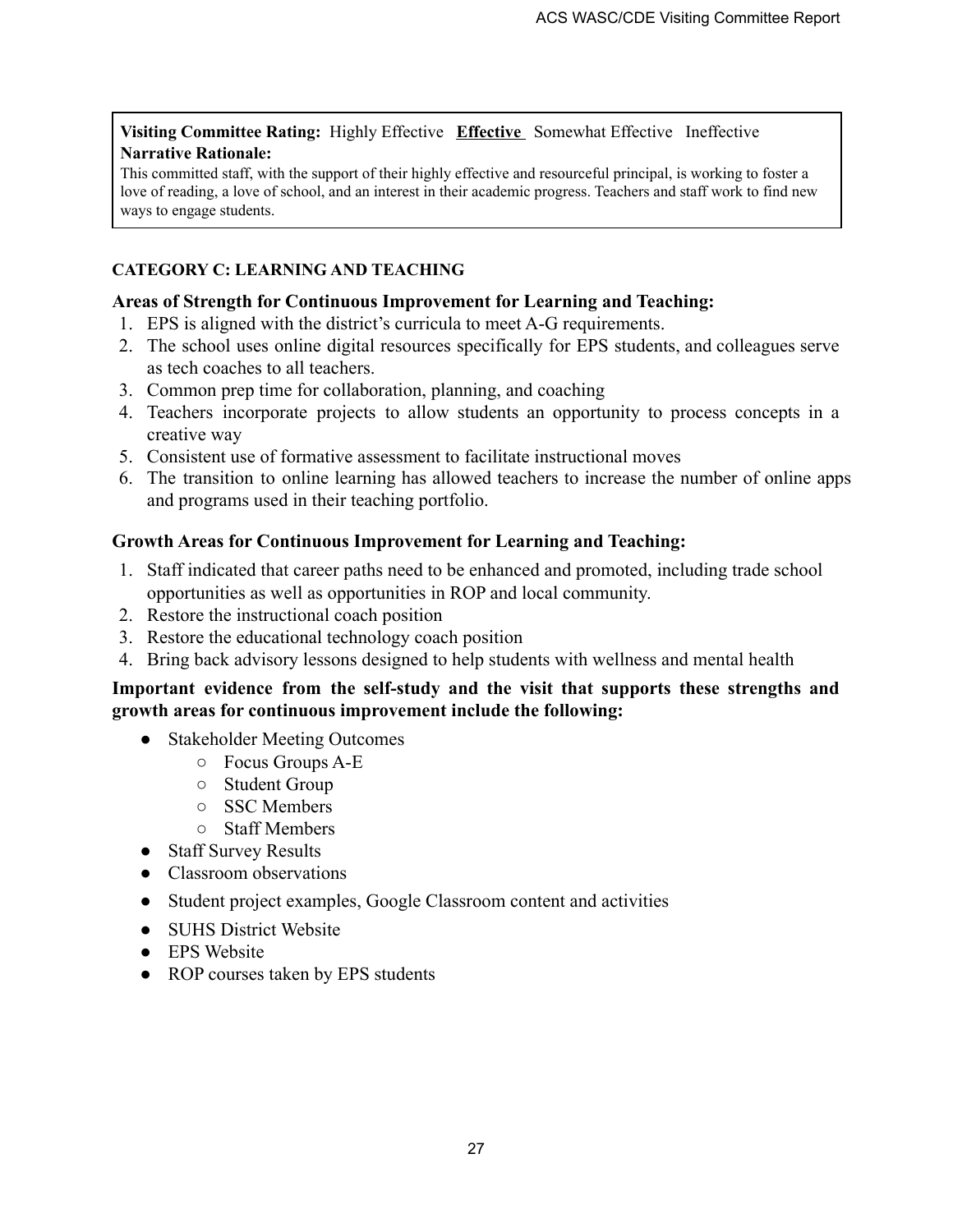# **CATEGORY D. ASSESSMENT AND ACCOUNTABILITY**

### **D1. Reporting and Accountability Process Criterion**

To what extent do the school leadership and instructional staff use effective and equitable assessment processes to collect, disaggregate, analyze, and report student performance data to the school staff, students, parents, and other stakeholders?

To what extent does the analysis of data guide the school's programs and processes, the allocation and usage of resources, and form the basis for the development of the schoolwide action plan/SPSA aligned with the LCAP?

**INDICATORS**: Use the following indicators as a guide to ensure all key aspects of the criterion are addressed. Add any additional reflections based on the criterion.

**D1.1. Professionally Acceptable Assessment Process**: The school leadership and instructional staff use effective and equitable assessment processes to collect, disaggregate, analyze, and report student performance data to all stakeholders.

**D1.2. Basis for Determination of Performance Levels**: The school leadership and instructional staff have agreed upon the basis for students' grades, growth, and performance levels to ensure consistency across and within grade levels and content areas.

**D1.3. Monitoring of Student Growth**: The school has an effective system to determine and monitor all students' growth and progress toward meeting the schoolwide learner outcomes/graduate profile, academic standards, and college- and career-readiness indicators or standards.

**D1.4. Assessment of Program Areas**: In partnership with district leadership, the school leadership and instructional staff periodically assess programs and expectations, including graduation requirements, credits, course completion, and homework and grading policies, to ensure student needs are met through a challenging, coherent, and relevant curriculum.

**D1.5. Schoolwide Modifications Based on Assessment Results**: The school uses assessment results to make changes in the school program, professional development activities, and resource allocations demonstrating a results-driven continuous school improvement process.

### **Visiting Committee Comments**

EPS have agreed upon the use of common curriculum and assessment materials, they have utilized and sometimes have developed and implemented their own common formative assessments to monitor student progress and to inform their next steps. The administrator and staff are highly reflective in their process of carrying out and monitoring the effectiveness of their programs and curricula. The administrator and staff are innovative and collaborative in their approach to addressing ongoing needs of their diverse school population.

Students and staff have access to reading and math STAR tests, which are administered at least three times a year and provide critical feedback on the learners' progress and help staff to determine needed interventions and next steps. EPS staff work to meet the individual needs of their students and they are very proactive about aligning their expectations with the comprehensive programs in the district. Students and staff also rely on student reading level data from the district-adopted MYON program. Staff highly encourage students to read from the MYON platform. Results from MYON and STAR reading data collection have shown great improvement in student reading ability.

EPS staff ensure alignment with the use of district-adopted curriculum. Staff use common prep periods to collaborate and calibrate lessons and assessments. For social studies, EPS relies on TCI for instruction and assessment; for math, EPS relies on the Math I and Math II district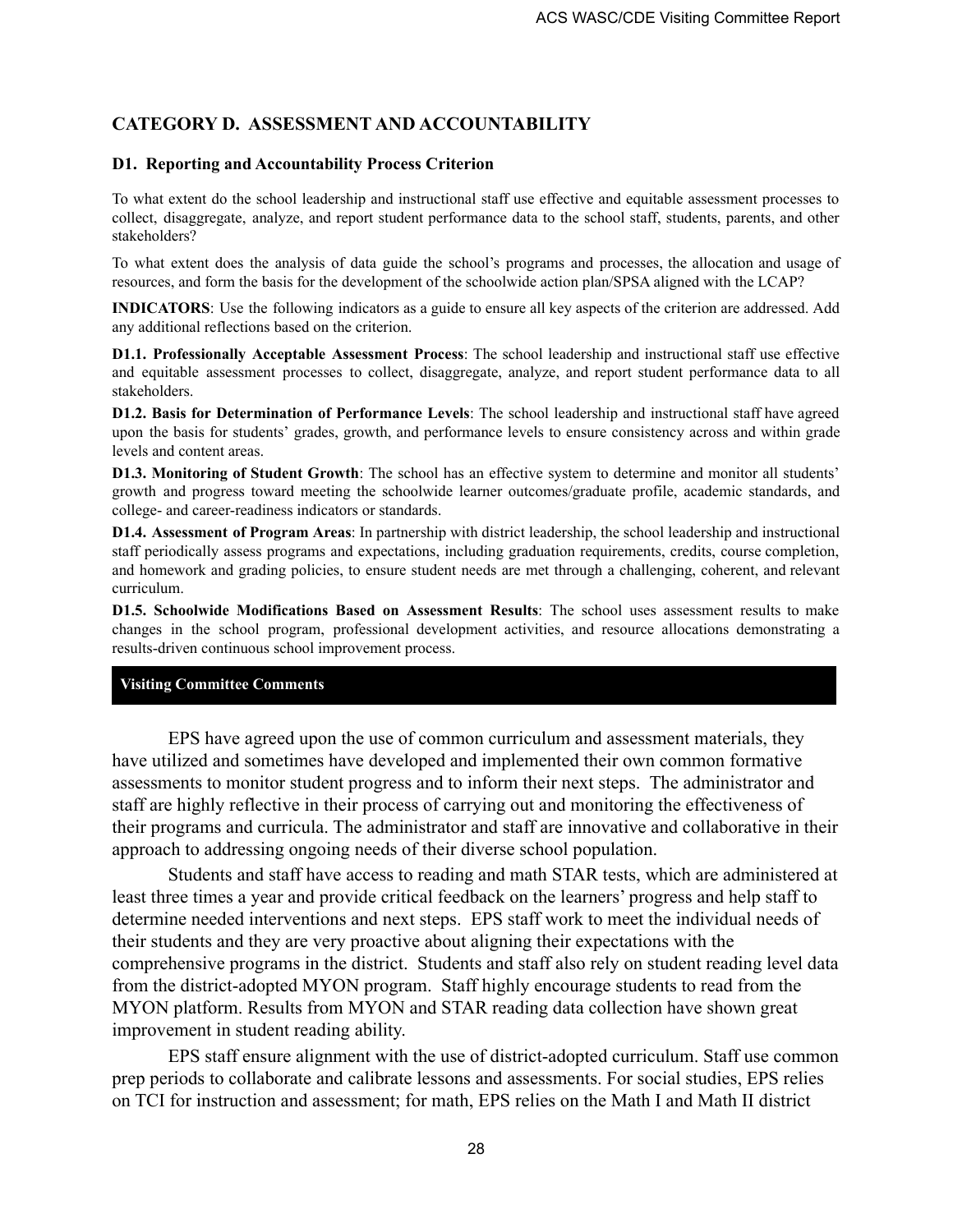coursework; for ELA, the EPS staff relies on Springboard and MYON; for science, EPS relies on NGS1 and NGS2 curriculum maps and pacing guides and plans to utilize the next district-adopted science curriculum and make needed adjustments to fit the independent study model. EPS staff had implemented a school-wide, cross-curricular writing collaborative. Staff designed the rubrics.lessons, and timelines for completion, which were aligned with SBAC expectations by grade level. EPS staff devised plans for effective scoring, using common rubrics, common anchor papers, and common spreadsheets for reporting out results.

Staff have access to students' MyOn data and STAR test scores to track reading and math progress, school-wide. Staff recently implemented a new check-in system called WolfPack Advisory. This program was implemented to ensure that no student gets lost in the system. During intervention class periods, designated staff check in with their students to assess strengths and needs, to provide guidance, as well as to assess whether there should be next step interventions. Some students also get referred to the Lone Wolf program. These are students who have been monitored and are not performing in or attending class. This system has proven to be effective in getting students reengaged in school.

Staff serve on district steering committees. Students and staff utilize the "yellow card" which helps students keep track of their acquired credits and helps them to plan for which credits to acquire next.

*Using Assessment to Analyze and Report Student Progress* **that supports high achievement for all students.**

**Visiting Committee Rating (select one)**: Highly Effective **Effective** Somewhat Effective Ineffective

#### **Narrative Rationale:**

Staff are in the habit of making data-driven decisions and utilize effective tools in order to do it. They work to be consistent and cohesive in order to meet the needs of the whole student. EPS staff and administration evaluate their programs and identify areas of need. They work to fill those needs, whether it be site-designed or whether it be asking for district support. There would be benefit to having access to use the district common formative assessments.

#### **D2. Using Student Assessment Strategies to Monitor and Modify Learning in the Classroom Criterion**

To what extent do teachers employ a variety of appropriate assessment strategies to evaluate student learning?

To what extent do students and teachers use these findings to modify the learning/teaching practices to improve student learning?

**INDICATORS**: Use the following indicators as a guide to ensure all key aspects of the criterion are addressed. Add any additional reflections based on the criterion.

**D2.1. Demonstration of Student Achievement** Teachers use the analysis of formative and summative assessments to guide, modify, and adjust curricular and instructional approaches.

**D2.2. Teacher and Student Feedback**: Teachers provide timely, specific and descriptive feedback in order to support students in achieving learning goals, academic standards, college- and career-readiness standards, and schoolwide learner outcomes. Teachers also use student feedback and dialogue to monitor progress and learn about the degree to which learning experiences are understood and relevant in preparing students for college, career, and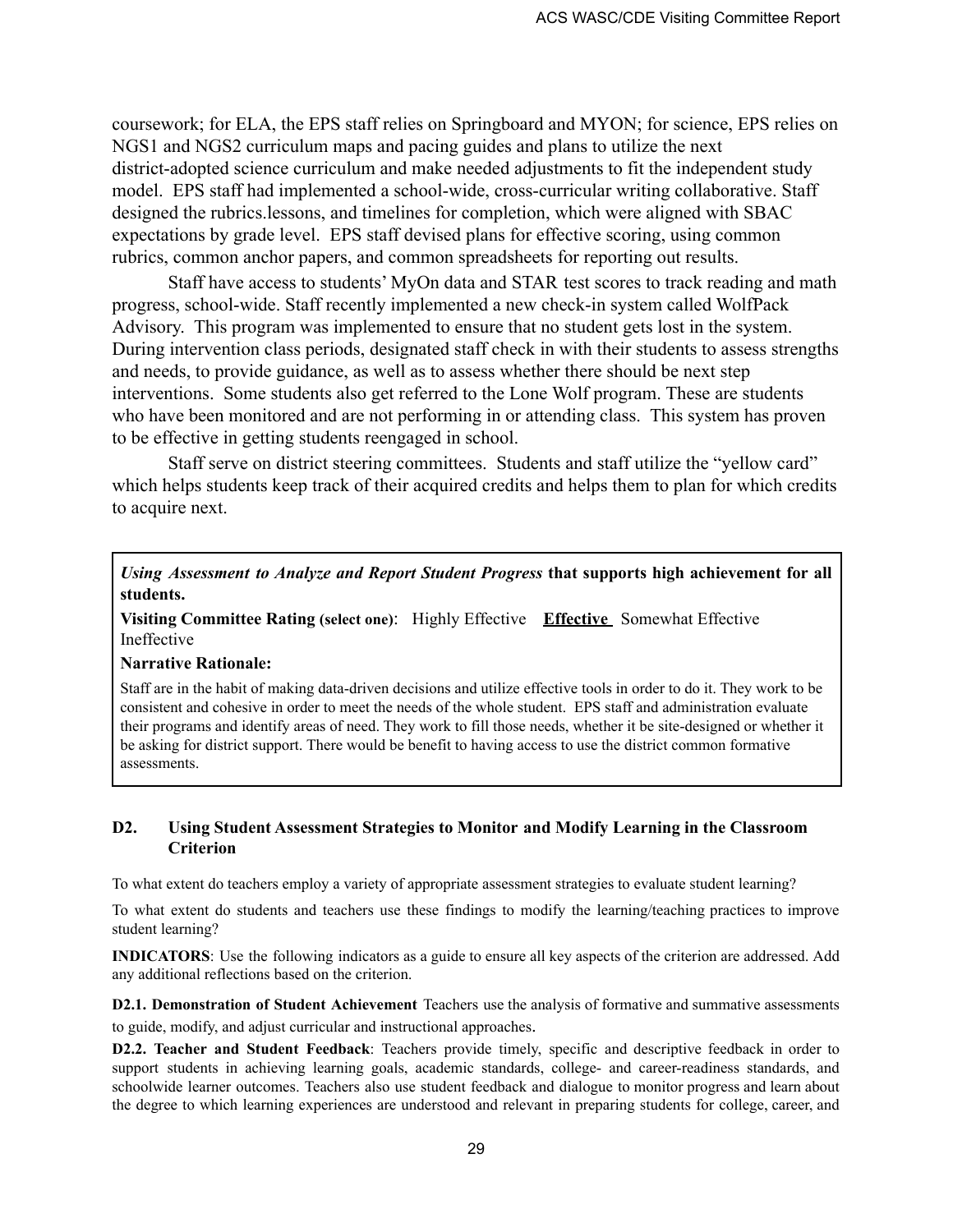#### life.

#### **Visiting Committee Comments**

EPS faculty are in the habit of using assessment to monitor student progress and make adjustments to fit students' needs and goals for achievement. Teachers engage with their students on an ongoing basis. They give students information and tools so that they can take ownership of their learning and growth.

Teachers utilize assessments from their district-adopted curriculum and rely on these assessments to drive their next instructional steps. Staff have also either created or adopted new forms of assessment to further track progress in areas where they've found need. For example, they've adopted the MyOn reading program which has high-interest, leveled books and assessments that track student reading progress. Teachers have not only used this particular tool to improve student reading levels, but they have also utilized the reading data to make instructional decisions about other programs such as HiSET prep. Staff designed and implemented tools and assessments to improve students' writing. They have used research-based approaches to the design, delivery, and the scoring and tracking of scores. Once EPS pivoted because of the pandemic, this activity was halted. Staff have made it a priority to return to this process, possibly by the end of 2022.

Teachers monitor student progress through the use of district-adopted materials as well as staff-developed programs. Teachers meet with their students either in person or virtually, to provide thorough feedback to their students. This includes dialogue around learning goals, graduation-requirement goals, college- and career- plans. Teachers monitor student performance and progress through a variety of tools, including GoGuardian, video conferencing, in-person conferencing, and Simple Text. These tools and schedules allow for immediate dialogue and feedback. Teachers rely on each other for support in areas where their students might need different supports. They facilitate meetings with counselors, intervention specialists, and other staff who provide specific guidance on programs such as dual enrollment, ROP, and community service requirements.

*Using Student Assessment Strategies to Monitor and Modify Learning in the Classroom* **that supports high achievement for all students.**

**Visiting Committee Rating (select one)**: Highly Effective **Effective** Somewhat Effective Ineffective

**Narrative Rationale:**

EPS staff make data driven decisions on a consistent basis and when they see a need for improvement in a certain area, they initiate new methods of standards-aligned assessment tools, such as the school-wide, cross-curricular writing collaborative. Staff use the data to inform their instructional decisions. However the goal to complete courses in 30 days should be further explored to ensure student success.

#### **CATEGORY D: ASSESSMENT AND ACCOUNTABILITY**

**Areas of Strength for Assessment and Accountability:**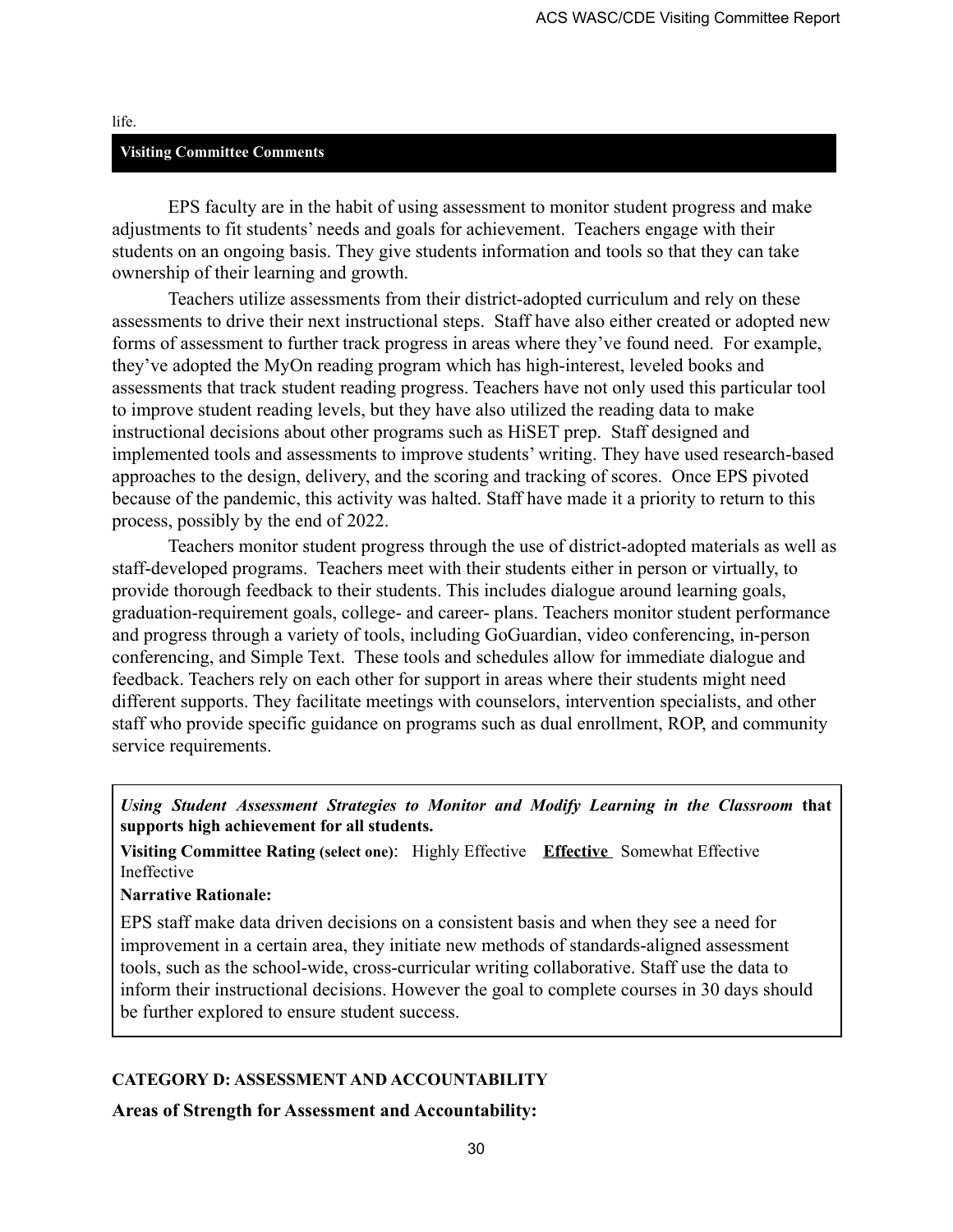- 1. Consistent periodic math assessment (STAR test); three times a year
- 2. Consistent use of MYON reading and assessment tools
	- a. EPS was featured in two national online articles highlighting their successful reading program. [Success Story - California](https://www.renaissance.com/success/ca-salinas-el-puente-school/) and We [are Teachers Article](https://www.weareteachers.com/help-readers/)
- 3. HiSET program is driven by test results and teaching to standards. Diagnostic testing and ongoing formative assessment are used to determine test readiness for each student.
	- a. Other data such as reading level is being monitored to determine readiness for HiSET preparation and test

# **Growth Areas for Continuous Improvement for Assessment and Accountability:**

- 1. Reinstate Writing Collaborative: writing and writing assessments across the curriculum
- 2. District is more inclusive of EPS staff on steering committees, in particular those that work on common formative assessments in all subject areas

# **Important evidence about student learning from the self-study and the visit that supports these strengths and growth areas for continuous improvement include the following:**

- 1. Before the pandemic began, the Writing Collaborative was off to a great start. EPS staff had developed a common set of expectations for writing at various grade levels. Staff noticed an improvement in writing
- 2. Site administration has invested heavily into educational technology programs and hardware. STAR tests were purchased and are being utilized by teachers for math assessment so students and staff can track personal growth.
- 3. Staff tracked reading levels and assessment scores to find that students who are at a 7 or above reading level will have success on the [HiSET](https://docs.google.com/document/d/1O4ci7TX3QO8HF7e1_mdijxv5sxbzuJSO/edit?usp=sharing&ouid=112616776346893147842&rtpof=true&sd=true)
	- 4. Stakeholder Meeting Outcomes
		- a. Focus Groups A-E
		- b. Student Group
		- c. SSC Members
		- d. Staff Members
	- 5. Staff Survey Results
	- 6. Classroom observations
	- 7. Student project examples, Google Classroom content and activities
	- 8. SUHS District Website
	- 9. EPS Website
	- 10. ROP courses taken by EPS students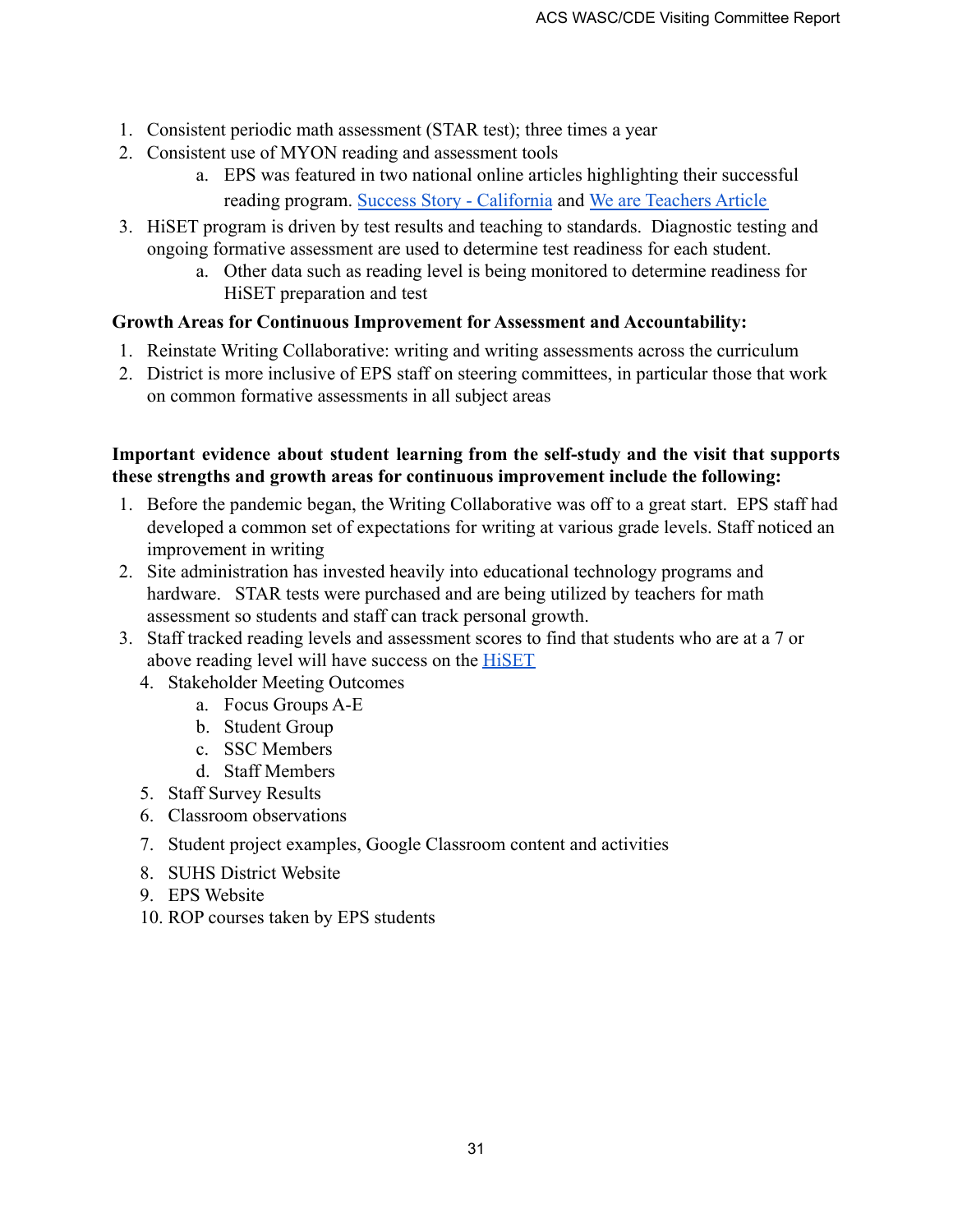# **CATEGORY E. SCHOOL CULTURE AND SUPPORT FOR STUDENT PERSONAL, SOCIAL-EMOTIONAL, AND ACADEMIC GROWTH**

### **E1. Parent and Community Engagement Criterion**

To what extent does the school leadership employ a wide range of culturally sensitive strategies to encourage family, and community involvement, especially with the learning/teaching process?

**INDICATORS**: Use the following indicators as a guide to ensure all key aspects of the criterion are addressed. Add any additional reflections based on the criterion.

**E1.1. Parent Engagement**: The school implements strategies and processes for the regular involvement of all stakeholder support groups in the learning and teaching process for all students.

### **Visiting Committee Comments**

El Puente School (EPS) is a small school with a contractual student to teacher ratio of 35:1. Teachers having smaller caseloads of students than in the comprehensive schools allows EPS teachers to focus more attention on each student and provide differentiated instruction to target areas of need for student interventions. Teachers can closely monitor the progress of their students through educational technologies and in-person check-ins and then make contact with their families quickly and easily so that they can provide extra support, make interventions, and keep students accountable. Teachers have multiple avenues of communication with parents and can share both positive and negative feedback through the numerous resources to help them connect with families considering the cultural and language needs of all stakeholders. The school has invested in technology resources such as LanguageLine, TalkingPoints, SimpleText, Zoom, GoogleMeet, emails and phone calls to ensure many different platforms are available to access and engage the school's families.

El Puente uses a wide variety of strategies to encourage family and community involvement in the school. EPS currently has parent engagement in the school site council, LCAP meetings, ELAC meetings, and in planning school events for students. The small population of EPS allows for timely and efficient communication between school staff, parents, and students. The meetings are bilingual and virtual so that they can provide as much access as possible to stakeholders with different communication needs. Parents spoke positively about their interactions and experiences in those meetings and expressed confidence in the staff and administration's communication with students and families.

As a school of choice, EPS parents are required to request for the placement of their student as well as attend the orientation prior to the student's first day of school at EPS and sign the Master Agreement where the student's learning plan is formed. This process ensures that there is individualized contact between the family and the school. Although EPS has been able to effectively communicate with families, the pandemic has decreased the positive contacts with some families, especially with respect to in person activities, and EPS plans to examine ways to replace, if not reinstate, practices that celebrated student achievement while engaging families and soliciting their participation in their student's progress. EPS is also working to modify and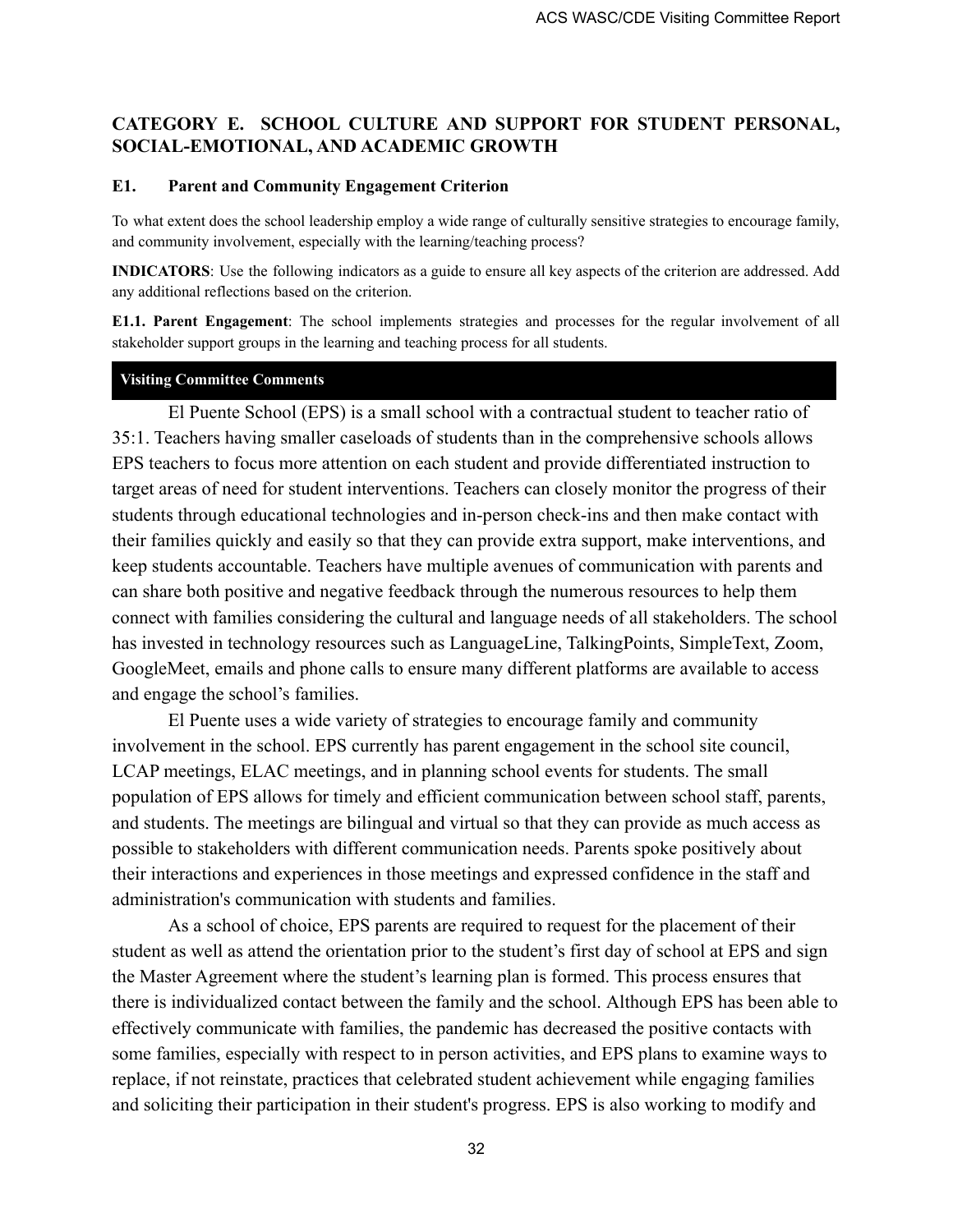bolster communication practices with families of students who are in the online program, especially as it grows.

The EPS office staff makes frequent contact with families, and, in many cases, have established working relationships with them. Interventions specialists and the counselor are also in frequent contact with parents. EPS office and counseling staff report that they have numerous resources to help them connect with families considering the cultural and language needs of all stakeholders, and, like the teachers, they utilize resources such as LanguageLine, TalkingPoints, SimpleText, Zoom, GoogleMeet, emails and phone calls to ensure many different platforms are available to access and engage the school's families.

EPS has curated numerous opportunities to celebrate the successes of their students and award their achievements through honors and celebrations. Providing extrinsic motivations to students can help them see the positive impact of their actions as well as to reinforce the bonds of community and the notion that together the school can succeed. Students are not only recognized in public spaces like on the school sign marquee, on DTEN boards around campus, and in bulletin spaces, but they also can earn a pizza delivery to their family or some other reward to reinforce their positive behavior and progress.

EPS currently shares multiple FTE positions with other schools in the district. The school finds that the reinstatement of the full-time community liaison position, currently shared with Mt. Toro High School, could greatly influence the productivity of the counseling and intervention team and their ability to complete the numerous responsibilities they have in the student experience from beginning to end. EPS also plans to provide opportunities to teach parents tech literacy related to the school experience so they can more effectively access and participate in school meetings and other events. EPS will also work to restore in-person events once community health guidelines allow. EPS also is looking to host meetings at different feeder school locations to improve access to families geographically as well as to improve awareness of the EPS program and to build positive relationships with school site personnel and students at feeder schools.

*Parent and Community Engagement* **that supports high achievement for all students. Visiting Committee Rating (select one)**: Highly Effective **Effective** Somewhat Effective Ineffective

### **Narrative Rationale:**

Parents are regularly communicated with in regards to student progress and student achievement. There can be benefits in including the parents and community more often in learning and engaging with El Puente. There can be more opportunities to empower and educate the parents through various events, such as the orientation process.

#### **E2. School Culture and Environment Criterion**

To what extent does the school leadership focus on continuous school improvement by providing a safe, clean, and orderly place that nurtures learning and develops a culture that is characterized by trust, professionalism, equity, and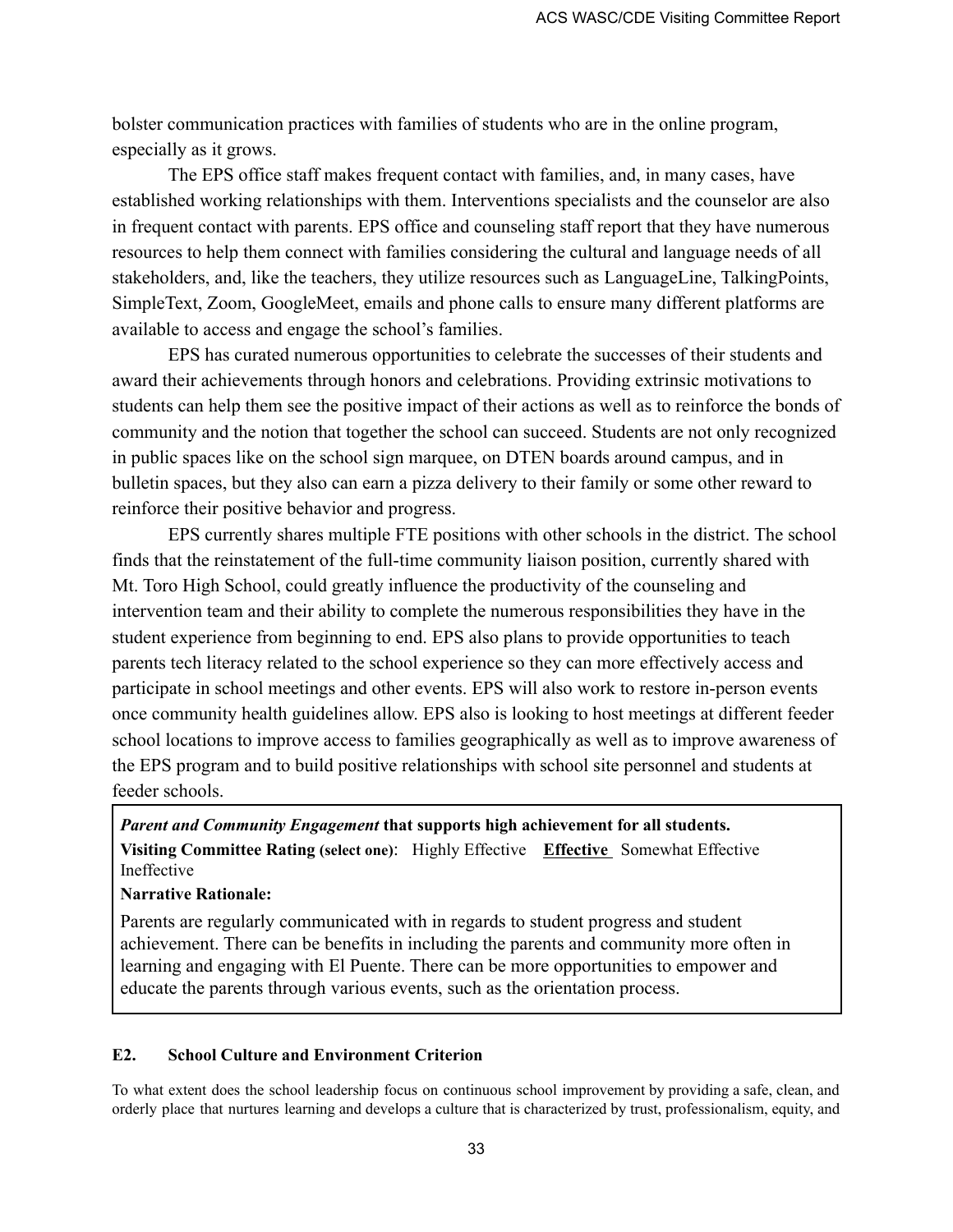high expectations for all students?

**INDICATORS**: Use the following indicators as a guide to ensure all key aspects of the criterion are addressed. Add any additional reflections based on the criterion.

**E2.1. Safe, Clean, and Orderly Environment**: The school has existing policies and regulations and uses its resources to ensure a safe, clean, and orderly place that nurtures learning, including internet safety and Uniform Complaint Procedures.

**E2.2. High Expectations/Concern for Students**: The school culture demonstrates caring, concern, and high expectations for students in an environment that honors individual differences, social emotional needs, and is conducive to learning.

**E2.3. Atmosphere of Trust, Respect, and Professionalism**: The entire school community has an atmosphere of trust, respect, equity, and professionalism.

#### **Visiting Committee Comments**

The EPS staff is a group of veteran teachers and classified staff who take a student-centered approach to teaching and learning in order to effectively meet the needs of their students in an alternative educational setting. Through this student-centered approach, EPS has created an extremely calm, clean and ordered environment that provides a place for students that have been unsuccessful for a number of different reasons at the comprehensive school to change directions and complete their high school education requirements. Students are greeted by staff on entry to the building and comfortably use their school space as well as the shared spaces with the other programs in the center. There is an abundance of messaging on the walls in classrooms and other common areas of the building that provide academic information as well as other important information. Students report feeling safe and comfortable, and that there are staff members who they feel comfortable working with and supported by in their work. Many students are able to flourish at EPS, however some staff report that the 6 week requirement to finish a course can sometimes be too short and limit the effectiveness of their time with some students, especially in Math and English. EPS is looking to address this shortcoming, possibly by modifying the schedule to accommodate longer consistent engagement with teachers at different times of the school year.

The atmosphere at EPS clearly demonstrates a kind, caring environment for students to work with support and high expectations for achievement and personal growth. Students are clearly treated with warmth, kindness, and respect and that modeling is also clearly observed in the students' interactions with others. As a choice school, many students at EPS have left the comprehensive school because of the negative influences and experiences they encountered. Upon speaking with students, we found that there is a wealth of positive feelings, interactions, and accomplishments shared between the students and their teachers. Students shared numerous positive experiences, anecdotes, and accolades for their teacher's methods and focus with concern to teaching and learning. Students explained that the environment and their connection to specific teachers at EPS has played a large role in their academic as well as social-emotional improvements.

The small school community at EPS demonstrates an atmosphere of calm, trust, kindness,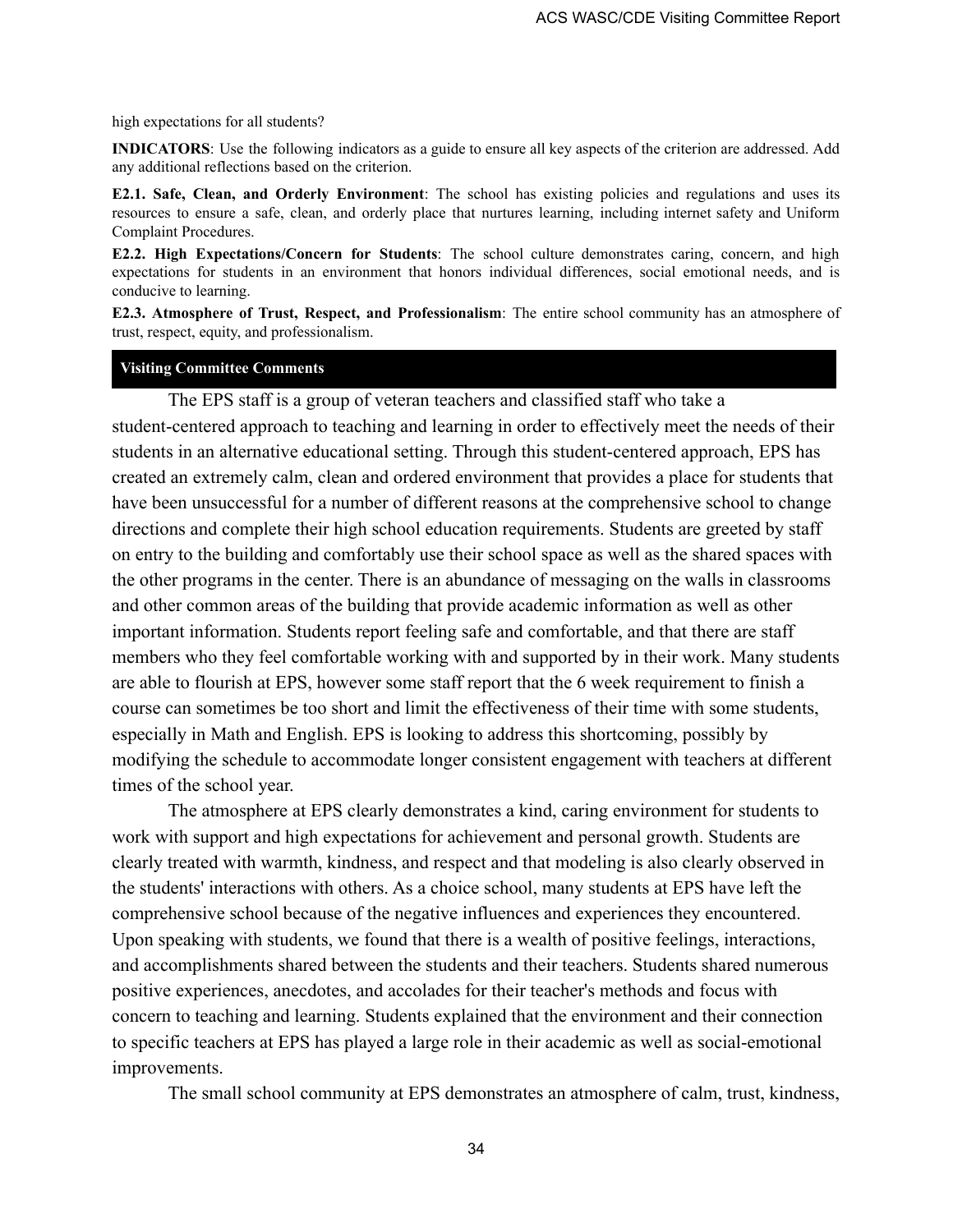respect, and productivity. The school reports there are very few disruptions or altercations and that their highly skilled campus safety team provide a vigilant watch over the campus. Teachers and administrators are readily available to provide for and support students in their needs, and students show a willingness to connect and receive support. Teachers report that, although the turnover in administration has been difficult over the past three years, they are extremely satisfied with their current administration and the trajectory of their program.

The school has cameras to record major entrances, exits, and hallways to help resolve any issues that may arise. Safety has become an area of concern for EPS because of the encroachment of homeless encampments. EPS continues to be vigilant in maintaining safety. Calls are made to Cal-Trans as well as other civil service agencies to maintain the security of the school. The school is currently examining if ID's might help increase safety. Furthermore, the school is working to create comfortable and welcoming spaces for students to use between classes as well as the creation of a site wellness center staffed with district employees who can provide services to students in need of mental health support.

*School Culture and Environment* **that supports high achievement for all students. Visiting Committee Rating (select one)**: **Highly Effective** Effective Somewhat Effective Ineffective

#### **Narrative Rationale:**

It is evident that there is a strong, positive school culture and environment for all of the students. The staff work hard to ensure that students feel safe, physically and emotionally. The counseling and intervention staff have this as a high priority and follow up with students regularly, such as through the Lone Wolf and Wolfpack Advisory.

#### **E3. Personal, Social-Emotional, and Academic Student Support Criterion**

To what extent do all students receive appropriate academic, social-emotional and multi-tiered support to help ensure student learning, college and career readiness and success?

To what extent do students with special talents and/or needs have access to an equitable system of personal support services, activities, and opportunities at the school and in the community?

**INDICATORS**: Use the following indicators as a guide to ensure all key aspects of the criterion are addressed. Add any additional reflections based on the criterion.

**E3.1. Academic Support Strategies for Students**: School leadership develop and implement strategies and personalized, multi-tiered support approaches to meet academic student needs.

**E3.2. Multi-Tiered Support Strategies for Students**: School leadership develop and implement alternative instructional options and personalized, multi-tiered approaches to student support focused on learning and social emotional needs of students.

**E3.3. Multi-Tiered Systems of Support and Impact on Student Learning and Well-Being**: The school leadership and staff assess the effectiveness of the multi-tiered support system and its impact in student success and achievement.

**E3.4. Co-Curricular Activities**: The school ensures that there is a high level of student involvement in curricular and co-curricular activities that link to schoolwide learner outcomes, academic standards, and college- and career-readiness standards.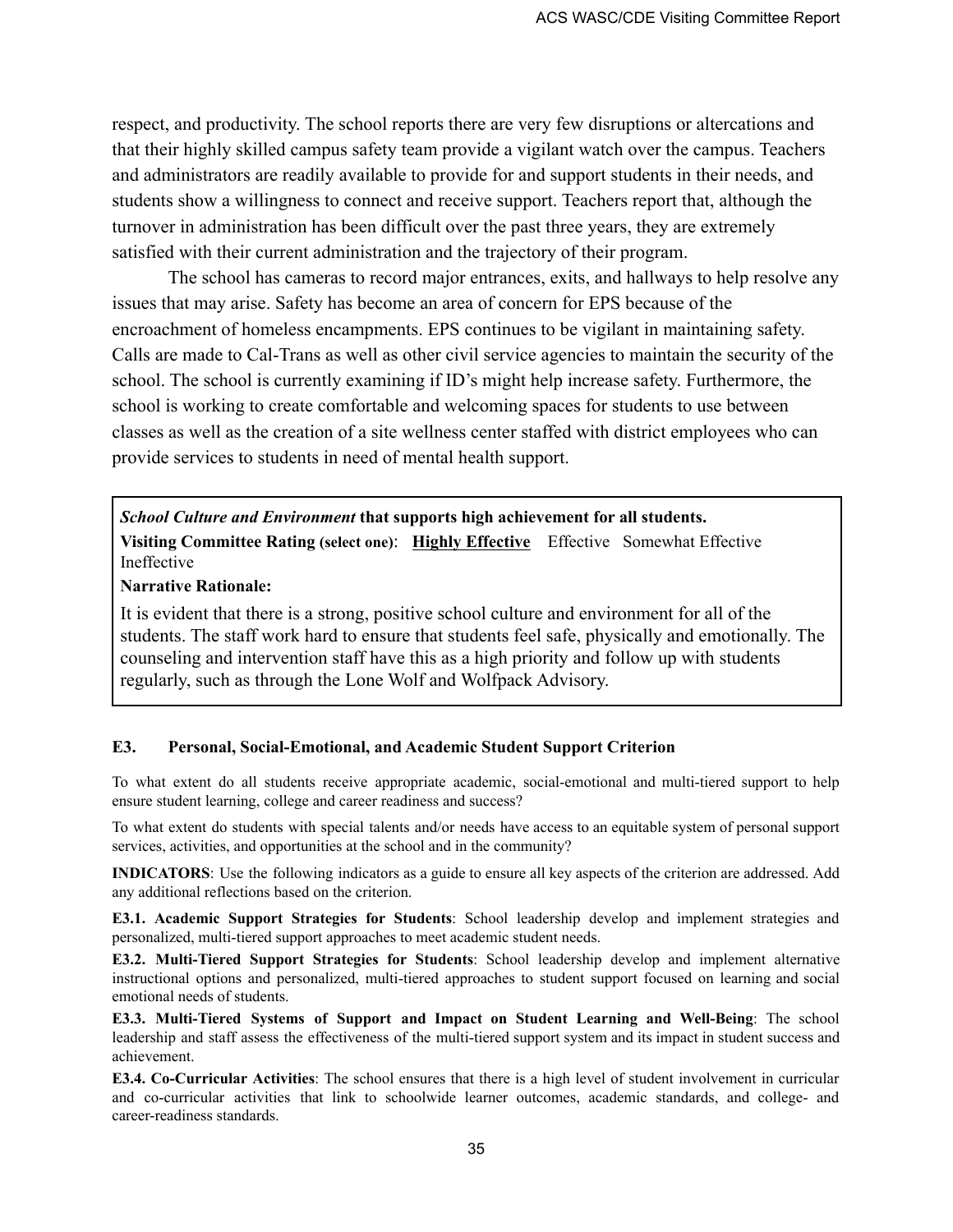**E3.5. Student Voice**: Students deepen their sense of self and make personal and community connections that are meaningful and relevant and allow students to become advocates for their own needs and supports.

#### **Visiting Committee Comments**

EPS takes a multi-tiered approach to teaching and learning in order to support the "whole" student with instructional support as well as social emotional support through the use of services such as Sticks & Stones, Harmony at Home, Monterey County behavioral health services, and Community Human Services.

EPS has developed and implemented numerous individualized academic support strategies for students through the personalization, organization and flexibility of the program, the use of an intervention team, and school wide systems, like the Lone Wolf program, to provide timely support to struggling students. Students reported that they were well informed about the expectations of their work completion and how it related to their overall progress toward graduation. One student explained that having their "yellow sheet" allowed them not only to track their progress toward matriculation, but also to help keep motivated by checking off credit requirements as they completed them. Teachers described using 1:1 interactions with students in class, communicating through email, and GoGuardian to help keep students on track and completing work in a timely manner. The Lone Wolf program has also helped to identify at risk students and go through a process that effectively helps them to get back on track. The principal reported that by using this process only a very small percentage of students have not been able to resolve the issues and had to return to the comprehensive school.

EPS has a major focus on building a school identity and amplifying student voices. Both the ASB and PBIS programs have created numerous activities, such as fundraisers, movie screenings, and field trips, have been created to engage students in extracurricular activities. They resumed this approach upon returning to in-person instruction in fall of 2021. These activities are meant to bolster student engagement as well as to maintain the welcoming and safe atmosphere that EPS has been able to create.

EPS has a mandatory orientation protocol for students prior to attending the school that allows them to share, clarify, and agree to the expectations of the school to both students and parents in order to make all aware of the school's approach to supporting their students.

EPS leadership works together effectively to implement a number of alternative instructional options and personalized, multi-tiered approaches to support students. Through the use of the Renaissance STAR assessment, teachers have been able to advise and direct students to complete programs that are appropriate for their current academic skill and ability level.

EPS will continue to use the marquee as well as other areas of the school to highlight and recognize the achievements of their students. Furthermore, EPS plans to improve their access to sports and clubs at the feeder schools. Also, EPS also is working with students and parents to expand outreach to online students to bolster their access to community related events such as movie nights, dances, field trips, or volunteer days. EPS has begun to increase their engagement of families through the use of social media apps and plan to continue to grow those resources as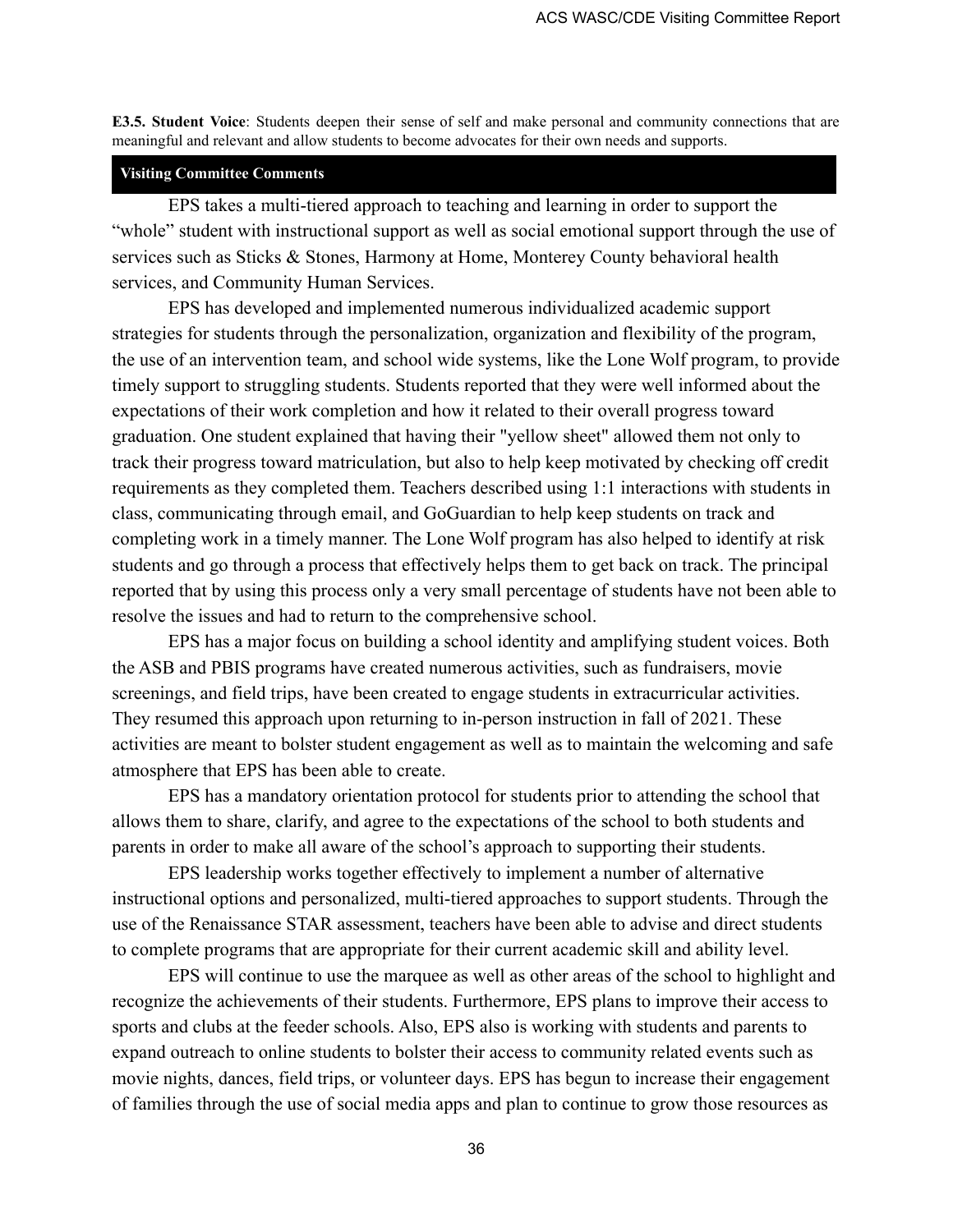their initial attempts have shown promising results.

*Personal, Social-Emotional, and Academic Student Support* **that supports high achievement for all students.**

**Visiting Committee Rating (select one)**: **Highly Effective** Effective Somewhat Effective Ineffective

**Narrative Rationale:**

EPS provided evidence that they are meeting the needs of the students through the various platforms and interventions available. An example is the GoGuardian platform to work with students virtually that are not engaging and student/teacher 1:1 interactions in person.

### **CATEGORY E: SCHOOL CULTURE AND SUPPORT FOR STUDENT PERSONAL, SOCIAL-EMOTIONAL, AND ACADEMIC GROWTH**

# **Areas of Strength for School Culture and Support for Student Personal, Social-Emotional, and Academic Growth (if any):**

- 1. El Puente provides all students individualized and student-centered learning experiences that present ample opportunities to grow and succeed.
- 2. El Puente provides numerous support services for students and families to bolster communication and achievement both in and out of the classroom.
- 3. El Puente is a safe and supportive environment

### **Growth Areas for Continuous Improvement for School Culture and Support for Student Personal, Social-Emotional, and Academic Growth:**

- 1. Continue to enhance the school culture and sense of belonging through in-person events and online events to bring students together
- 2. Develop the ASB/PBIS program to engage students and highlight their successes to build confidence and pride in themselves and their school
- 3. Find a safe place for students to congregate while between classes, arriving early, or waiting to leave (rides, bus, etc).

### **Important evidence about student learning from the self-study and the visit that supports these strengths and growth areas for continuous improvement include the following:**

- Stakeholder Meeting Outcomes
	- Focus Groups A-E
	- Student Group
	- SSC Members
	- Staff Members
- Staff Survey Results
- Classroom observations
- Student conversations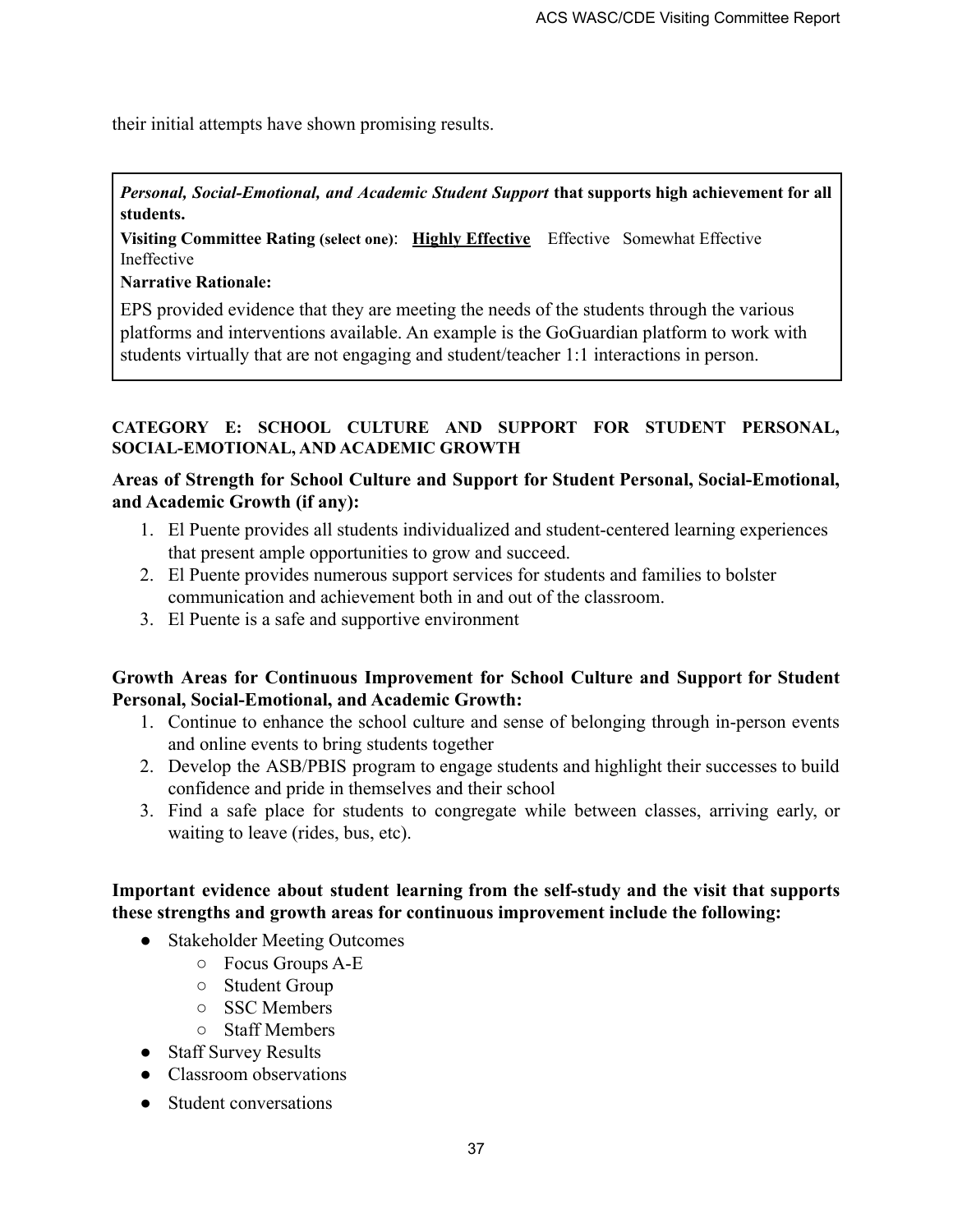- SUHS District Website
- EPS Website
- Observations of the physical campus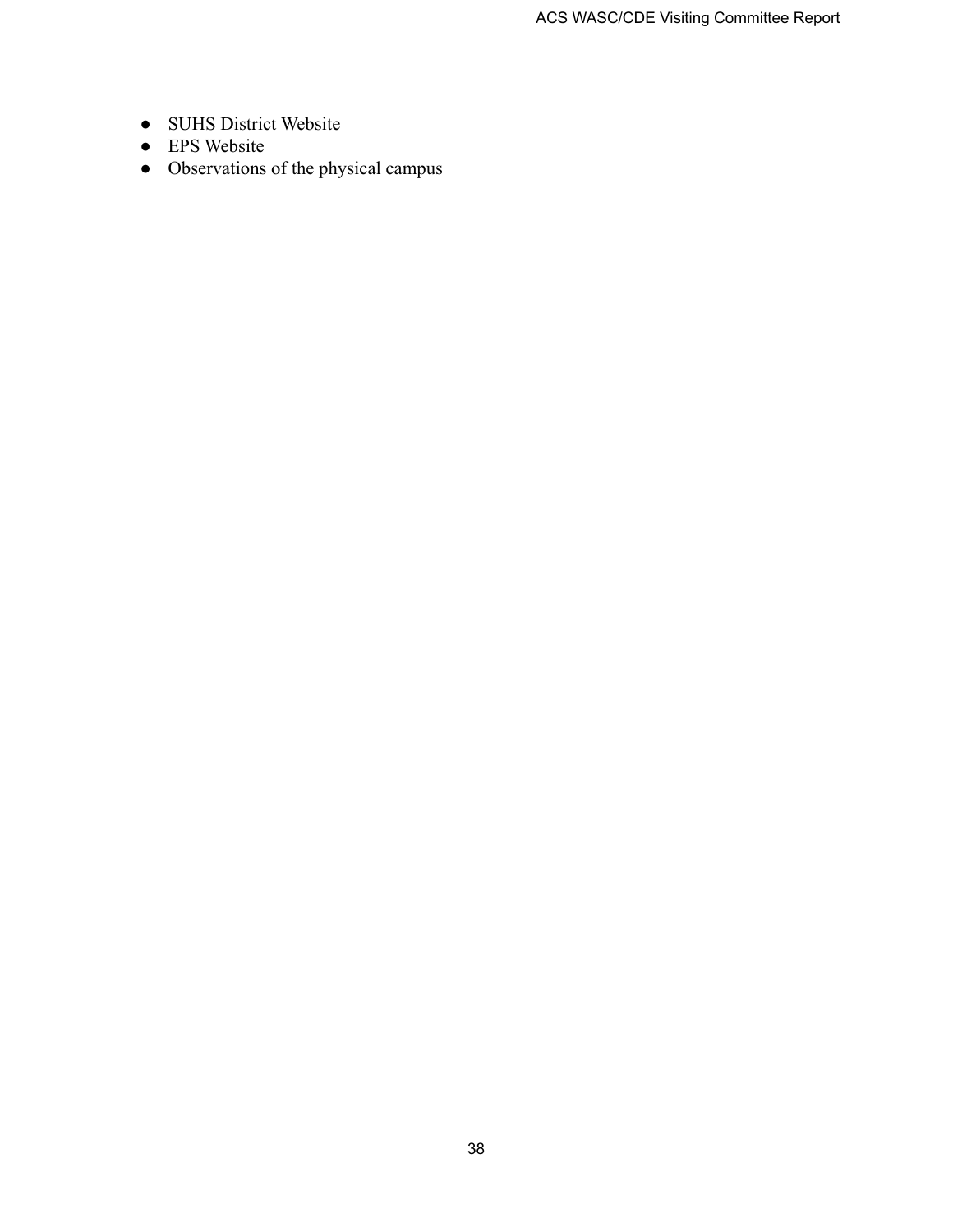### **Chapter 4: Synthesis of Schoolwide Strengths and Growth Areas for Continuous Improvement**

#### **Schoolwide Strengths**

The purpose of identifying schoolwide strengths is to provide input and support for the school to use these **strengths in their continuous improvement to ensure high quality student learning and well-being. Synthesize** schoolwide areas of strengths and list numerically. Be sure that these can be documented by other sections of *the report.*

The visiting committee summarized and identified the following specific schoolwide strengths and their rationale for the identification:

- 1. The VC recognizes that the school is a safe, nurturing, and positive learning environment for students that all have individualized needs that are supported for the students to be successful learners.
- 2. The VC commends the deep, long-term commitment from the staff and the resources provided by the governing board and district officers.
- 3. The VC is pleased to commend EPS' newest leadership for its inspirational and thoughtful guidance and collaboration with the stakeholders of this unique school.

### **Schoolwide Growth Areas for Continuous Improvement**

**The purpose of supporting the school's identified growth areas for continuous improvement and sharing additional growth areas is to ensure the school's continuous improvement for student learning and well-being encompasses the greatest student and school needs.**

**Synthesize schoolwide growth areas for continuous growth and list numerically.** *Be sure that these can be documented by other sections of the report.*

- Ensure that all Growth Areas have a "who," "what," and a "why" in relation to the impact on **student learning**
- **● Confirm areas already identified by the school in the action plan sections**
- **● Confirm areas to be strengthened within the already identified areas**
- Identify any additional areas to be added to the action plan that have been identified by the visiting **committee.** *This includes areas related to student achievement and other profile data, the school program and operation, and the action plan.*

The visiting committee **concurs** with the school's identified growth areas for continuous improvement that are outlined in the schoolwide action plan. The school's growth areas for continuous improvement are explained below:

#### **EPS List of Areas of Needs**

1. Improve the awareness of, resources for, and transition to postsecondary options including community college, four-year universities, and careers. This includes increased access to Career Technical Education pathways offered via the MTROP.

2. Focus on the improvement of student foundational skills through individual and whole-school intervention strategies.

3. Build school culture and sense of belonging through the enhancement of PBIS, ASB, field trips, student celebrations, and other events that allow students to connect with one another and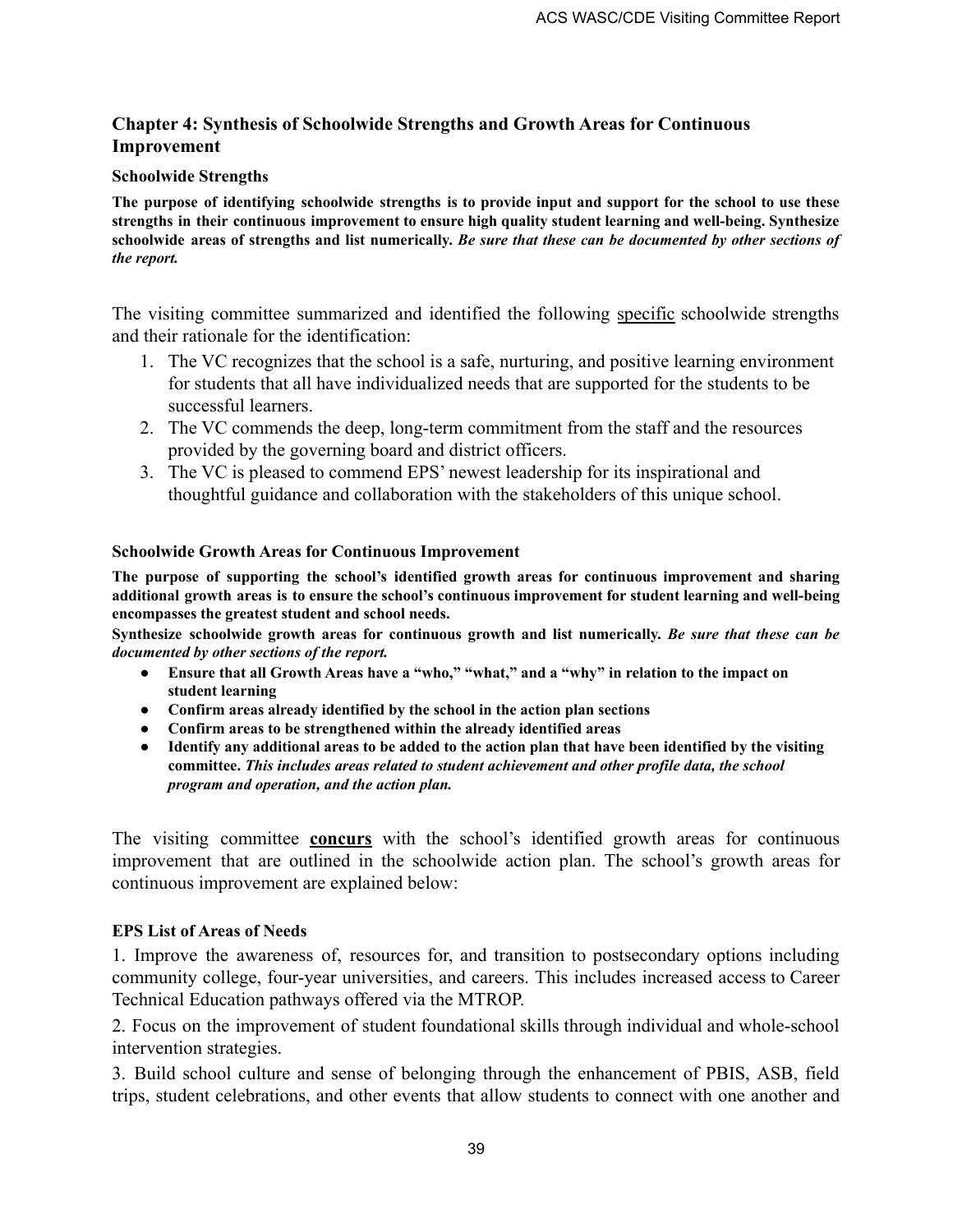with the school.

4. Continue to develop and refine intervention programs targeted to students who are struggling with finishing courses, completing work, or attending classes on a regular basis.

5. Improve student long-term planning so they are aware of what steps are needed to achieve their goals, both while in school and after graduation.

6. Work with district leadership and feeder schools so that they better understand the type of education and environment offered by El Puente and the types of students that can thrive here.

7. Restore staffing to prior levels to provide additional support to teachers, students, classified staff, and parents.

### **In addition, the visiting committee has identified one additional concrete, specific growth area that needs to be addressed:**

1. Continue to streamline all goals between the SPSA, LCAP, and WASC to connect them with the SLO's and their mission statement.

This growth area will allow the school to connect all of their plans and goals to streamline their needs and resources towards the same efforts on their campus.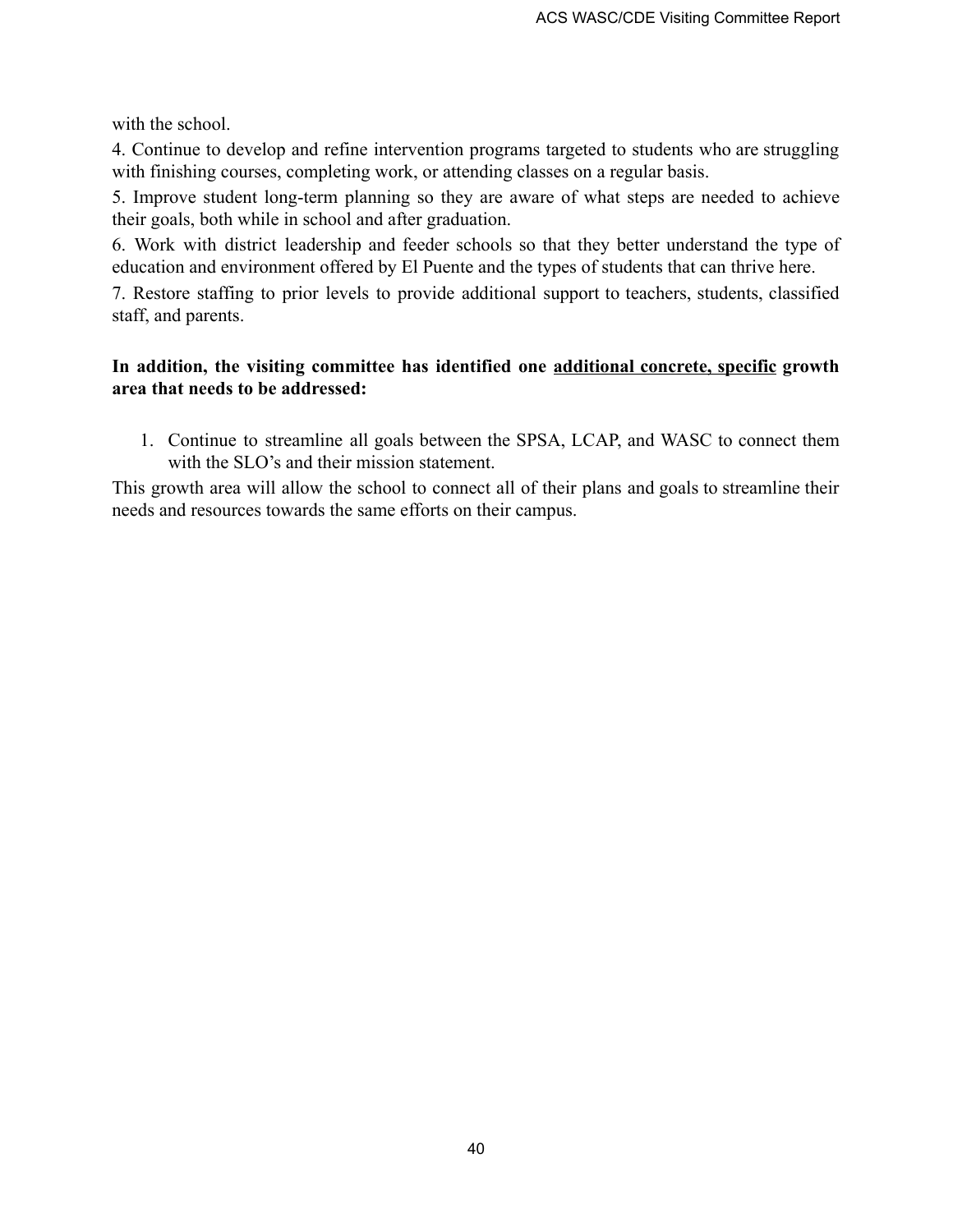### **Chapter 5: Ongoing School Improvement**

- **● Include a brief summary of the schoolwide action plan**
- **● Evaluate the school improvement issues:**
	- **– The effectiveness of the action plan to enhance student learning and support the identified major student learner needs**
	- **– The level of commitment to accomplish the action plan, schoolwide and systemwide**
	- **– The alignment of the schoolwide action plan/SPSA to the Local Control and Accountability Plan (LCAP)**
	- **– The soundness of the follow-up process for implementing and monitoring the accomplishment of the schoolwide action plan.**

The EPS action plan outlines three major areas of need:

- 1. Improve student readiness for college or career.
- 2. Increase student attendance, engagement, and credit attainment.
- 3. Improve school community culture and outreach

The VC's recommended additional School-wide Area of Need is listed here:

Continue to streamline all goals between the SPSA, LCAP, and WASC to connect them with the SLO's and their mission statement.

The action plan is not identical to the VC Area of Need, but there is convergence in their overall purpose. The action plan includes numerous sub-goals which support the main goals, and which are outlined carefully in the plan. Lines of responsibility are defined, and timelines established.The plan and its subtasks are indicated by the data and conclusions of the self study, as well as those of the VC report. Action items in the VR report tend to appear as subtasks within the EPS Self Study, but there should be little trouble planning so that the school's Action Plan and the VC Area of Need are both addressed in the coming few years.

EPS is well resourced, ably staffed and expertly led. It is evident to the VC that EPS is well equipped to follow through on its commitments outlined in its Action Plan. The VC repeatedly observed the collaborative drive to help students succeed that is deeply ingrained in EPS staff and leadership. The Visiting Committee is confident that EPS can carry out the goals it has defined for itself in its Self Study. The VC sees no apparent barriers to success for EPS and its plans to help students thrive.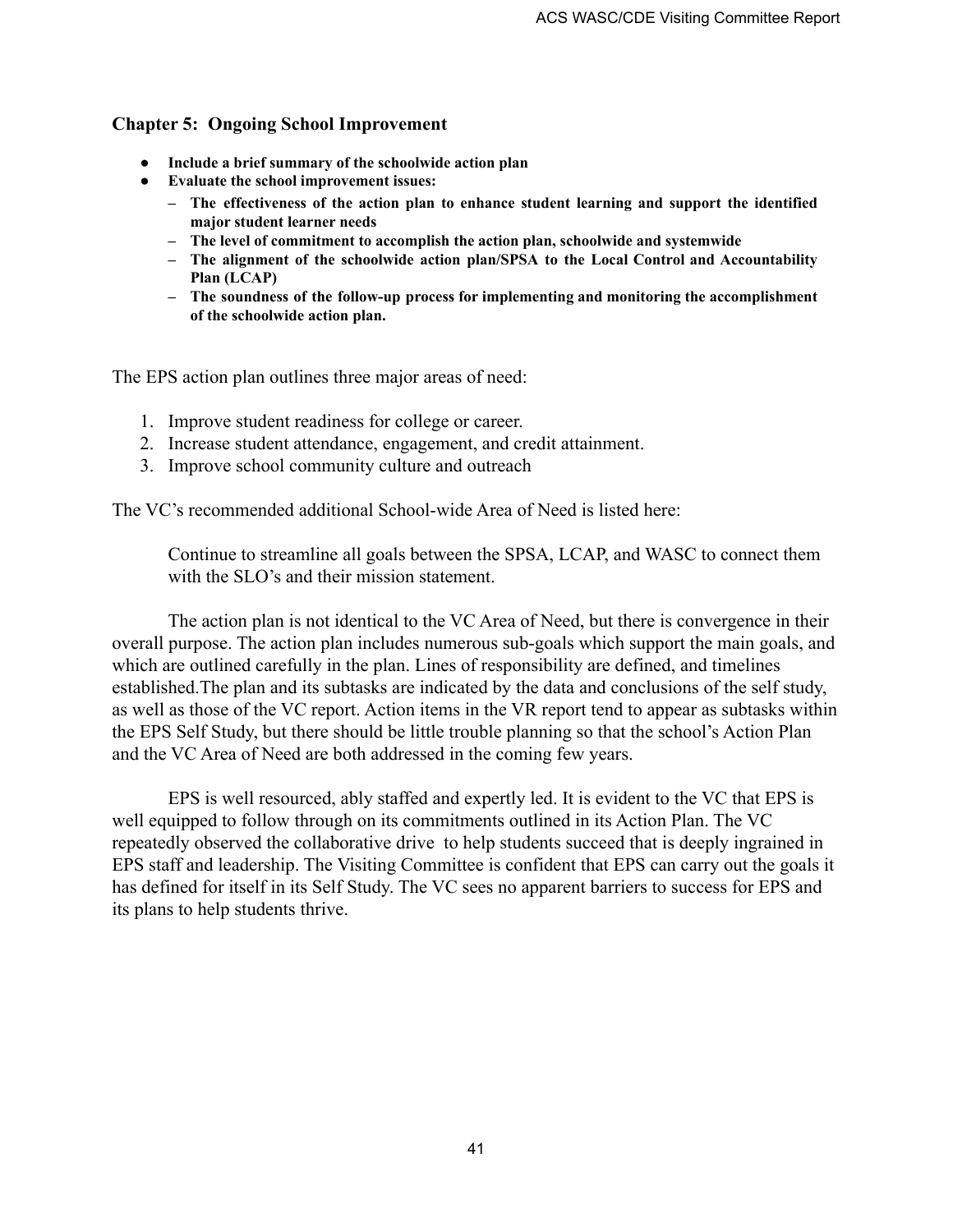**Acceptable progress by all students toward clearly defined schoolwide learner outcomes/graduate profile (major student learner needs), academic standards, and other institutional and/or governing authority expectations.**

**Visiting Committee Rating (select one)**: Highly Effective **Effective** Somewhat Effective Ineffective

### **Narrative Rationale:**

The action plan will need to be re-evaluated overtime to ensure that goals are appropriate and being met and to amend the plan when appropriate. Many of the goals are still in the early stages of implementation and will likely change as they get deeper into the process.

**The alignment of a long-range schoolwide action plan to the school's areas of greatest need to support high achievement for all students.**

**Visiting Committee Rating (select one)**: Highly Effective **Effective** Somewhat Effective Ineffective

### **Narrative Rationale:**

The VC agrees that the schoolwide action plan will support in meeting the needs of the students to be successful. The action plan will need to be revisited as many items are in the beginning and inception stages of development and data will be used to evaluate their effectiveness - which can lead to modification.

### **The capacity to implement and monitor the schoolwide action plan/SPSA.**

**Visiting Committee Rating (select one)**: **Highly Effective** Effective Somewhat Effective Ineffective

### **Narrative Rationale:**

The staff and administration is greatly committed to making El Puente a highly effective and supportive school for all students enrolled. The VC has great confidence in their ability to implement and monitor the action plan and newly created SPSA goals beginning in the 2022-2023 school year.